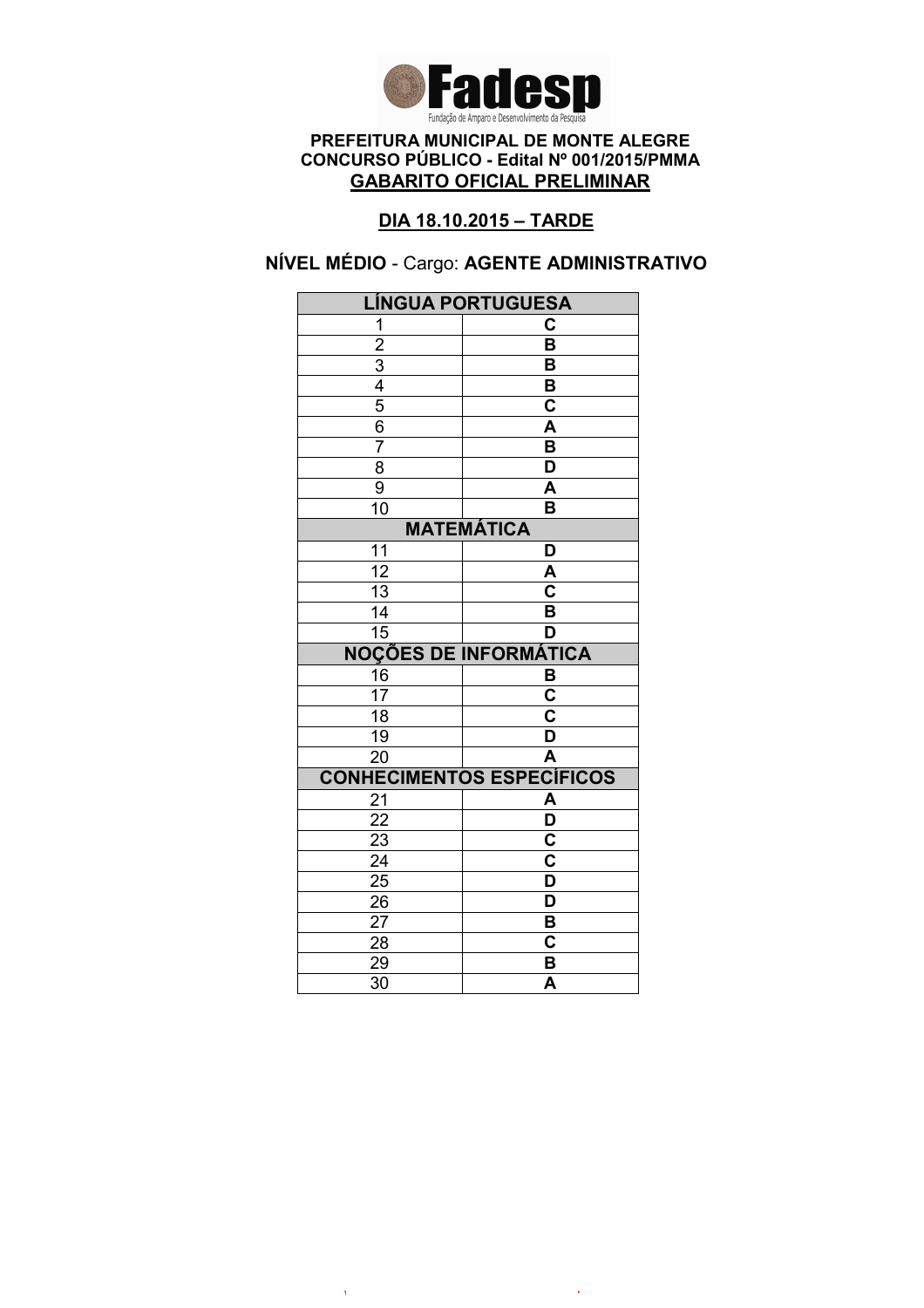

# DIA 18.10.2015 – TARDE

# NÍVEL MÉDIO - Cargo: AGENTE AUXILIAR DE CRECHE

|                       | <b>LÍNGUA PORTUGUESA</b>         |  |  |
|-----------------------|----------------------------------|--|--|
| 1                     | C                                |  |  |
| $\overline{2}$        | $\overline{\mathsf{B}}$          |  |  |
|                       | B                                |  |  |
| $\frac{3}{4}$         | B                                |  |  |
|                       | $\overline{\mathbf{c}}$          |  |  |
| 6                     | A                                |  |  |
| $\overline{7}$        | B                                |  |  |
| $\overline{8}$        | $\overline{\mathsf{D}}$          |  |  |
| 9                     | $\overline{\mathsf{A}}$          |  |  |
| 10                    | B                                |  |  |
|                       | <b>MATEMÁTICA</b>                |  |  |
| 11                    | D                                |  |  |
| $\overline{12}$       | A                                |  |  |
| $\overline{13}$       | $\overline{\mathbf{c}}$          |  |  |
| 14                    | B                                |  |  |
| $\overline{15}$       | D                                |  |  |
|                       | <b>NOÇÕES DE INFORMÁTICA</b>     |  |  |
| 16                    | B                                |  |  |
| 17                    | $\overline{\mathbf{C}}$          |  |  |
| $\overline{18}$       | $\overline{\mathbf{c}}$          |  |  |
| 19                    | $\overline{\mathsf{D}}$          |  |  |
| $\overline{20}$       | $\overline{\mathsf{A}}$          |  |  |
|                       | <b>CONHECIMENTOS ESPECÍFICOS</b> |  |  |
| 21                    | $\overline{\mathbf{C}}$          |  |  |
| 22                    | B                                |  |  |
| 23                    | B                                |  |  |
| $\overline{24}$       | $\overline{\mathsf{A}}$          |  |  |
| $\overline{25}$       | $\overline{\mathbf{c}}$          |  |  |
|                       |                                  |  |  |
| 26                    | B                                |  |  |
| 27                    | A                                |  |  |
| 28                    | A                                |  |  |
| 29<br>$\overline{30}$ | D<br>B                           |  |  |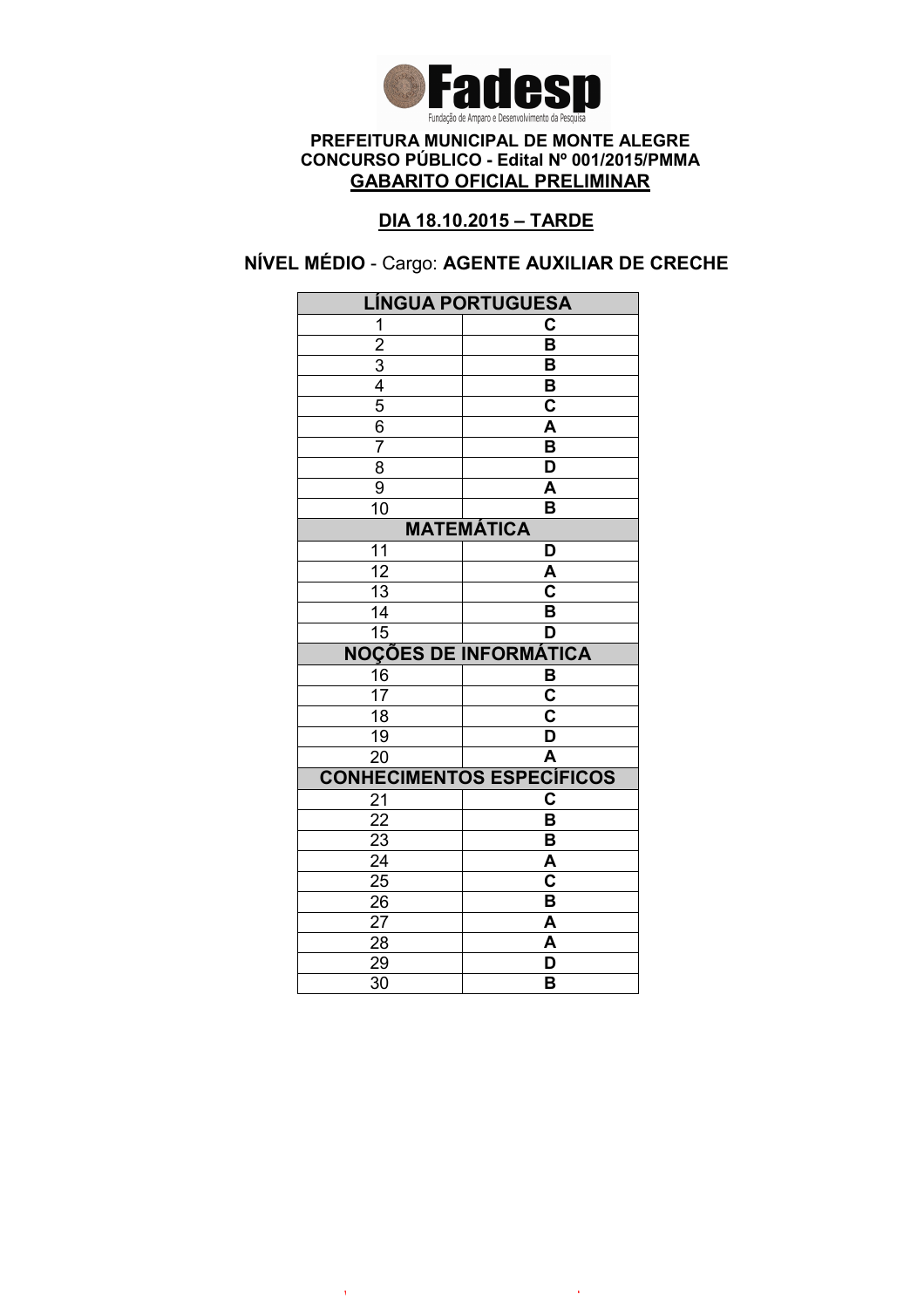

# DIA 18.10.2015 – TARDE

NÍVEL MÉDIO - Cargo: AGENTE DE OPERAÇÃO E FISCALIZAÇÃO DE TRÂNSITO

|                       | <b>LÍNGUA PORTUGUESA</b>                           |  |
|-----------------------|----------------------------------------------------|--|
| 1                     | C                                                  |  |
|                       | $\overline{\mathsf{B}}$                            |  |
| $\frac{2}{3}$         | B                                                  |  |
|                       | B                                                  |  |
| $\overline{5}$        | C                                                  |  |
| 6                     | A                                                  |  |
| $\overline{7}$        | $\overline{\mathsf{B}}$                            |  |
| $\overline{8}$        | $\overline{\mathsf{D}}$                            |  |
| $\overline{9}$        | A                                                  |  |
| $\overline{10}$       | $\overline{\mathsf{B}}$                            |  |
| <b>MATEMÁTICA</b>     |                                                    |  |
| 11                    | D                                                  |  |
| $\overline{12}$       | A                                                  |  |
| $\overline{13}$       | $\overline{\mathsf{c}}$                            |  |
| 14                    | B                                                  |  |
| $\overline{15}$       | D                                                  |  |
|                       | <b>NOÇÕES DE INFORMÁTICA</b>                       |  |
| 16                    | B                                                  |  |
| 17                    | $\overline{\mathsf{c}}$                            |  |
| 18                    | C                                                  |  |
| 19                    |                                                    |  |
|                       | D                                                  |  |
| $\overline{20}$       | $\overline{\mathsf{A}}$                            |  |
|                       | <b>CONHECIMENTOS ESPECÍFICOS</b>                   |  |
| 21                    | B                                                  |  |
| $\overline{22}$       | $\overline{\mathsf{c}}$                            |  |
| $\overline{23}$       | B                                                  |  |
| $\overline{24}$       | $\overline{\mathsf{A}}$                            |  |
| $\overline{25}$       | $\overline{\mathsf{D}}$                            |  |
| 26                    | В                                                  |  |
| 27                    | A                                                  |  |
| 28                    | $\overline{\mathbf{c}}$                            |  |
| 29<br>$\overline{3}0$ | $\overline{\mathsf{D}}$<br>$\overline{\mathbf{c}}$ |  |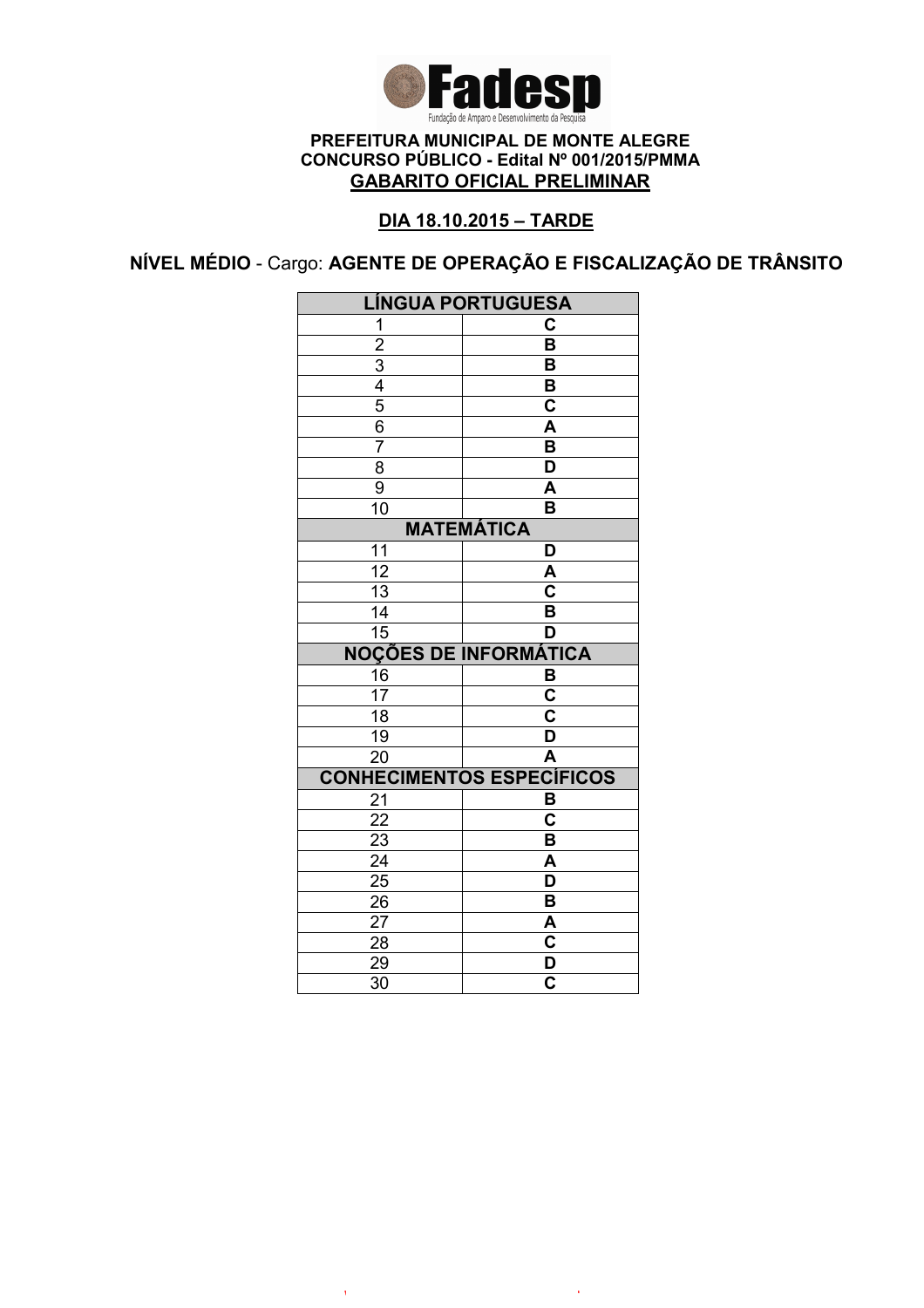

# DIA 18.10.2015 – TARDE

# NÍVEL MÉDIO - Cargo: AGENTE DE VIGILÂNCIA SANITÁRIA

|                       | <b>LÍNGUA PORTUGUESA</b>         |  |
|-----------------------|----------------------------------|--|
| 1                     | C                                |  |
| $\overline{2}$        | $\overline{\mathsf{B}}$          |  |
|                       | B                                |  |
| $\frac{3}{4}$         | B                                |  |
|                       | $\overline{\mathbf{c}}$          |  |
| 6                     | A                                |  |
| 7                     | B                                |  |
| $\overline{8}$        | $\overline{\mathsf{D}}$          |  |
| 9                     | $\overline{\mathsf{A}}$          |  |
| 10                    | B                                |  |
| <b>MATEMÁTICA</b>     |                                  |  |
| 11                    | D                                |  |
| $\overline{12}$       | A                                |  |
| $\overline{13}$       | $\overline{\mathsf{c}}$          |  |
| 14                    | $\overline{\mathsf{B}}$          |  |
| $\overline{15}$       | D                                |  |
|                       | <b>NOÇÕES DE INFORMÁTICA</b>     |  |
| 16                    | B                                |  |
| 17                    | $\overline{\mathsf{c}}$          |  |
| $\overline{18}$       | $\overline{\mathsf{c}}$          |  |
| 19                    | $\overline{\mathsf{D}}$          |  |
| $\overline{20}$       | $\overline{\mathsf{A}}$          |  |
|                       | <b>CONHECIMENTOS ESPECÍFICOS</b> |  |
| 21                    | $\overline{\mathbf{c}}$          |  |
| 22                    | $\overline{\mathsf{D}}$          |  |
| 23                    | A                                |  |
|                       |                                  |  |
| $\overline{24}$       | $\overline{\mathbf{c}}$          |  |
| 25                    | $\overline{\mathsf{B}}$          |  |
| 26                    | $\overline{\mathsf{D}}$          |  |
| 27                    | A                                |  |
| 28                    | $\mathbf C$                      |  |
| 29<br>$\overline{30}$ | B<br>$\overline{\mathsf{D}}$     |  |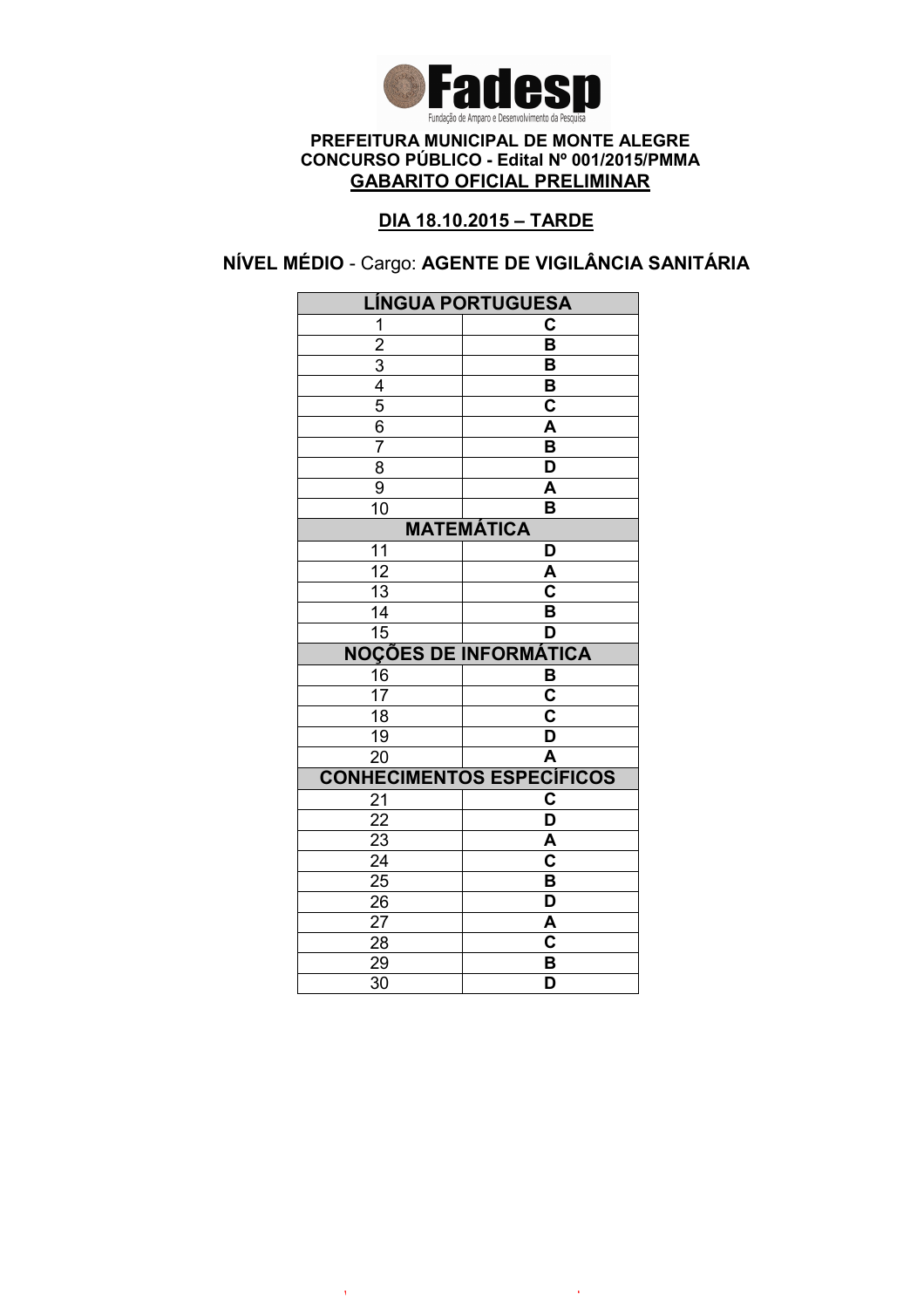

### DIA 18.10.2015 – TARDE

# NÍVEL MÉDIO - Cargo: ALMOXARIFE

|                                           | LÍNGUA PORTUGUESA                |
|-------------------------------------------|----------------------------------|
| 1                                         | С                                |
|                                           | $\overline{\mathsf{B}}$          |
|                                           | B                                |
|                                           | B                                |
| $\frac{2}{3}$ $\frac{4}{5}$ $\frac{5}{6}$ | C                                |
|                                           | A                                |
| $\overline{7}$                            | $\overline{\mathsf{B}}$          |
| $\overline{8}$                            | $\overline{\mathsf{D}}$          |
| $\overline{9}$                            | A                                |
| $\overline{10}$                           | B                                |
|                                           | <b>MATEMÁTICA</b>                |
| 11                                        | D                                |
| $\overline{12}$                           | A                                |
| 13                                        | C                                |
| 14                                        | B                                |
| $\overline{15}$                           | D                                |
|                                           | <b>NOÇÕES DE INFORMÁTICA</b>     |
| 16                                        | B                                |
|                                           |                                  |
| $\overline{17}$                           | $\overline{\mathbf{c}}$          |
| $\overline{18}$                           | $\overline{\mathsf{c}}$          |
| 19                                        | $\overline{\mathsf{D}}$          |
| $\overline{20}$                           | $\overline{\mathsf{A}}$          |
|                                           | <b>CONHECIMENTOS ESPECÍFICOS</b> |
| 21                                        | A                                |
| 22                                        | $\overline{\mathsf{D}}$          |
| $\overline{23}$                           | B                                |
| $\overline{24}$                           | $\overline{\mathsf{B}}$          |
| $\overline{25}$                           | C                                |
| 26                                        | A                                |
| 27                                        | D                                |
| 28                                        | C                                |
| 29<br>$\overline{30}$                     | A<br>$\overline{\mathsf{B}}$     |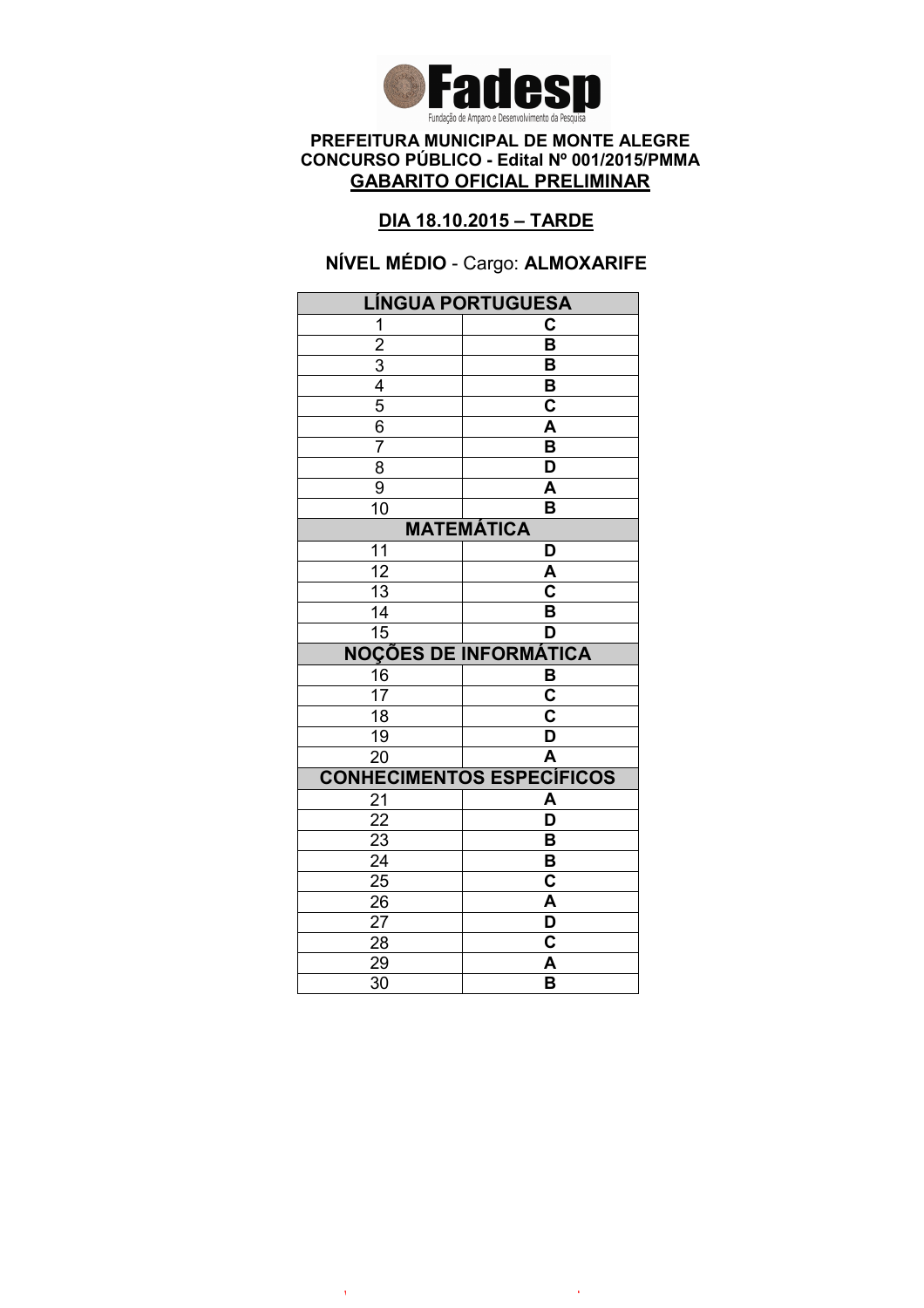

### DIA 18.10.2015 – TARDE

# NÍVEL MÉDIO - Cargo: ARTÍFICE

| <b>LÍNGUA PORTUGUESA</b>                                              |                                    |  |
|-----------------------------------------------------------------------|------------------------------------|--|
| 1                                                                     | C                                  |  |
|                                                                       | $\overline{\mathsf{B}}$            |  |
|                                                                       | B                                  |  |
|                                                                       | B                                  |  |
|                                                                       | $\overline{\mathbf{c}}$            |  |
| $\frac{2}{3}$ $\frac{3}{4}$ $\frac{4}{5}$ $\frac{6}{6}$ $\frac{7}{7}$ | $\overline{\mathsf{A}}$            |  |
|                                                                       | $\overline{\mathsf{B}}$            |  |
| 8                                                                     | $\overline{\mathsf{D}}$            |  |
| $\overline{9}$                                                        | A                                  |  |
| 10                                                                    | B                                  |  |
| <b>MATEMÁTICA</b>                                                     |                                    |  |
| 11                                                                    | D                                  |  |
| $\overline{12}$                                                       | A                                  |  |
| $\overline{13}$                                                       | $\overline{\overline{\textbf{c}}}$ |  |
| 14                                                                    | B                                  |  |
| 15                                                                    | D                                  |  |
|                                                                       | <b>NOÇÕES DE INFORMÁTICA</b>       |  |
| $\frac{16}{17}$                                                       | $rac{B}{C}$                        |  |
|                                                                       |                                    |  |
| $\overline{18}$                                                       | $\overline{\mathbf{c}}$            |  |
| $\overline{19}$                                                       | D                                  |  |
| $\overline{20}$                                                       | $\overline{\mathsf{A}}$            |  |
|                                                                       | <b>CONHECIMENTOS ESPECÍFICOS</b>   |  |
| 21                                                                    | D                                  |  |
| $\overline{22}$                                                       | $\overline{\mathsf{c}}$            |  |
| 23                                                                    | B                                  |  |
| $\overline{24}$                                                       | $\overline{\mathsf{D}}$            |  |
| $\overline{25}$                                                       |                                    |  |
|                                                                       | $\overline{\textbf{c}}$            |  |
| 26                                                                    | B                                  |  |
| 27                                                                    | D                                  |  |
| 28                                                                    | A                                  |  |
| 29<br>$\overline{30}$                                                 | A<br>$\overline{\mathbf{c}}$       |  |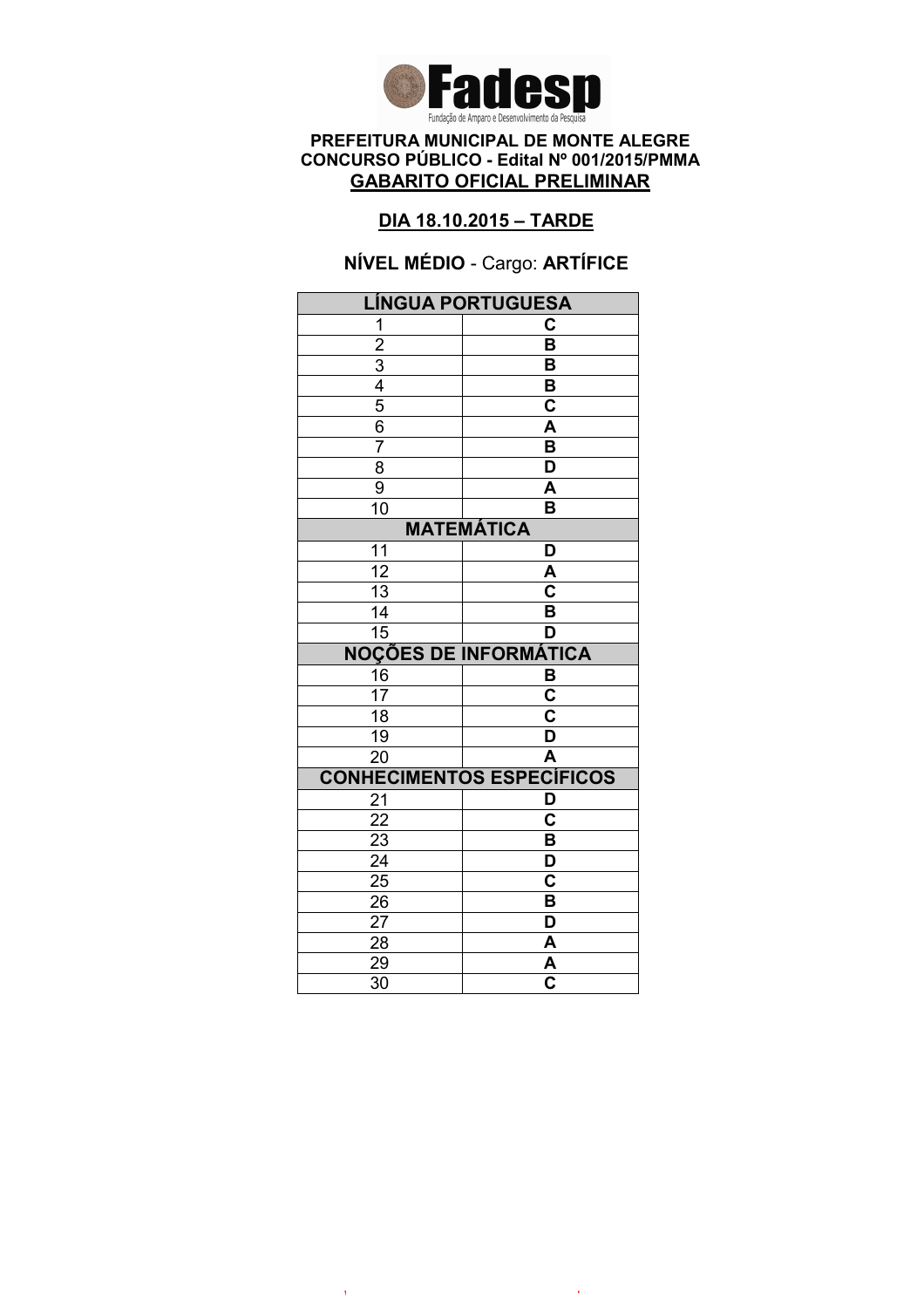

# DIA 18.10.2015 – TARDE

# NÍVEL MÉDIO - Cargo: ATENDENTE DE FARMÁCIA

|                       | <b>LÍNGUA PORTUGUESA</b>         |  |  |
|-----------------------|----------------------------------|--|--|
| 1                     | C                                |  |  |
| $\overline{2}$        | $\overline{\mathsf{B}}$          |  |  |
|                       | B                                |  |  |
| $\frac{3}{4}$         | B                                |  |  |
|                       | $\overline{\mathbf{c}}$          |  |  |
| 6                     | A                                |  |  |
| $\overline{7}$        | B                                |  |  |
| $\overline{8}$        | $\overline{\mathsf{D}}$          |  |  |
| 9                     | A                                |  |  |
| 10                    | B                                |  |  |
|                       | <b>MATEMÁTICA</b>                |  |  |
| 11                    | D                                |  |  |
| $\overline{12}$       | A                                |  |  |
| 13                    | $\overline{\textbf{c}}$          |  |  |
| 14                    | B                                |  |  |
| $\overline{15}$       | D                                |  |  |
|                       | <b>NOÇÕES DE INFORMÁTICA</b>     |  |  |
| 16                    | B                                |  |  |
| 17                    | $\overline{\mathbf{C}}$          |  |  |
| $\overline{18}$       | $\overline{\mathbf{c}}$          |  |  |
| 19                    | $\overline{\mathsf{D}}$          |  |  |
| $\overline{20}$       | $\overline{\mathsf{A}}$          |  |  |
|                       | <b>CONHECIMENTOS ESPECÍFICOS</b> |  |  |
| 21                    | C                                |  |  |
| 22                    | B                                |  |  |
| 23                    | D                                |  |  |
| $\overline{24}$       | $\overline{\mathsf{A}}$          |  |  |
| $\overline{25}$       | $\overline{\mathbf{B}}$          |  |  |
|                       |                                  |  |  |
| 26                    | $\overline{\textbf{c}}$          |  |  |
| 27                    | A                                |  |  |
| 28                    | D                                |  |  |
| 29<br>$\overline{30}$ | B<br>B                           |  |  |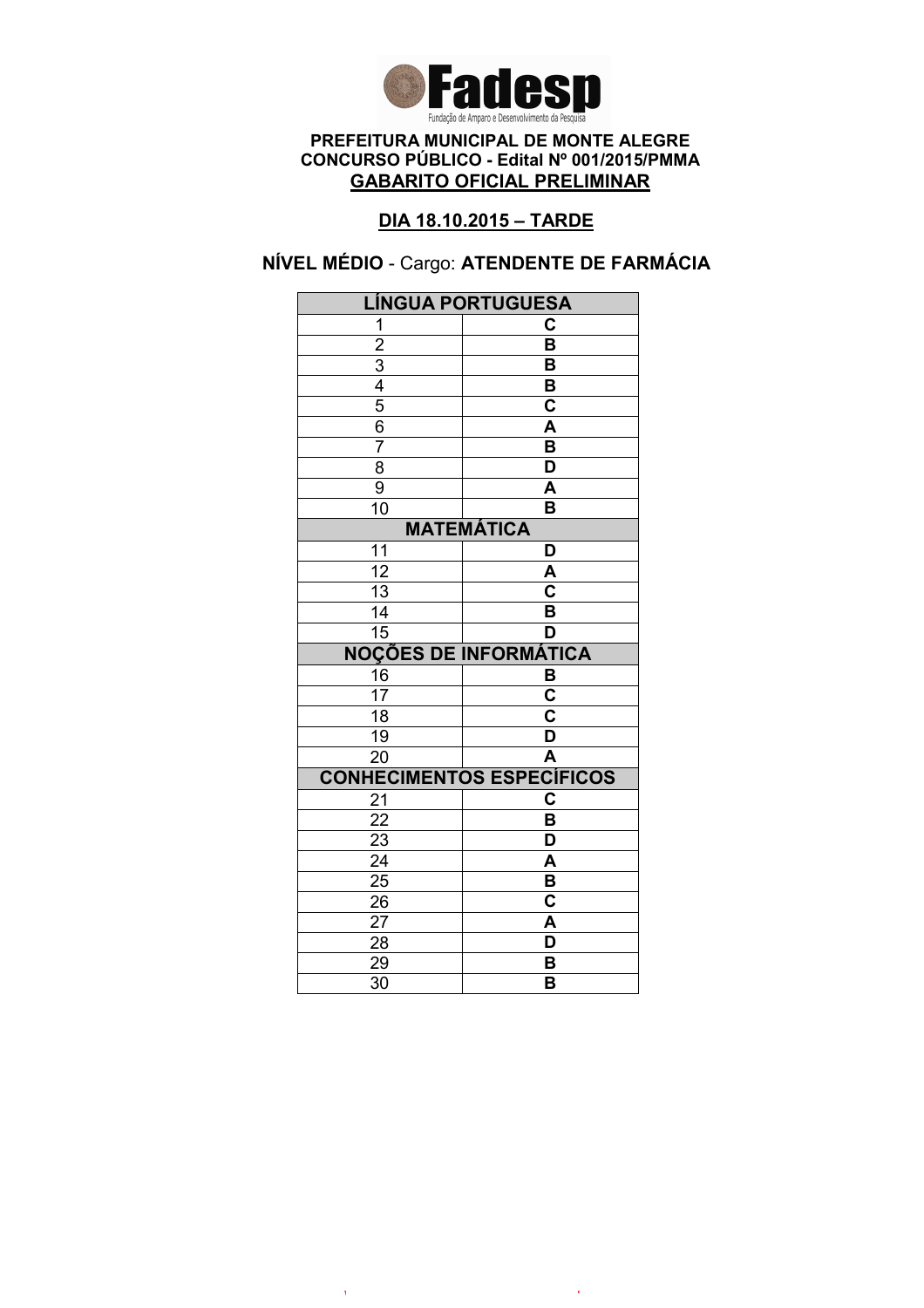

# DIA 18.10.2015 – TARDE

NÍVEL MÉDIO - Cargo: AUXILIAR SOCIAL

| <b>LÍNGUA PORTUGUESA</b> |                                  |  |
|--------------------------|----------------------------------|--|
| 1                        | С                                |  |
| $\overline{2}$           | $\overline{\mathsf{B}}$          |  |
|                          | В                                |  |
| $\frac{3}{4}$            | B                                |  |
|                          | C                                |  |
| $\overline{6}$           | A                                |  |
| 7                        | $\overline{\mathsf{B}}$          |  |
| $\overline{8}$           | D                                |  |
| $\overline{9}$           | A                                |  |
| $\overline{10}$          | $\overline{\mathsf{B}}$          |  |
| <b>MATEMÁTICA</b>        |                                  |  |
| 11                       | D                                |  |
| 12                       | A                                |  |
| 13                       | C                                |  |
| 14                       | $\overline{\mathsf{B}}$          |  |
| $\overline{15}$          | D                                |  |
|                          |                                  |  |
|                          | <b>NOÇÕES DE INFORMÁTICA</b>     |  |
| 16                       | B                                |  |
| 17                       | C                                |  |
| $\overline{18}$          | $\overline{\text{c}}$            |  |
| 19                       | D                                |  |
| $\overline{20}$          | $\overline{\mathsf{A}}$          |  |
|                          | <b>CONHECIMENTOS ESPECÍFICOS</b> |  |
| 21                       | B                                |  |
| $\overline{22}$          | $\overline{\mathbf{c}}$          |  |
| 23                       | A                                |  |
| $\overline{24}$          | $\overline{\mathsf{B}}$          |  |
| $\overline{25}$          | A                                |  |
| $2\overline{6}$          | D                                |  |
| 27                       | C                                |  |
| 28                       | B                                |  |
| 29<br>$\overline{30}$    | A<br>$\overline{\mathsf{D}}$     |  |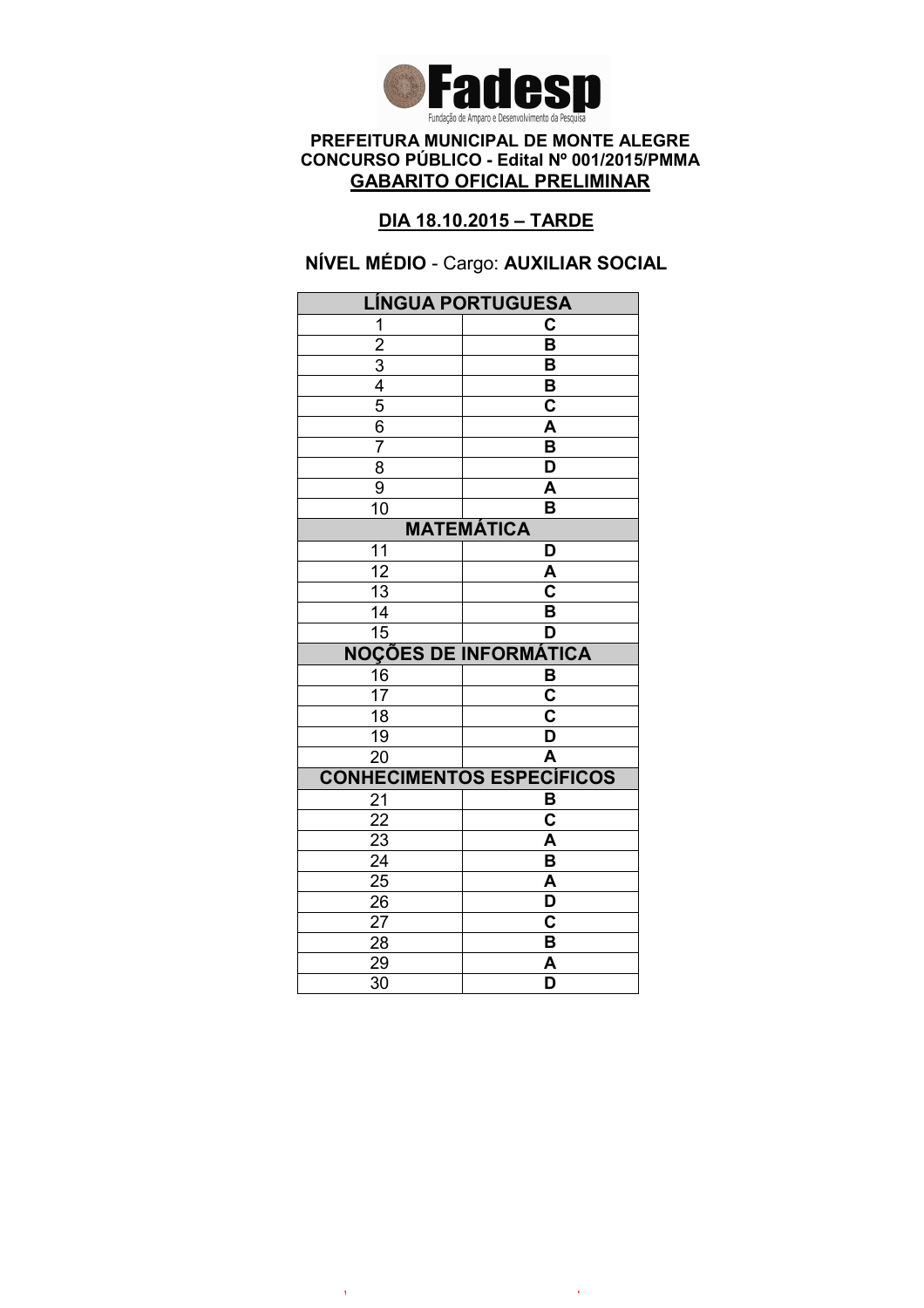

### DIA 18.10.2015 – TARDE

# NÍVEL MÉDIO - Cargo: ELETRICISTA

| <b>LÍNGUA PORTUGUESA</b>                  |                                                    |  |
|-------------------------------------------|----------------------------------------------------|--|
| 1                                         | C                                                  |  |
|                                           | $\overline{\mathsf{B}}$                            |  |
|                                           | B                                                  |  |
|                                           | B                                                  |  |
| $\frac{2}{3}$ $\frac{4}{5}$ $\frac{6}{6}$ | $\overline{\mathbf{c}}$                            |  |
|                                           | A                                                  |  |
| $\overline{7}$                            | $\overline{\mathsf{B}}$                            |  |
| $\overline{8}$                            | $\overline{\mathsf{D}}$                            |  |
| $\overline{9}$                            | A                                                  |  |
| $\overline{10}$                           | B                                                  |  |
| <b>MATEMÁTICA</b>                         |                                                    |  |
| 11                                        | D                                                  |  |
| $\overline{12}$                           | A                                                  |  |
| $\overline{13}$                           | $\overline{\overline{\mathsf{c}}}$                 |  |
| 14                                        | B                                                  |  |
| $\overline{15}$                           | D                                                  |  |
|                                           | <b>NOÇÕES DE INFORMÁTICA</b>                       |  |
| $\frac{16}{17}$                           | B                                                  |  |
|                                           | $\overline{\mathbf{c}}$                            |  |
| $\overline{18}$                           | $\overline{\textbf{c}}$                            |  |
| $\overline{19}$                           | D                                                  |  |
|                                           |                                                    |  |
| $\overline{20}$                           | $\overline{\mathsf{A}}$                            |  |
|                                           | <b>CONHECIMENTOS ESPECÍFICOS</b>                   |  |
| 21                                        | B                                                  |  |
| 22                                        | A                                                  |  |
| 23                                        | B                                                  |  |
| $\overline{24}$                           | A                                                  |  |
| $2\overline{5}$                           | $\overline{\textbf{c}}$                            |  |
| 26                                        | D                                                  |  |
| 27                                        | A                                                  |  |
| 28                                        | B                                                  |  |
| 29<br>$\overline{30}$                     | $\overline{\mathbf{c}}$<br>$\overline{\mathsf{D}}$ |  |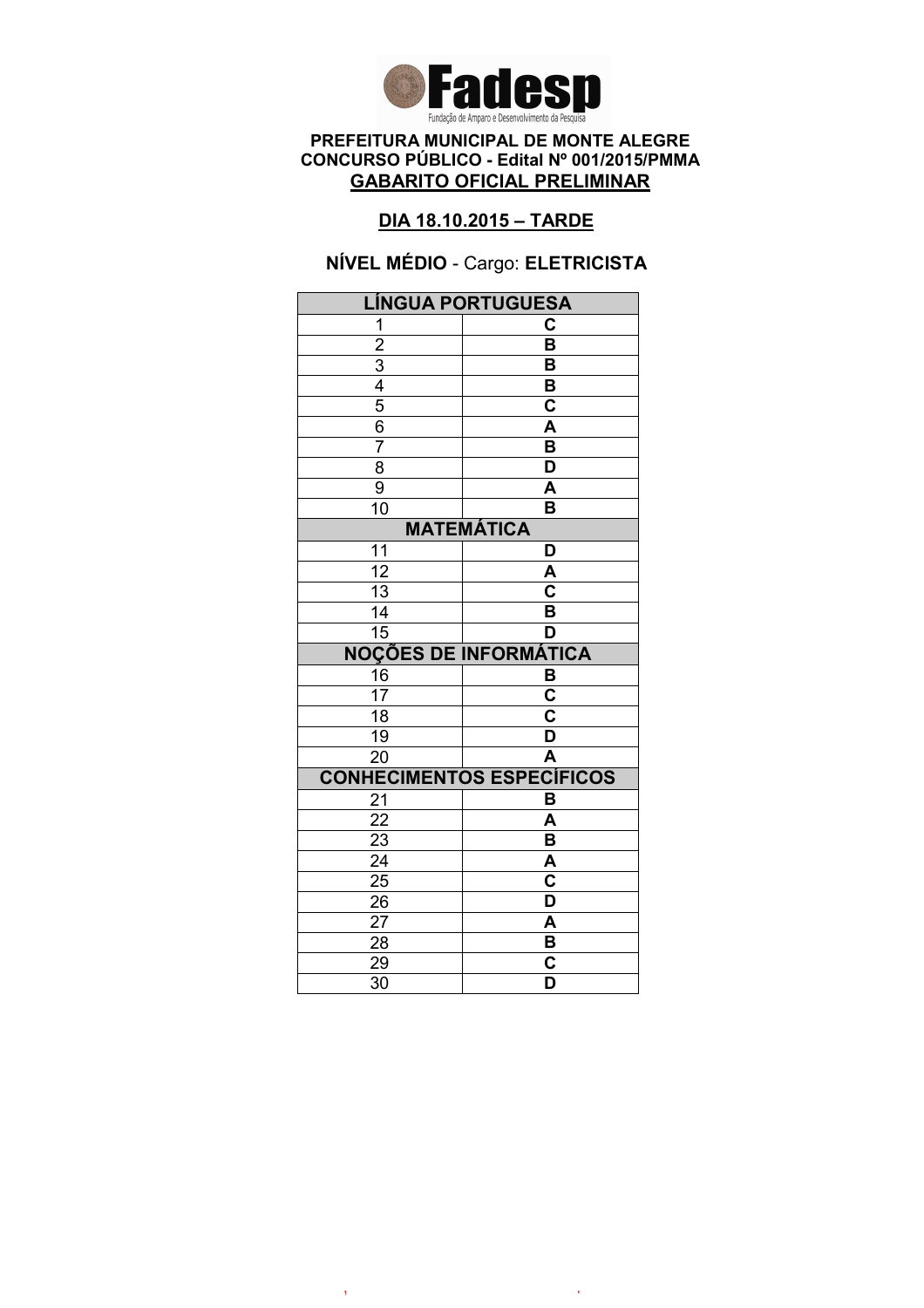

# DIA 18.10.2015 – TARDE

NÍVEL MÉDIO - Cargo: ORIENTADOR SOCIAL

|                       | LÍNGUA PORTUGUESA                |  |
|-----------------------|----------------------------------|--|
| 1                     | C                                |  |
|                       | $\overline{\mathsf{B}}$          |  |
| $\frac{2}{3}$         | B                                |  |
|                       | B                                |  |
| $\frac{5}{6}$         | $\mathbf C$                      |  |
|                       | A                                |  |
| $\overline{7}$        | $\overline{\mathsf{B}}$          |  |
| $\overline{8}$        | $\overline{\mathsf{D}}$          |  |
| $\overline{9}$        | A                                |  |
| 10                    | B                                |  |
| <b>MATEMÁTICA</b>     |                                  |  |
| 11                    | D                                |  |
| $\overline{12}$       | A                                |  |
| 13                    | C                                |  |
| 14                    | B                                |  |
| $\overline{15}$       | D                                |  |
|                       | <b>NOÇÕES DE INFORMÁTICA</b>     |  |
| 16                    | B                                |  |
| $\overline{17}$       | $\overline{\mathbf{c}}$          |  |
| 18                    | $\overline{\mathsf{c}}$          |  |
|                       |                                  |  |
| $\overline{19}$       | D                                |  |
| $\overline{20}$       | $\overline{\mathsf{A}}$          |  |
|                       | <b>CONHECIMENTOS ESPECÍFICOS</b> |  |
| 21                    | D                                |  |
| 22                    | A                                |  |
| $\overline{23}$       | A                                |  |
| $\overline{24}$       | $\overline{\mathbf{c}}$          |  |
| $\overline{25}$       | $\overline{\mathsf{D}}$          |  |
| 26                    | B                                |  |
| 27                    | D                                |  |
| 28                    | A                                |  |
| 29<br>$\overline{30}$ | B<br>$\overline{\mathbf{c}}$     |  |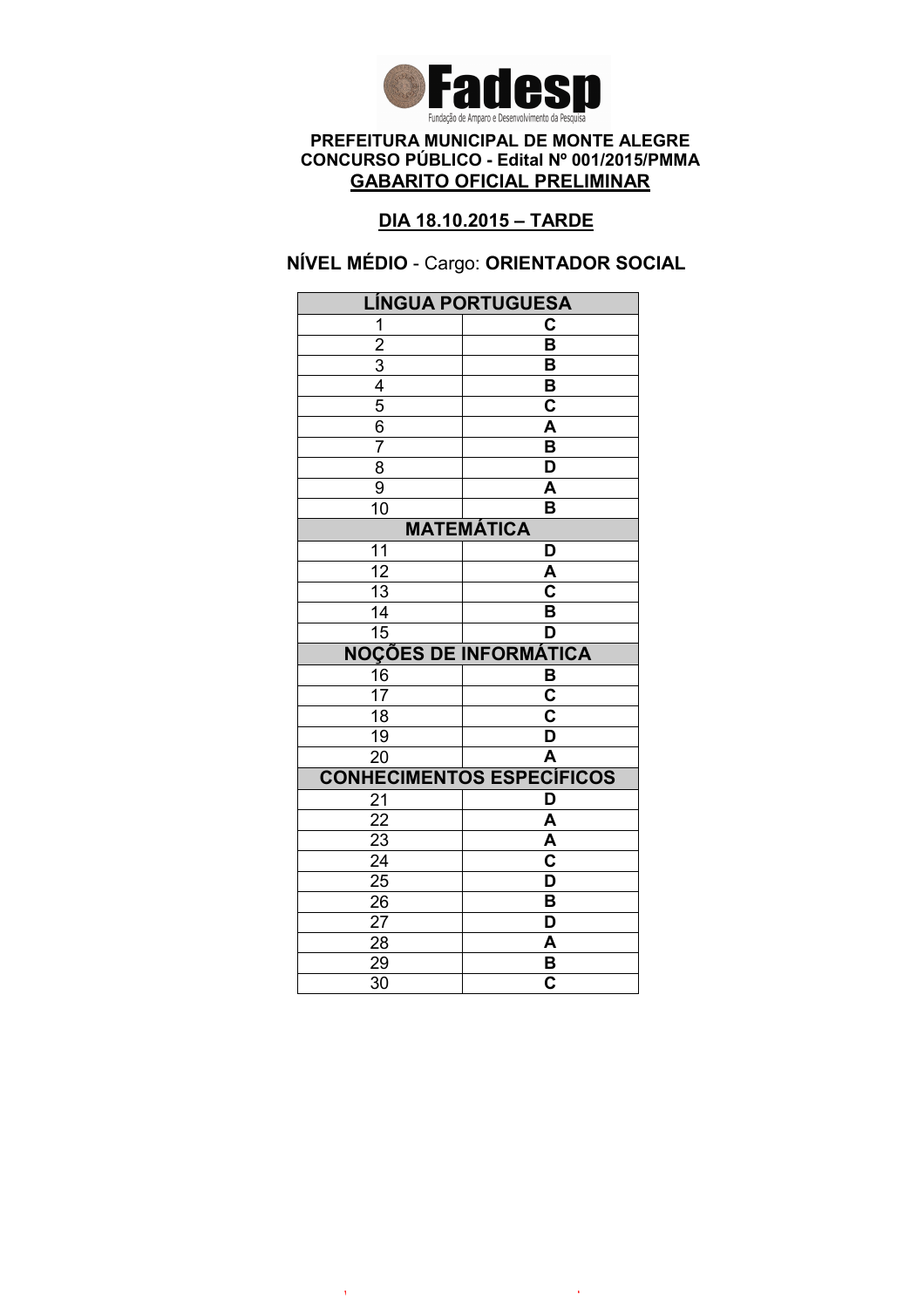

# DIA 18.10.2015 – TARDE

# NÍVEL MÉDIO - Cargo: TÉCNICO AGROPECUÁRIA

| <b>LÍNGUA PORTUGUESA</b> |                                       |  |
|--------------------------|---------------------------------------|--|
| 1                        | C                                     |  |
| $\overline{\mathbf{c}}$  | B                                     |  |
|                          | B                                     |  |
| $\frac{3}{4}$            | $\overline{\mathsf{B}}$               |  |
| $\overline{5}$           | C                                     |  |
| $\overline{6}$           | A                                     |  |
| $\overline{7}$           | $\overline{\mathsf{B}}$               |  |
| $\overline{8}$           | D                                     |  |
| 9                        | A                                     |  |
| 10                       | $\overline{\mathsf{B}}$               |  |
| <b>MATEMÁTICA</b>        |                                       |  |
| 11                       | D                                     |  |
| $\overline{12}$          | A                                     |  |
| $\overline{13}$          | C                                     |  |
| 14                       | $\overline{\mathsf{B}}$               |  |
| $\overline{15}$          | D                                     |  |
|                          |                                       |  |
|                          | <b>NOÇÕES DE INFORMÁTICA</b>          |  |
| 16                       | B                                     |  |
| $\overline{17}$          | C                                     |  |
| 18                       | $\overline{\textbf{c}}$               |  |
| 19                       | D                                     |  |
| 20                       | A                                     |  |
|                          |                                       |  |
| 21                       | <b>CONHECIMENTOS ESPECÍFICOS</b><br>B |  |
| 22                       | $\overline{\mathbf{c}}$               |  |
| 23                       | $\overline{\mathsf{c}}$               |  |
| $\overline{24}$          | $\overline{\mathsf{D}}$               |  |
| 25                       | B                                     |  |
| 26                       | A                                     |  |
| 27                       | B                                     |  |
| 28                       | B                                     |  |
| 29<br>$\overline{30}$    | A<br>$\overline{\mathbf{c}}$          |  |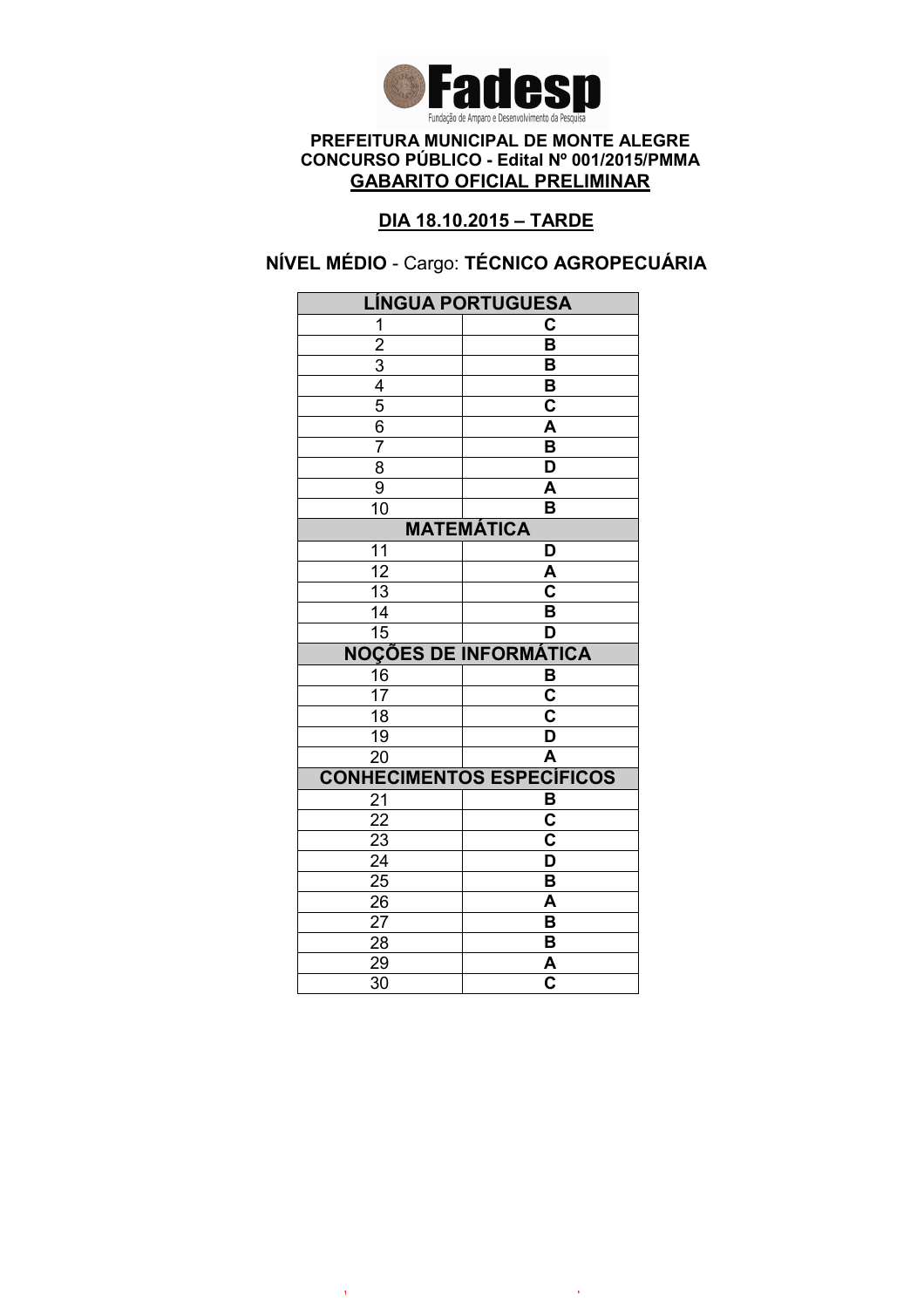

# DIA 18.10.2015 – TARDE

# NÍVEL MÉDIO - Cargo: TÉCNICO DE ENFERMAGEM

|                       | <b>LÍNGUA PORTUGUESA</b>         |  |
|-----------------------|----------------------------------|--|
| 1                     | C                                |  |
| $\overline{2}$        | $\overline{\mathsf{B}}$          |  |
|                       | B                                |  |
| $\frac{3}{4}$         | B                                |  |
|                       | $\overline{\mathbf{c}}$          |  |
| $\overline{6}$        | A                                |  |
| $\overline{7}$        | B                                |  |
| $\overline{8}$        | $\overline{\mathsf{D}}$          |  |
| 9                     | A                                |  |
| 10                    | B                                |  |
| <b>MATEMÁTICA</b>     |                                  |  |
| 11                    | D                                |  |
| $\overline{12}$       | A                                |  |
| 13                    | $\overline{\mathbf{c}}$          |  |
| 14                    | B                                |  |
| $\overline{15}$       | D                                |  |
|                       | <b>NOÇÕES DE INFORMÁTICA</b>     |  |
| 16                    | B                                |  |
| 17                    | $\overline{\mathbf{C}}$          |  |
| $\overline{18}$       | $\overline{\mathbf{c}}$          |  |
| 19                    | $\overline{\mathsf{D}}$          |  |
| $\overline{20}$       | $\overline{\mathsf{A}}$          |  |
|                       | <b>CONHECIMENTOS ESPECÍFICOS</b> |  |
| 21                    | C                                |  |
|                       |                                  |  |
| 22                    | A                                |  |
| 23                    | B                                |  |
| $\overline{24}$       | $\overline{\mathsf{B}}$          |  |
| $\frac{2}{5}$         | $\mathbf C$                      |  |
| 26                    | D                                |  |
| 27                    | B                                |  |
| 28                    | A                                |  |
| 29<br>$\overline{30}$ | D<br>$\overline{\mathbf{c}}$     |  |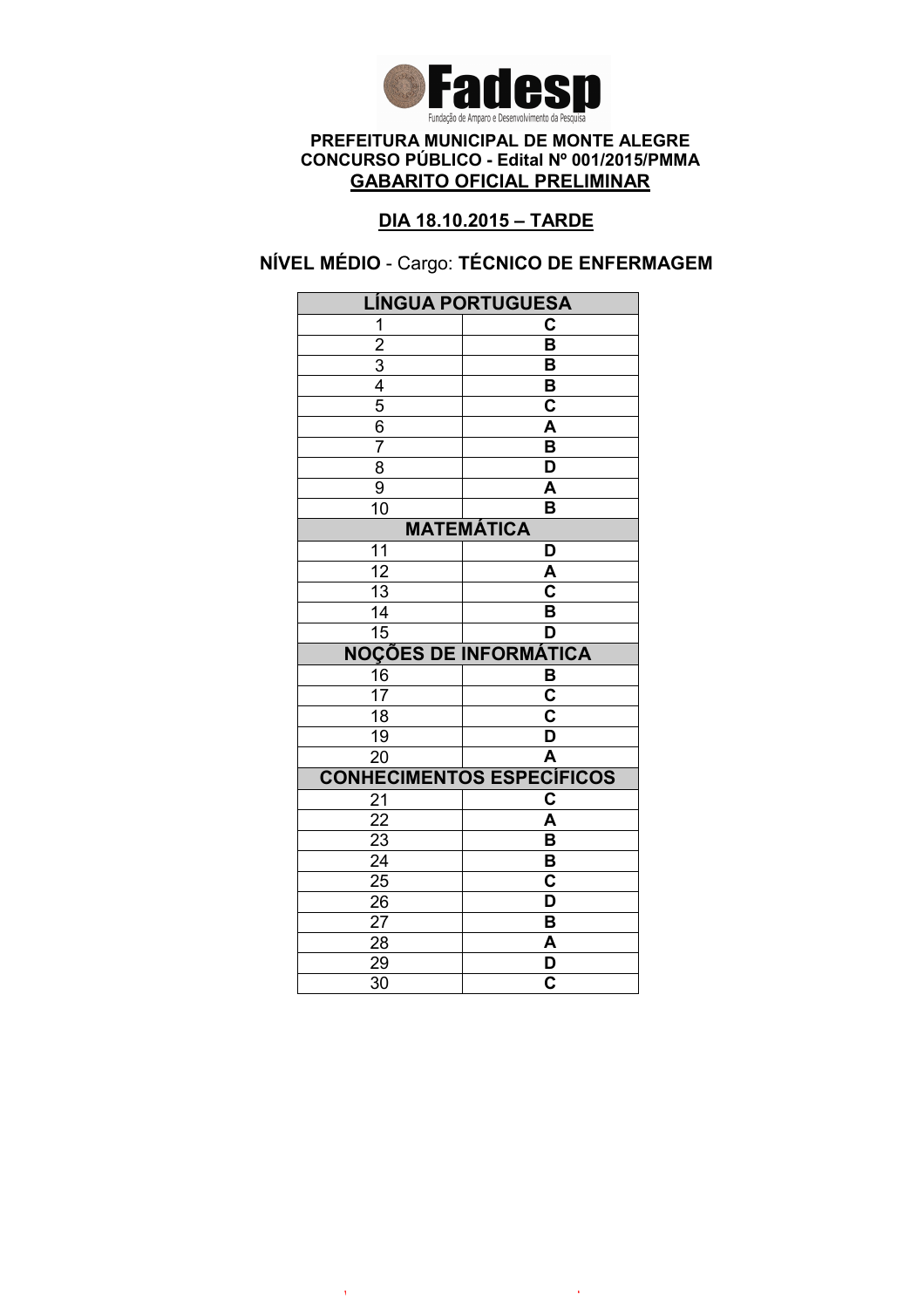

# DIA 18.10.2015 – TARDE

# NÍVEL MÉDIO - Cargo: TÉCNICO EM ALIMENTOS

| LÍNGUA PORTUGUESA                                       |                                  |
|---------------------------------------------------------|----------------------------------|
| 1                                                       | C                                |
|                                                         | $\overline{\mathsf{B}}$          |
|                                                         | B                                |
|                                                         | B                                |
|                                                         | $\overline{\textbf{c}}$          |
| $\frac{2}{3}$ $\frac{4}{4}$ $\frac{5}{6}$ $\frac{6}{7}$ | $\overline{\mathsf{A}}$          |
|                                                         | $\overline{\mathsf{B}}$          |
| $\overline{8}$                                          | $\overline{\mathsf{D}}$          |
| $\overline{9}$                                          | A                                |
| $\overline{1}0$                                         | B                                |
|                                                         | <b>MATEMÁTICA</b>                |
| 11                                                      | D                                |
| $\overline{12}$                                         | A                                |
| $\overline{13}$                                         | $\overline{\mathbf{c}}$          |
| 14                                                      | B                                |
| $\overline{15}$                                         | D                                |
|                                                         | <b>NOÇÕES DE INFORMÁTICA</b>     |
| 16                                                      | $\frac{B}{C}$                    |
| $\overline{17}$                                         |                                  |
| $\overline{18}$                                         | $\overline{\textbf{c}}$          |
| $\overline{19}$                                         | $\overline{\mathsf{D}}$          |
| $\overline{20}$                                         | $\overline{\mathsf{A}}$          |
|                                                         | <b>CONHECIMENTOS ESPECÍFICOS</b> |
| 21                                                      | D                                |
| 22                                                      | A                                |
| 23                                                      | B                                |
| $\overline{24}$                                         | $\overline{\textbf{c}}$          |
| $\overline{25}$                                         | A                                |
| 26                                                      | B                                |
|                                                         |                                  |
| 27                                                      | D                                |
| 28                                                      | C                                |
| 29<br>$\overline{30}$                                   | A<br>$\overline{\mathsf{B}}$     |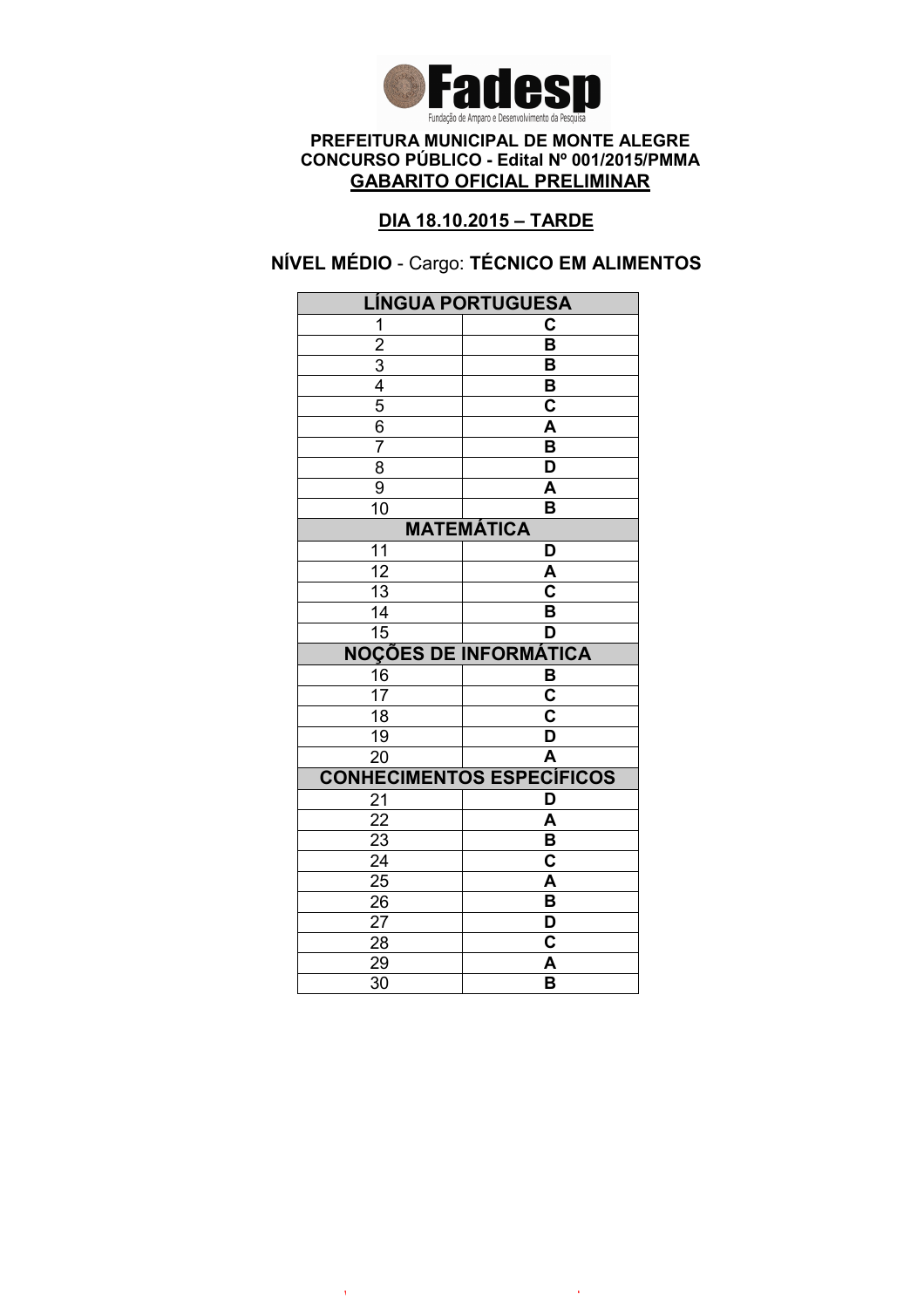

# DIA 18.10.2015 – TARDE

# NÍVEL MÉDIO - Cargo: TÉCNICO EM HIGIENE BUCAL

| <b>LÍNGUA PORTUGUESA</b> |                                  |
|--------------------------|----------------------------------|
| 1                        | C                                |
| $\overline{2}$           | $\overline{\mathsf{B}}$          |
|                          | В                                |
| $\frac{3}{4}$            | B                                |
|                          | $\overline{\mathbf{c}}$          |
| 6                        | A                                |
| $\overline{7}$           | B                                |
| $\overline{8}$           | $\overline{\mathsf{D}}$          |
| 9                        | $\overline{\mathsf{A}}$          |
| 10                       | B                                |
|                          | <b>MATEMÁTICA</b>                |
| 11                       | D                                |
| $\overline{12}$          | A                                |
| $\overline{13}$          | $\overline{\mathbf{c}}$          |
| 14                       | B                                |
| $\overline{15}$          | D                                |
|                          | <b>NOÇÕES DE INFORMÁTICA</b>     |
| 16                       | B                                |
| 17                       | $\overline{\mathbf{C}}$          |
| $\overline{18}$          | $\overline{\mathbf{c}}$          |
| 19                       | $\overline{\mathsf{D}}$          |
| $\overline{20}$          | $\overline{\mathsf{A}}$          |
|                          | <b>CONHECIMENTOS ESPECÍFICOS</b> |
| 21                       | $\overline{\mathbf{c}}$          |
| 22                       | A                                |
| 23                       | D                                |
| $\overline{24}$          | $\overline{\mathsf{B}}$          |
| $\overline{25}$          | A                                |
|                          |                                  |
| 26                       | $\overline{\mathbf{c}}$          |
| 27                       | B                                |
| 28                       | A                                |
| 29<br>$\overline{30}$    | D<br>B                           |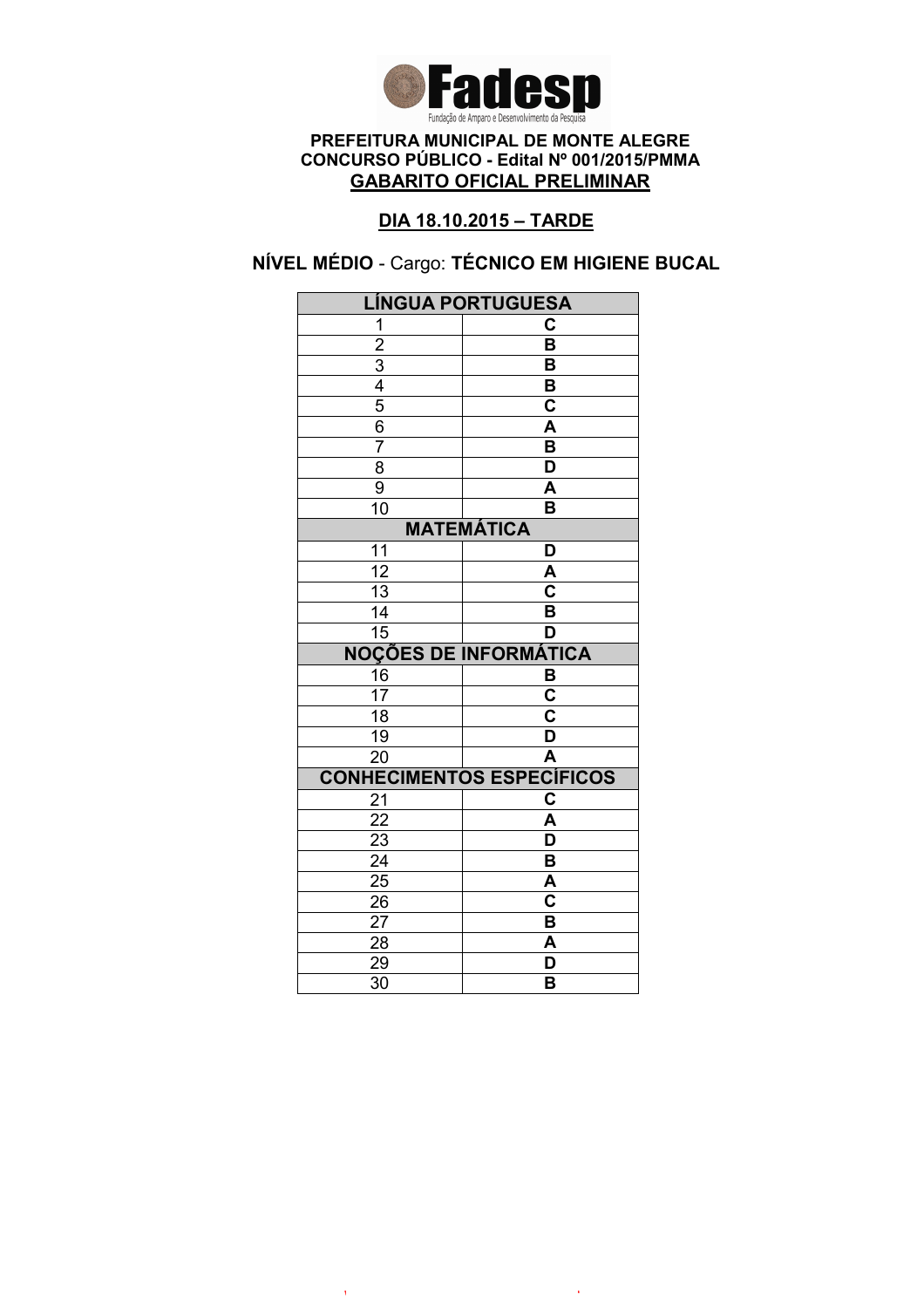

# DIA 18.10.2015 – TARDE

# NÍVEL MÉDIO - Cargo: TÉCNICO EM INFORMÁTICA

| <b>LÍNGUA PORTUGUESA</b>                  |                                       |
|-------------------------------------------|---------------------------------------|
| 1                                         | C                                     |
|                                           | $\overline{\mathsf{B}}$               |
|                                           | B                                     |
|                                           | B                                     |
| $\frac{2}{3}$ $\frac{4}{5}$ $\frac{5}{6}$ | $\mathbf C$                           |
|                                           | $\overline{\mathsf{A}}$               |
| $\overline{7}$                            | $\overline{\mathsf{B}}$               |
| $\overline{8}$                            | $\overline{\mathsf{D}}$               |
| 9                                         | A                                     |
| $\overline{10}$                           | B                                     |
|                                           | <b>MATEMÁTICA</b>                     |
| 11                                        | D                                     |
| $\overline{12}$                           | A                                     |
| 13                                        | C                                     |
| 14                                        | B                                     |
| $\overline{15}$                           | D                                     |
|                                           | <b>NOÇÕES DE INFORMÁTICA</b>          |
| 16                                        | В                                     |
| $\overline{17}$                           | $\overline{\mathbf{c}}$               |
| 18                                        | $\overline{\mathsf{c}}$               |
| 19                                        | $\overline{\mathsf{D}}$               |
|                                           |                                       |
| $\overline{20}$                           | $\overline{\mathsf{A}}$               |
|                                           |                                       |
| 21                                        | <b>CONHECIMENTOS ESPECÍFICOS</b><br>A |
| 22                                        | $\overline{\mathsf{D}}$               |
| $\overline{23}$                           | B                                     |
| $\overline{24}$                           | $\overline{\textbf{c}}$               |
| $\overline{25}$                           | $\overline{\mathbf{c}}$               |
| 26                                        | D                                     |
| 27                                        | D                                     |
| 28                                        | C                                     |
| 29<br>$\overline{30}$                     | B<br>$\overline{\mathsf{A}}$          |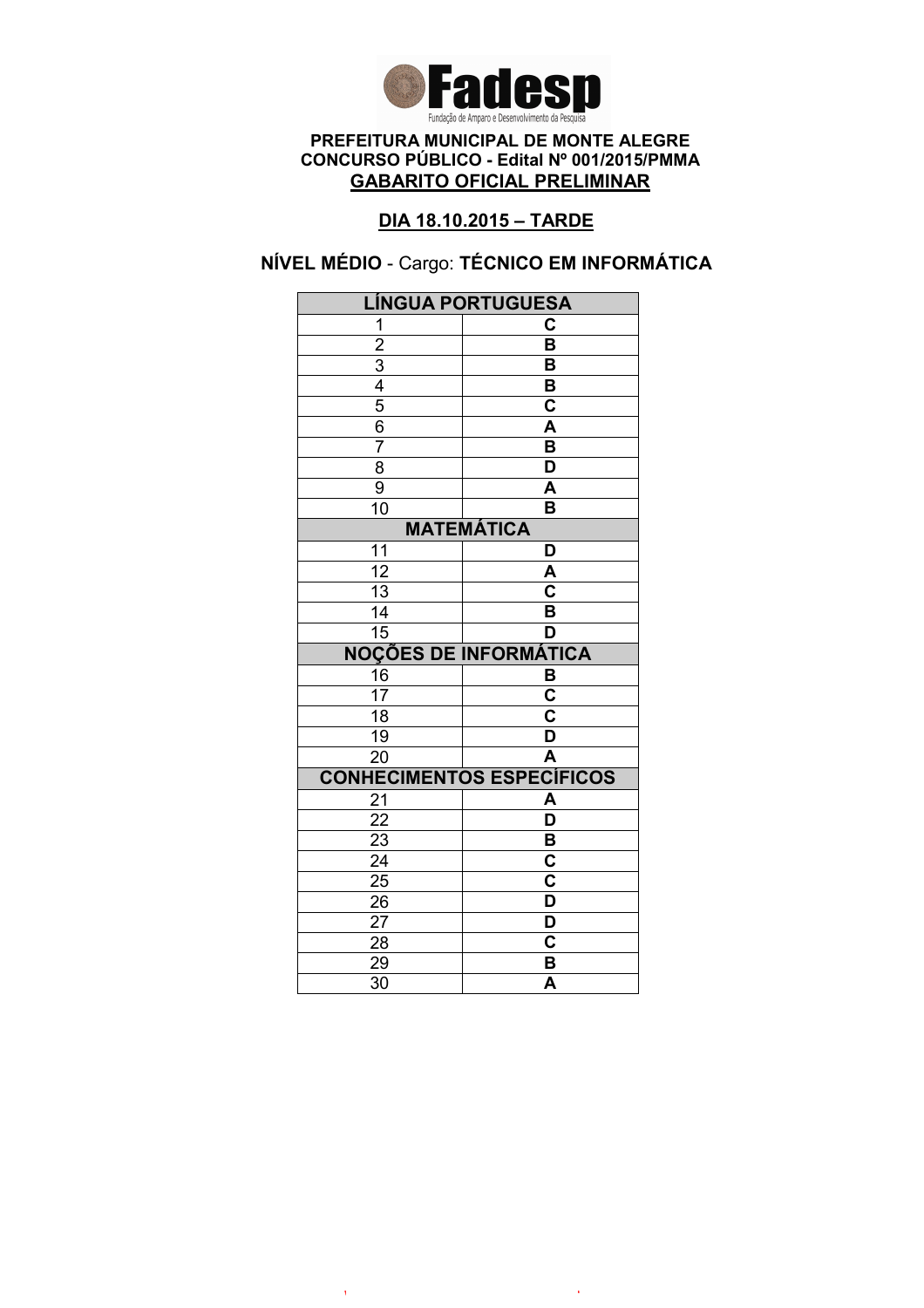

# DIA 18.10.2015 – TARDE

# NÍVEL MÉDIO - Cargo: TÉCNICO EM LABORATÓRIO

| <b>LÍNGUA PORTUGUESA</b> |                                  |
|--------------------------|----------------------------------|
| 1                        | C                                |
| $\overline{2}$           | $\overline{\mathsf{B}}$          |
|                          | В                                |
| $\frac{3}{4}$            | B                                |
|                          | $\overline{\mathbf{c}}$          |
| 6                        | A                                |
| $\overline{7}$           | B                                |
| $\overline{8}$           | $\overline{\mathsf{D}}$          |
| 9                        | $\overline{\mathsf{A}}$          |
| 10                       | B                                |
|                          | <b>MATEMÁTICA</b>                |
| 11                       | D                                |
| $\overline{12}$          | A                                |
| $\overline{13}$          | $\overline{\mathbf{c}}$          |
| 14                       | B                                |
| $\overline{15}$          | D                                |
|                          | <b>NOÇÕES DE INFORMÁTICA</b>     |
| 16                       | B                                |
| 17                       | $\overline{\mathbf{C}}$          |
| $\overline{18}$          | $\overline{\mathbf{c}}$          |
| 19                       | $\overline{\mathsf{D}}$          |
| $\overline{20}$          | $\overline{\mathsf{A}}$          |
|                          | <b>CONHECIMENTOS ESPECÍFICOS</b> |
| 21                       | B                                |
| 22                       | A                                |
| 23                       | D                                |
| $\overline{24}$          | $\overline{\mathbf{c}}$          |
| $\overline{25}$          | $\overline{\mathbf{B}}$          |
| 26                       |                                  |
|                          | D                                |
| 27                       | D                                |
| 28                       | B                                |
| 29<br>$\overline{30}$    | D<br>$\overline{\mathsf{A}}$     |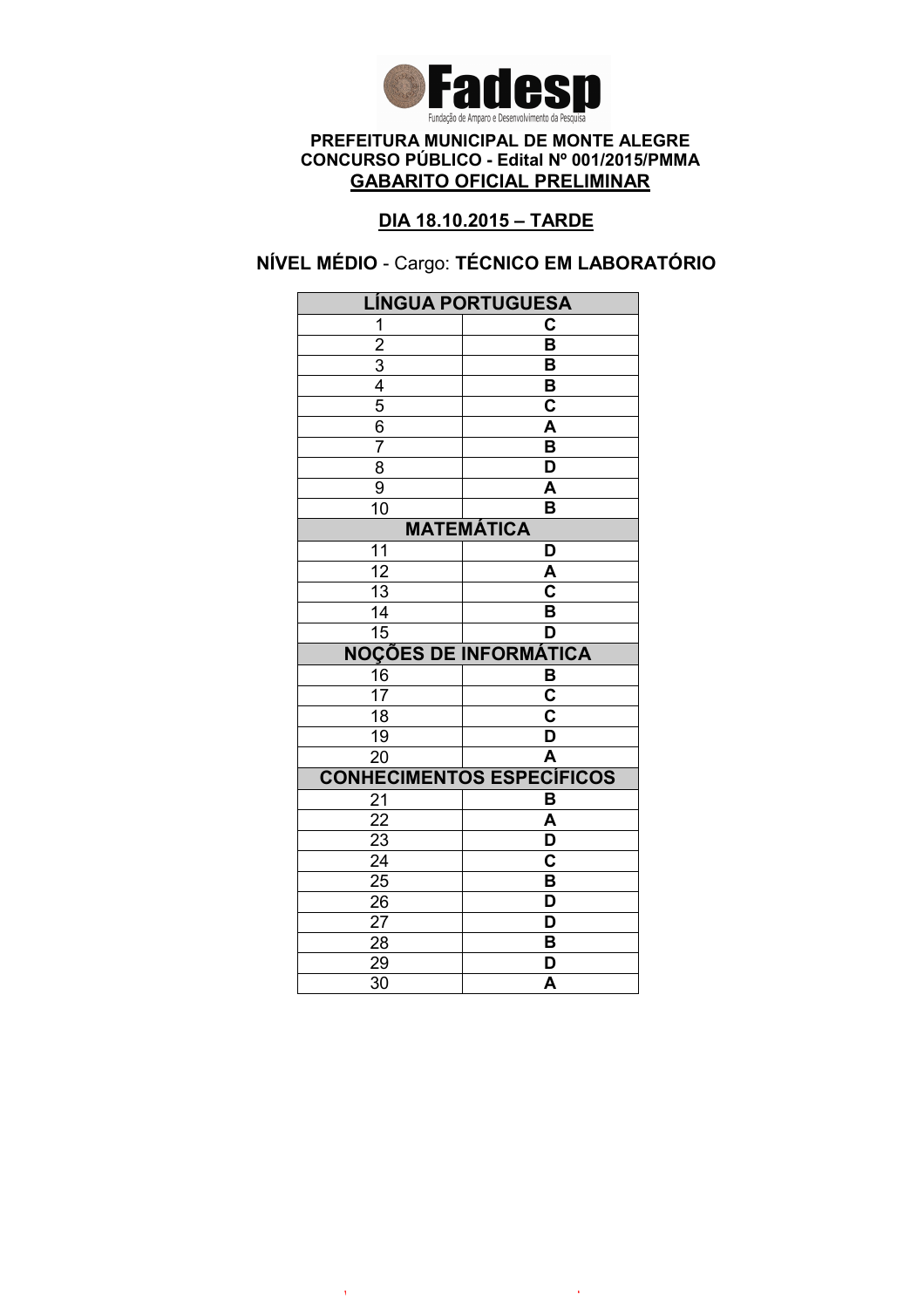

# DIA 18.10.2015 – TARDE

# NÍVEL MÉDIO - Cargo: TÉCNICO EM MEIO AMBIENTE

| <b>LÍNGUA PORTUGUESA</b>                                              |                                    |
|-----------------------------------------------------------------------|------------------------------------|
| 1                                                                     | C                                  |
|                                                                       | $\overline{\mathsf{B}}$            |
|                                                                       | B                                  |
|                                                                       | B                                  |
|                                                                       | $\overline{\mathbf{c}}$            |
| $\frac{2}{3}$ $\frac{3}{4}$ $\frac{4}{5}$ $\frac{6}{6}$ $\frac{7}{7}$ | $\overline{\mathsf{A}}$            |
|                                                                       | $\overline{\mathsf{B}}$            |
| 8                                                                     | $\overline{\mathsf{D}}$            |
| $\overline{9}$                                                        | $\overline{\mathsf{A}}$            |
| $\overline{1}0$                                                       | B                                  |
|                                                                       | <b>MATEMÁTICA</b>                  |
| 11                                                                    | D                                  |
| $\overline{12}$                                                       | A                                  |
| $\overline{13}$                                                       | $\overline{\overline{\mathsf{c}}}$ |
| 14                                                                    | $\overline{\mathsf{B}}$            |
| $\overline{15}$                                                       | D                                  |
|                                                                       | <b>NOÇÕES DE INFORMÁTICA</b>       |
| 16                                                                    | $\frac{B}{C}$                      |
| $\overline{17}$                                                       |                                    |
| $\overline{18}$                                                       | $\overline{\mathbf{c}}$            |
| $\overline{19}$                                                       | $\overline{\mathsf{D}}$            |
| $\overline{20}$                                                       | Ā                                  |
|                                                                       | <b>CONHECIMENTOS ESPECÍFICOS</b>   |
| 21                                                                    | B                                  |
| 22                                                                    | $\overline{\textbf{c}}$            |
| 23                                                                    | A                                  |
| $\overline{24}$                                                       | $\overline{\text{c}}$              |
| $2\overline{5}$                                                       |                                    |
|                                                                       | $\overline{\mathsf{D}}$            |
| 26                                                                    | $\overline{\mathbf{c}}$            |
| 27                                                                    | B                                  |
| 28                                                                    | B                                  |
| 29<br>$\overline{30}$                                                 | D<br>$\overline{\mathsf{A}}$       |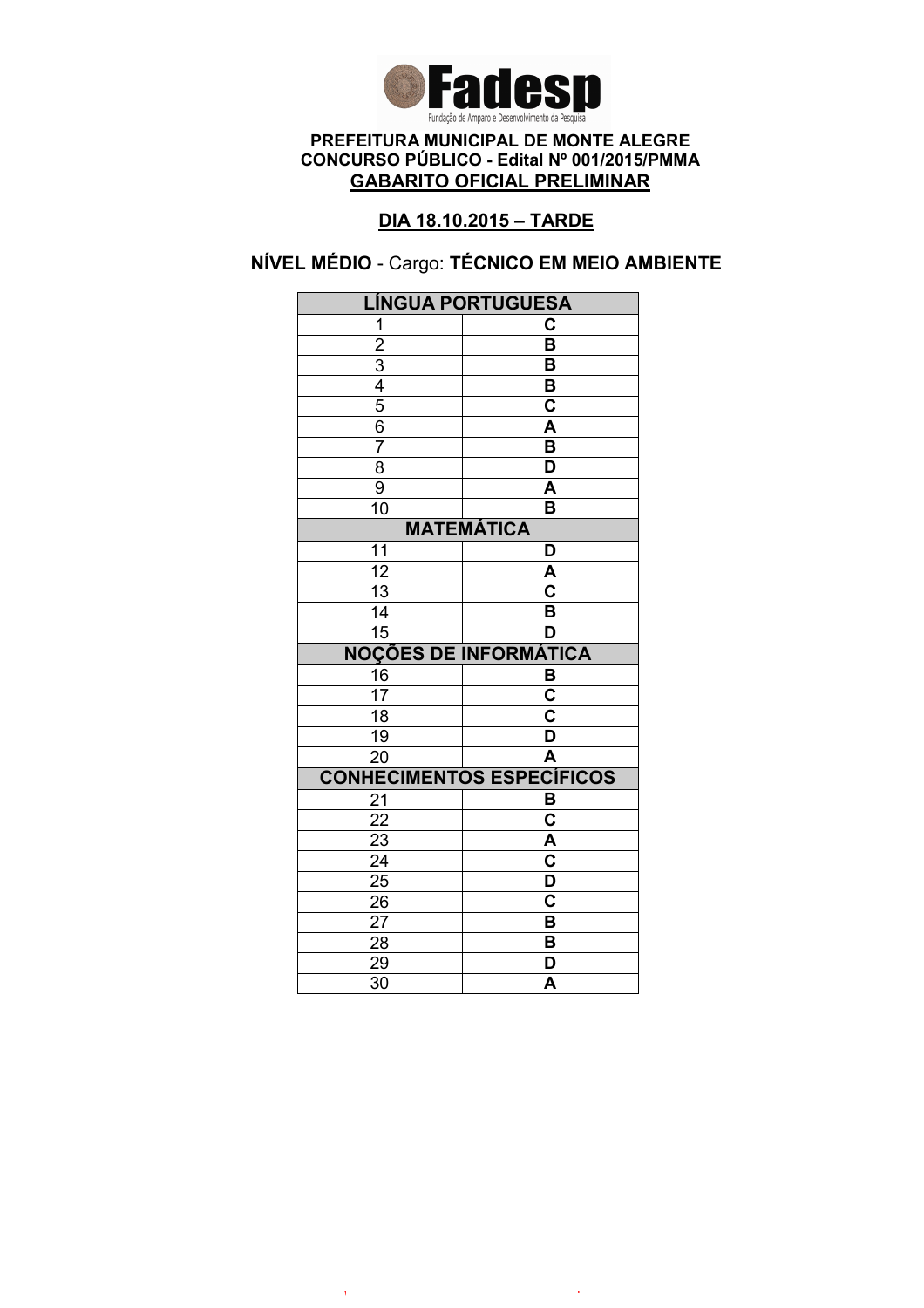

# DIA 18.10.2015 – TARDE

# NÍVEL MÉDIO - Cargo: TÉCNICO EM PSICULTURA

| <b>LÍNGUA PORTUGUESA</b> |                                                    |
|--------------------------|----------------------------------------------------|
| 1                        | С                                                  |
| $\overline{2}$           | $\overline{\mathsf{B}}$                            |
|                          | B                                                  |
| $\frac{3}{4}$            | B                                                  |
|                          | $\overline{\mathbf{c}}$                            |
| $\overline{6}$           | A                                                  |
| 7                        | $\overline{\mathsf{B}}$                            |
| $\overline{8}$           | D                                                  |
| $\overline{9}$           | A                                                  |
| $\overline{10}$          | $\overline{\mathsf{B}}$                            |
|                          | <b>MATEMÁTICA</b>                                  |
| 11                       | D                                                  |
| 12                       | A                                                  |
| 13                       | C                                                  |
| 14                       | $\overline{\mathsf{B}}$                            |
| $\overline{15}$          | D                                                  |
|                          | <b>NOÇÕES DE INFORMÁTICA</b>                       |
| 16                       | В                                                  |
| 17                       | C                                                  |
| $\overline{18}$          | $\overline{\textbf{c}}$                            |
| 19                       |                                                    |
|                          | D                                                  |
| $\overline{20}$          | $\overline{\mathsf{A}}$                            |
|                          | <b>CONHECIMENTOS ESPECÍFICOS</b>                   |
| 21                       | A                                                  |
| $\overline{22}$          | $\overline{\mathsf{D}}$                            |
| 23                       | $\overline{\mathbf{c}}$                            |
| $\overline{24}$          | $\overline{\mathsf{B}}$                            |
| 25                       | $\overline{\mathbf{c}}$                            |
| 26                       | D                                                  |
| 27                       | A                                                  |
| 28                       | $\overline{\mathbf{c}}$                            |
| 29<br>$\overline{30}$    | $\overline{\mathbf{B}}$<br>$\overline{\mathsf{D}}$ |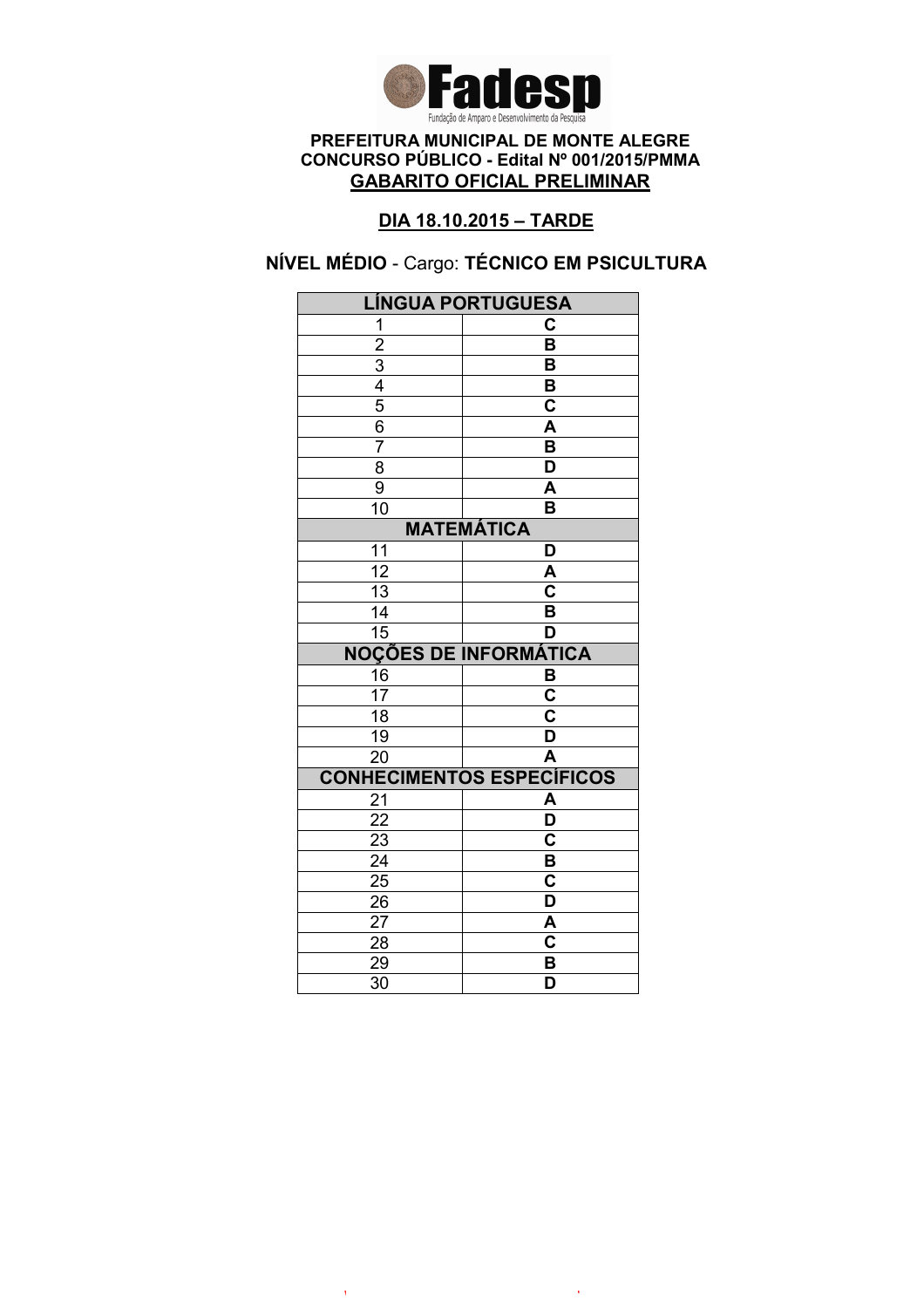

# DIA 18.10.2015 – TARDE

# NÍVEL MÉDIO - Cargo: TÉCNICO EM RADIOLOGIA

| <b>LÍNGUA PORTUGUESA</b>                  |                                  |
|-------------------------------------------|----------------------------------|
| 1                                         | C                                |
|                                           | $\overline{\mathsf{B}}$          |
|                                           | B                                |
|                                           | B                                |
| $\frac{2}{3}$ $\frac{4}{5}$ $\frac{6}{6}$ | $\mathbf C$                      |
|                                           | $\overline{\mathsf{A}}$          |
| $\overline{7}$                            | $\overline{\mathsf{B}}$          |
| $\overline{8}$                            | $\overline{\mathsf{D}}$          |
| 9                                         | A                                |
| 10                                        | B                                |
|                                           | <b>MATEMÁTICA</b>                |
| 11                                        | D                                |
| $\overline{12}$                           | A                                |
| 13                                        | C                                |
| 14                                        | B                                |
| $\overline{15}$                           | D                                |
|                                           | <b>NOÇÕES DE INFORMÁTICA</b>     |
| 16                                        | В                                |
| $\overline{17}$                           | $\overline{\mathbf{c}}$          |
| 18                                        | $\overline{\mathsf{c}}$          |
| 19                                        | $\overline{\mathsf{D}}$          |
| $\overline{20}$                           | $\overline{\mathsf{A}}$          |
|                                           | <b>CONHECIMENTOS ESPECÍFICOS</b> |
|                                           |                                  |
| 21                                        | D                                |
| 22                                        | B                                |
| $\overline{23}$                           | B                                |
| $\overline{24}$                           | $\overline{\mathsf{D}}$          |
| $\overline{25}$                           | $\overline{\mathbf{c}}$          |
| 26                                        | $\overline{\text{c}}$            |
| 27                                        | A                                |
| 28                                        | $\overline{\mathbf{B}}$          |
| 29<br>$\overline{30}$                     | D<br>$\overline{\mathsf{A}}$     |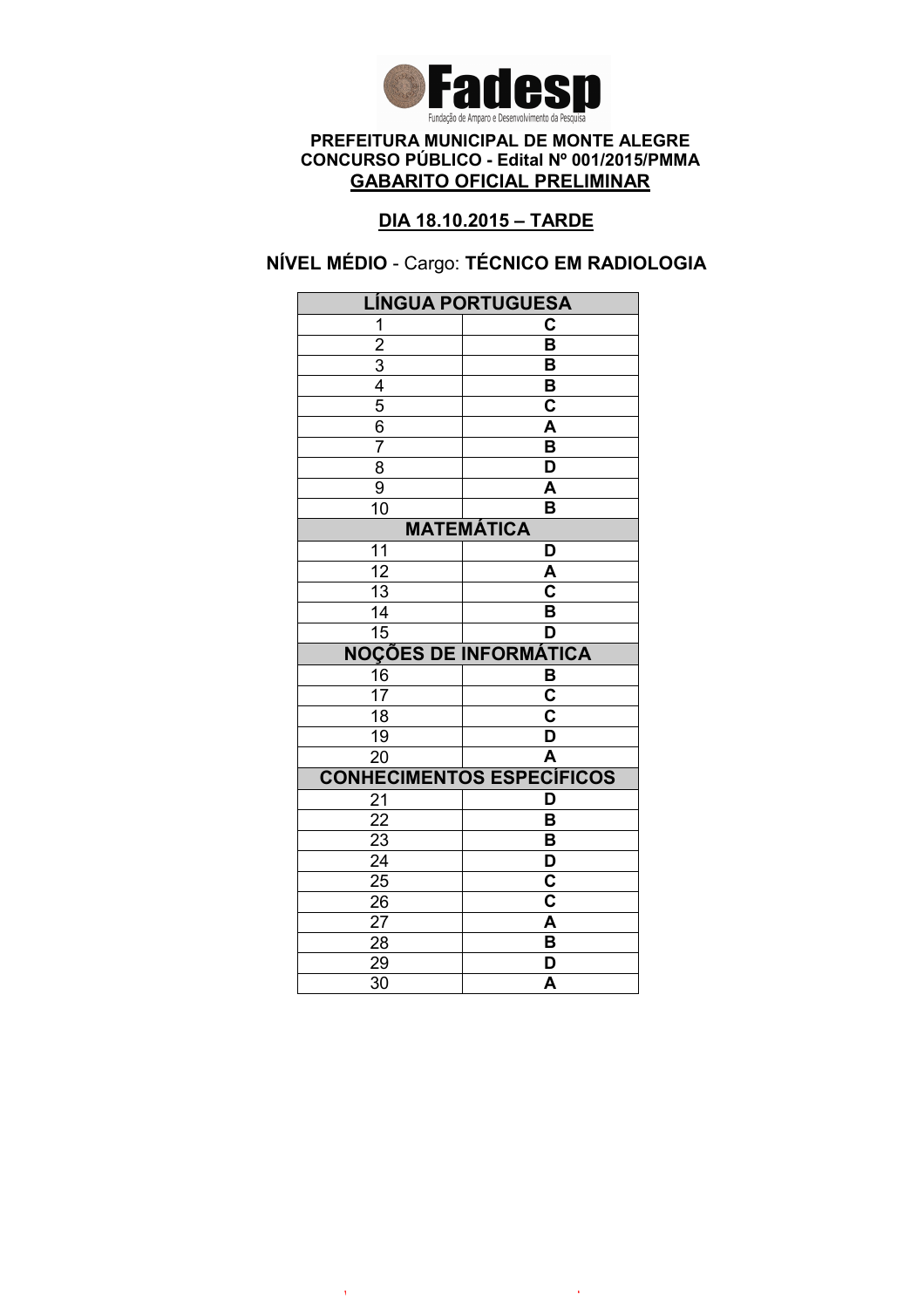

# DIA 18.10.2015 – MANHÃ

## NÍVEL SUPERIOR - Cargo: ASSISTENTE SOCIAL

| <b>LÍNGUA PORTUGUESA</b>                  |                                                    |
|-------------------------------------------|----------------------------------------------------|
| 1                                         | C                                                  |
|                                           | $\overline{\mathbf{c}}$                            |
|                                           | B                                                  |
|                                           | B                                                  |
| $\frac{2}{3}$ $\frac{4}{5}$ $\frac{6}{6}$ | B                                                  |
|                                           | $\overline{\mathsf{D}}$                            |
| 7                                         | $\overline{\mathsf{D}}$                            |
| $\overline{8}$                            | $\overline{\mathsf{B}}$                            |
| $\overline{9}$                            | B                                                  |
| $\overline{10}$                           | B                                                  |
|                                           | <b>NOÇÕES DE MEIO AMBIENTE</b>                     |
| $\overline{11}$                           | B                                                  |
| $\overline{12}$                           | $\overline{\mathbf{c}}$                            |
| 13                                        | $\overline{\mathbf{c}}$                            |
| 14                                        | $\overline{\mathsf{A}}$                            |
| $\overline{15}$                           | $\overline{\overline{\textbf{c}}}$                 |
|                                           | <b>NOÇÕES DE INFORMÁTICA</b>                       |
| 16                                        | C                                                  |
| $\overline{17}$                           | B                                                  |
| 18                                        | D                                                  |
| 19                                        | B                                                  |
| $\overline{20}$                           | $\overline{\mathsf{A}}$                            |
|                                           |                                                    |
|                                           | <b>CONHECIMENTOS ESPECÍFICOS</b>                   |
| 21                                        | C                                                  |
| 22                                        | A                                                  |
| $\overline{23}$                           | $\overline{\mathbf{c}}$                            |
| $\overline{24}$                           | $\overline{\mathsf{B}}$                            |
| $\overline{25}$                           | D                                                  |
| 26                                        | A                                                  |
| 27                                        | D                                                  |
| 28                                        | B                                                  |
| 29<br>$\overline{30}$                     | $\overline{\mathsf{c}}$<br>$\overline{\mathbf{c}}$ |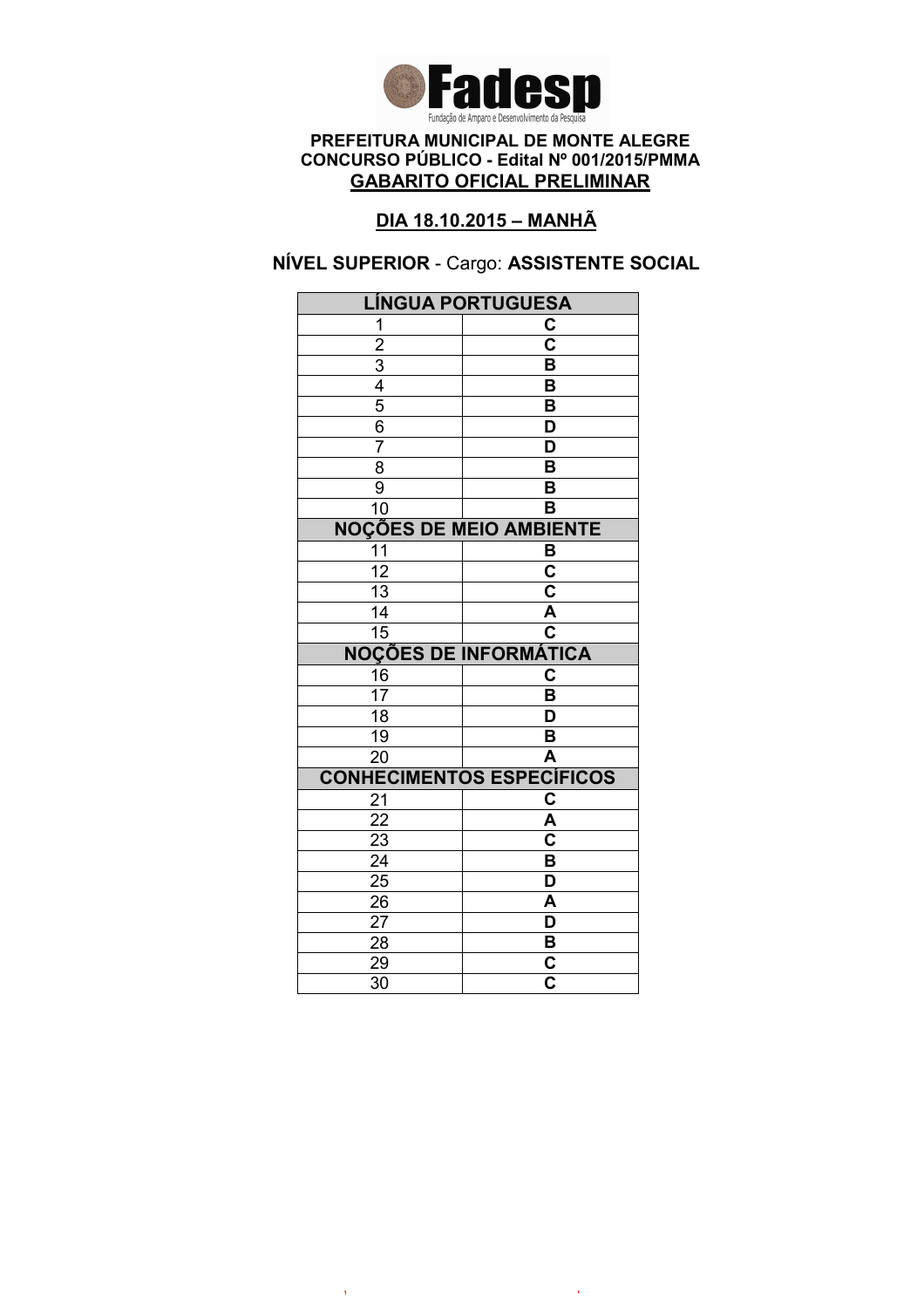

### DIA 18.10.2015 – MANHÃ

# NÍVEL SUPERIOR - Cargo: BIÓLOGO

| <b>LÍNGUA PORTUGUESA</b> |                                  |
|--------------------------|----------------------------------|
| 1                        | C                                |
| $\overline{2}$           | $\overline{\mathbf{c}}$          |
| $\overline{3}$           | B                                |
| $\overline{4}$           | B                                |
| $\overline{5}$           | B                                |
| 6                        | D                                |
| 7                        | D                                |
| $\overline{8}$           | $\overline{\mathsf{B}}$          |
| 9                        | B                                |
| 10                       | B                                |
|                          | <b>NOÇÕES DE MEIO AMBIENTE</b>   |
| 11                       | B                                |
| $\overline{12}$          | $\overline{\mathbf{c}}$          |
| $\overline{13}$          | $\overline{\mathbf{c}}$          |
| 14                       | $\overline{\mathsf{A}}$          |
| $\overline{15}$          | $\overline{\mathbf{c}}$          |
|                          | <b>NOÇÕES DE INFORMÁTICA</b>     |
| 16                       | C                                |
| 17                       | B                                |
| $\overline{18}$          | D                                |
| 19                       | B                                |
| $\overline{20}$          | A                                |
|                          | <b>CONHECIMENTOS ESPECÍFICOS</b> |
| 21                       | B                                |
| 22                       | A                                |
| 23                       | A                                |
|                          |                                  |
| $\overline{24}$          | $\overline{\mathbf{c}}$          |
| 25                       | $\overline{\mathsf{B}}$          |
| 26                       | B                                |
| 27                       | C                                |
| 28                       | C                                |
| 29<br>$\overline{30}$    | B<br>$\overline{\mathsf{D}}$     |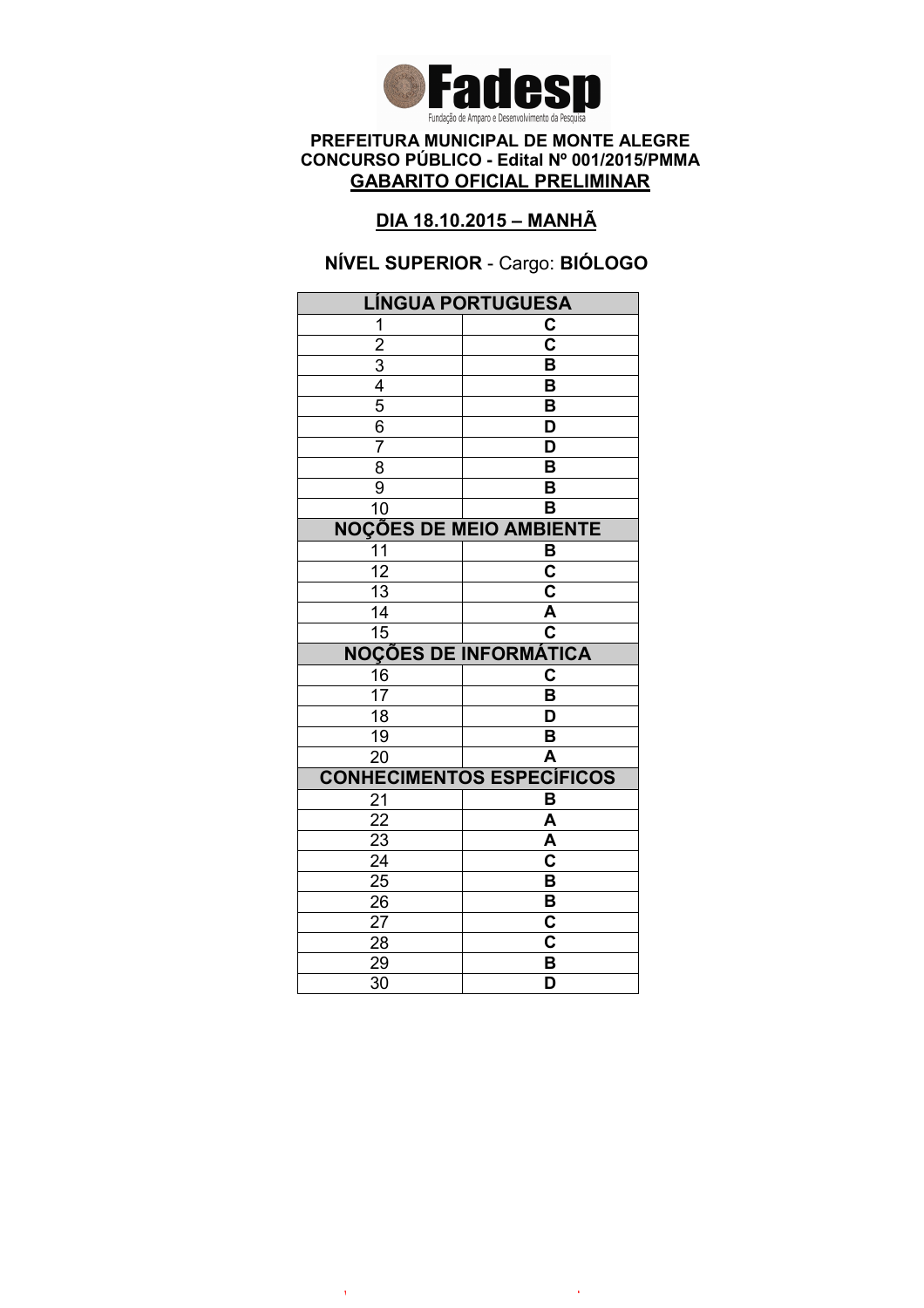

# DIA 18.10.2015 – MANHÃ

# NÍVEL SUPERIOR - Cargo: CIRURGIÃO DENTISTA

| <b>LÍNGUA PORTUGUESA</b>                  |                                                    |
|-------------------------------------------|----------------------------------------------------|
| 1                                         | C                                                  |
|                                           | $\overline{\mathbf{c}}$                            |
|                                           | B                                                  |
|                                           | B                                                  |
| $\frac{2}{3}$ $\frac{4}{5}$ $\frac{6}{6}$ | B                                                  |
|                                           | $\overline{\mathsf{D}}$                            |
| $\overline{7}$                            | $\overline{\mathsf{D}}$                            |
| $\overline{8}$                            | $\overline{\mathsf{B}}$                            |
| $\overline{9}$                            | B                                                  |
| 10                                        | B                                                  |
|                                           | <b>NOÇÕES DE MEIO AMBIENTE</b>                     |
| 11                                        | B                                                  |
| $\overline{12}$                           | $\overline{\mathbf{c}}$                            |
| 13                                        | $\overline{\mathsf{c}}$                            |
| 14                                        | $\overline{\mathsf{A}}$                            |
| $\overline{15}$                           | $\overline{\overline{\textbf{c}}}$                 |
|                                           | <b>NOÇÕES DE INFORMÁTICA</b>                       |
| 16                                        | C                                                  |
| $\overline{17}$                           | B                                                  |
| 18                                        | D                                                  |
| 19                                        | B                                                  |
| $\overline{20}$                           | $\overline{\mathsf{A}}$                            |
|                                           | <b>CONHECIMENTOS ESPECÍFICOS</b>                   |
| 21                                        | B                                                  |
| 22                                        | D                                                  |
|                                           |                                                    |
| 23                                        | A                                                  |
| $\overline{24}$                           | $\overline{\mathsf{B}}$                            |
| $\overline{25}$                           | $\overline{\textbf{c}}$                            |
| 26                                        | D                                                  |
| 27                                        | A                                                  |
| 28                                        | $\overline{\mathbf{B}}$                            |
| 29<br>$\overline{30}$                     | $\overline{\mathbf{c}}$<br>$\overline{\mathsf{A}}$ |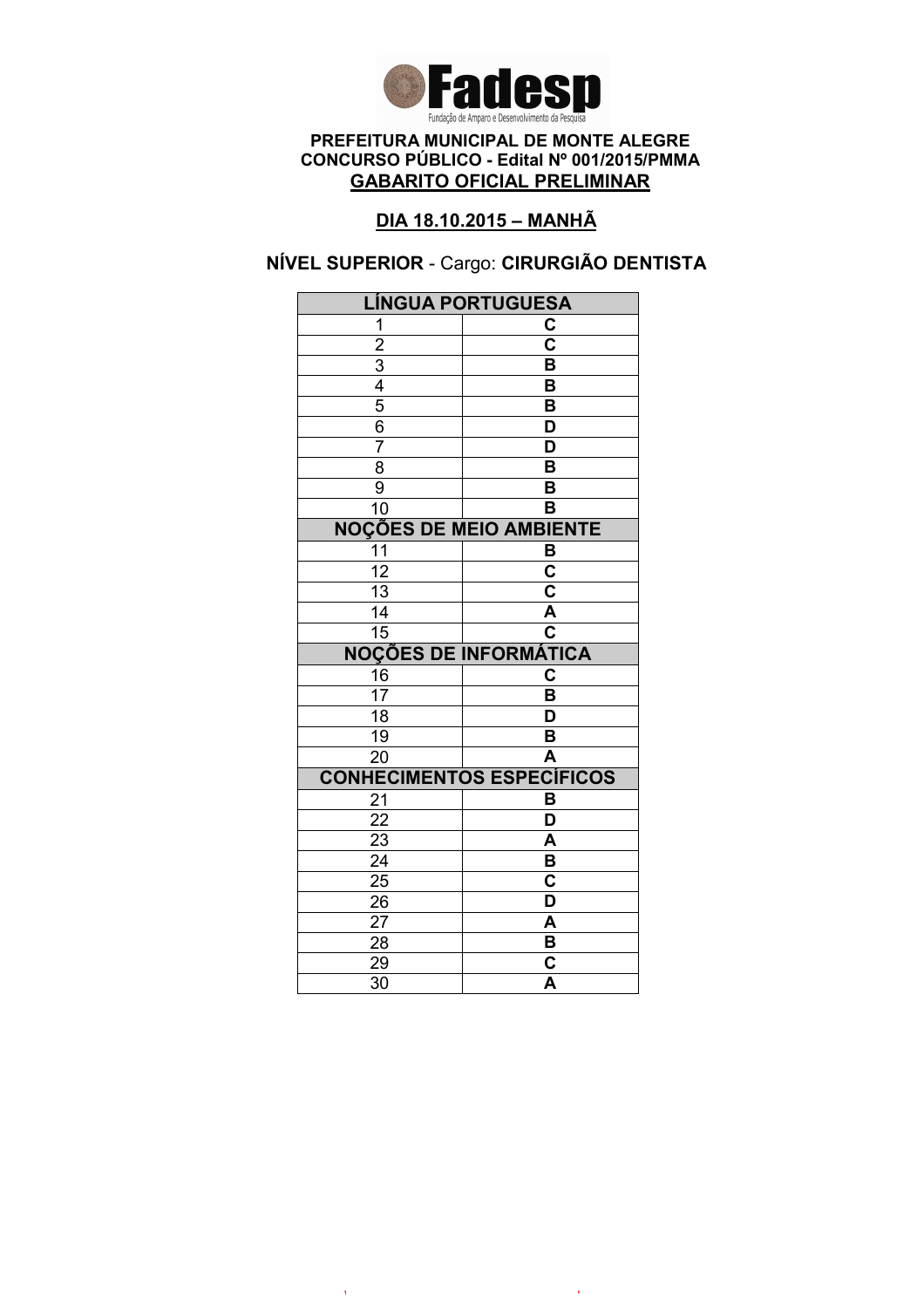

## DIA 18.10.2015 – MANHÃ

# NÍVEL SUPERIOR - Cargo: EDUCADOR SOCIAL

| <b>LÍNGUA PORTUGUESA</b>                  |                                     |
|-------------------------------------------|-------------------------------------|
| 1                                         | C                                   |
|                                           | $\overline{\mathbf{c}}$             |
|                                           | B                                   |
|                                           | B                                   |
| $\frac{2}{3}$ $\frac{4}{5}$ $\frac{6}{6}$ | B                                   |
|                                           | D                                   |
| $\overline{7}$                            | D                                   |
| $\overline{8}$                            | $\overline{\mathsf{B}}$             |
| $\overline{9}$                            | B                                   |
| 10                                        | B                                   |
|                                           | <b>NOÇÕES DE MEIO AMBIENTE</b>      |
| 11                                        | B                                   |
| $\overline{12}$                           | $\overline{\mathbf{c}}$             |
| 13                                        | $\overline{\mathbf{c}}$             |
| 14                                        | $\overline{\mathsf{A}}$             |
| $\overline{15}$                           | $\overline{\overline{\textbf{c}}}$  |
|                                           | <b>NOÇÕES DE INFORMÁTICA</b>        |
| 16                                        | C                                   |
| $\overline{17}$                           | B                                   |
| 18                                        | D                                   |
| 19                                        | B                                   |
| $\overline{20}$                           | A                                   |
|                                           |                                     |
|                                           | <b>CONHECIMENTOS ESPECÍFICOS</b>    |
| 21                                        | B                                   |
| 22                                        | C                                   |
| $\overline{23}$                           | $\overline{\mathsf{c}}$             |
| $\overline{24}$                           | $\overline{\mathsf{D}}$             |
| $\overline{25}$                           | A                                   |
| 26                                        | B                                   |
| 27                                        | A                                   |
| 28                                        | $\overline{\mathsf{D}}$             |
| 29<br>$\overline{30}$                     | $\frac{\overline{c}}{\overline{c}}$ |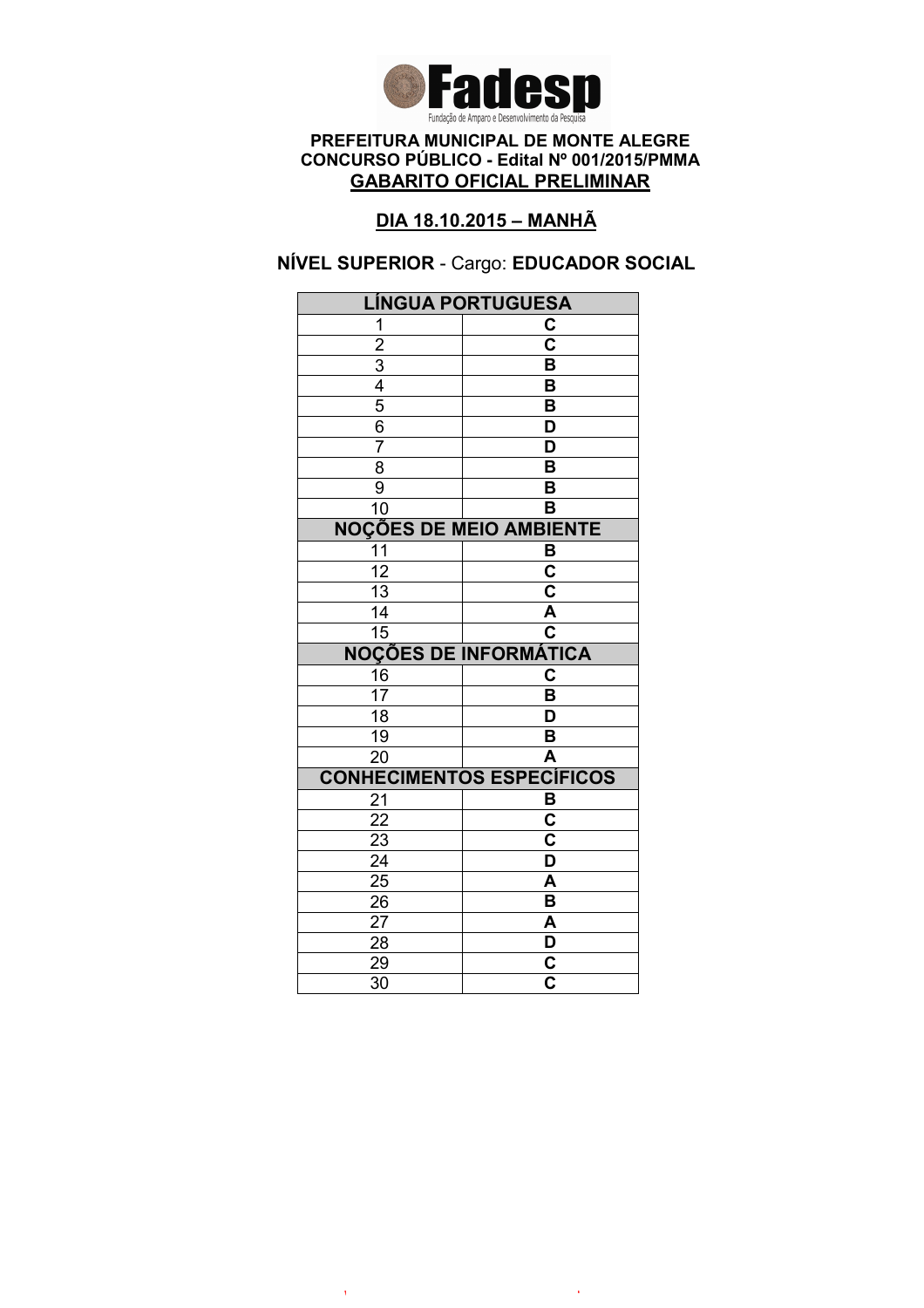

# DIA 18.10.2015 – MANHÃ

### NÍVEL SUPERIOR - Cargo: ENFERMEIRO

| <b>LÍNGUA PORTUGUESA</b> |                                  |
|--------------------------|----------------------------------|
| 1                        | C                                |
| $\overline{2}$           | $\overline{\mathsf{c}}$          |
|                          | B                                |
| $\frac{3}{4}$            | B                                |
|                          | B                                |
| $\overline{6}$           | D                                |
| 7                        | $\overline{\mathsf{D}}$          |
| $\overline{8}$           | B                                |
| $\overline{9}$           | B                                |
| $\overline{10}$          | $\overline{\mathsf{B}}$          |
|                          | <b>NOÇÕES DE MEIO AMBIENTE</b>   |
| $\overline{11}$          | B                                |
| 12                       | $\overline{\mathbf{c}}$          |
| 13                       | C                                |
| 14                       | Ā                                |
| $\overline{15}$          | C                                |
|                          | <b>NOÇÕES DE INFORMÁTICA</b>     |
| 16                       | C                                |
| 17                       | B                                |
| $\overline{18}$          | D                                |
|                          |                                  |
| 19                       | B                                |
| $\overline{20}$          | A                                |
|                          | <b>CONHECIMENTOS ESPECÍFICOS</b> |
| 21                       | D                                |
| $\overline{22}$          | $\overline{\mathbf{c}}$          |
| 23                       | B                                |
| $\overline{24}$          | $\overline{\mathsf{A}}$          |
| 25                       | $\overline{\mathsf{B}}$          |
| 26                       | A                                |
| 27                       | D                                |
| 28                       | B                                |
| 29<br>$\overline{30}$    | A<br>$\overline{\mathsf{A}}$     |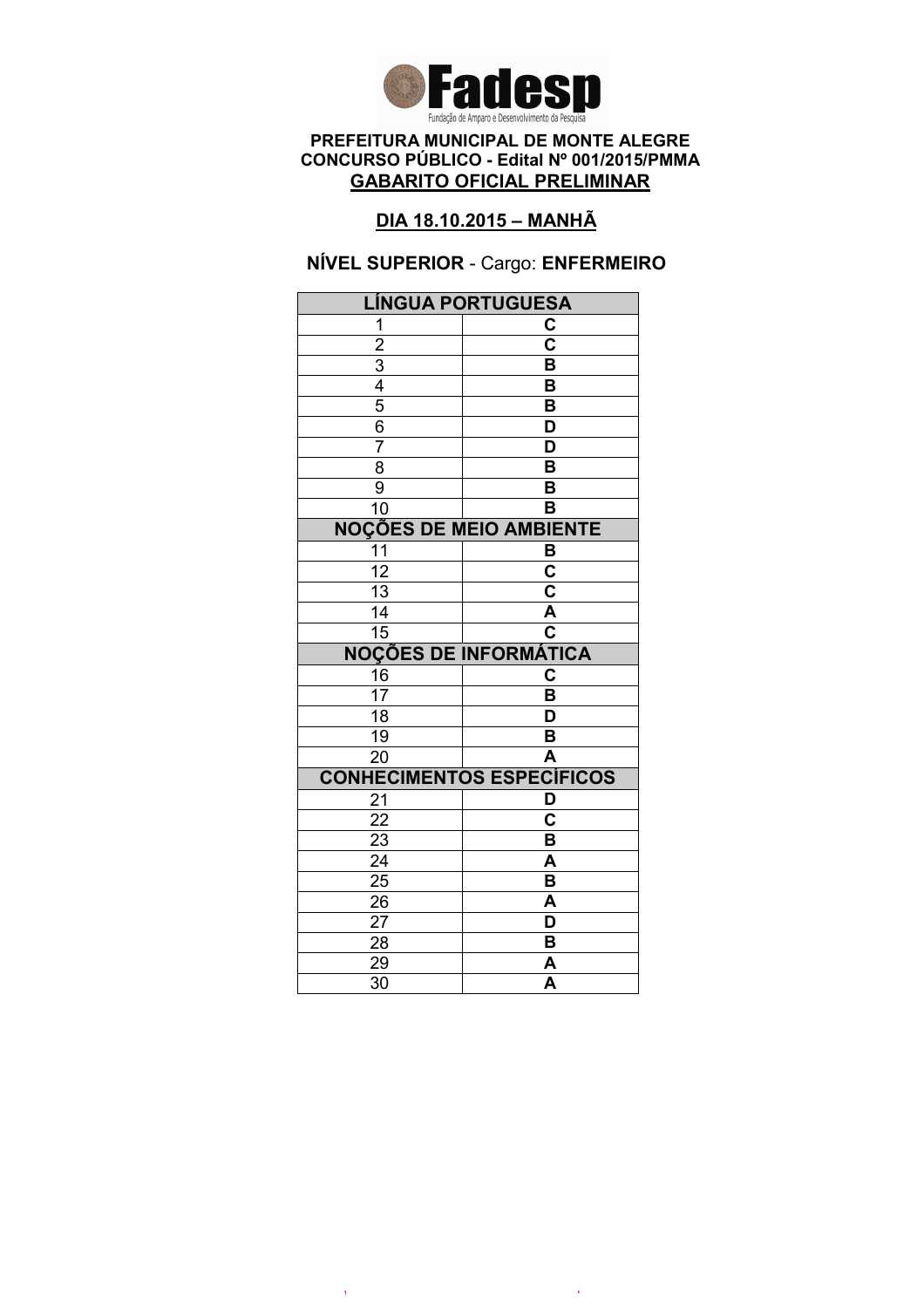

# DIA 18.10.2015 – MANHÃ

# NÍVEL SUPERIOR - Cargo: ENGENHEIRO AGRÔNOMO

| <b>LÍNGUA PORTUGUESA</b>       |                                  |  |
|--------------------------------|----------------------------------|--|
| 1                              | C                                |  |
| $\overline{2}$                 | $\overline{\mathbf{c}}$          |  |
|                                | B                                |  |
| $\frac{3}{4}$                  | B                                |  |
|                                | $\overline{\mathsf{B}}$          |  |
| 6                              | D                                |  |
| 7                              | D                                |  |
| $\overline{8}$                 | $\overline{\mathsf{B}}$          |  |
| 9                              | B                                |  |
| 10                             | B                                |  |
| <b>NOÇÕES DE MEIO AMBIENTE</b> |                                  |  |
| 11                             | B                                |  |
| $\overline{12}$                | $\overline{\mathbf{c}}$          |  |
| $\overline{13}$                | $\overline{\mathbf{c}}$          |  |
| 14                             | Ā                                |  |
| $\overline{15}$                | $\overline{\textbf{c}}$          |  |
|                                | <b>NOÇÕES DE INFORMÁTICA</b>     |  |
| 16                             | $\overline{\textbf{c}}$          |  |
| 17                             | B                                |  |
| $\overline{18}$                | D                                |  |
| 19                             | B                                |  |
| $\overline{20}$                | A                                |  |
|                                | <b>CONHECIMENTOS ESPECÍFICOS</b> |  |
| 21                             | A                                |  |
|                                |                                  |  |
| 22                             | $\overline{\mathsf{D}}$          |  |
| 23                             | $\overline{\mathbf{c}}$          |  |
| $\overline{24}$                | $\overline{\mathsf{A}}$          |  |
| $\overline{25}$                | $\overline{\mathbf{c}}$          |  |
| 26                             | B                                |  |
| 27                             | D                                |  |
| 28                             | A                                |  |
| 29<br>$\overline{30}$          | D<br>$\overline{\mathbf{c}}$     |  |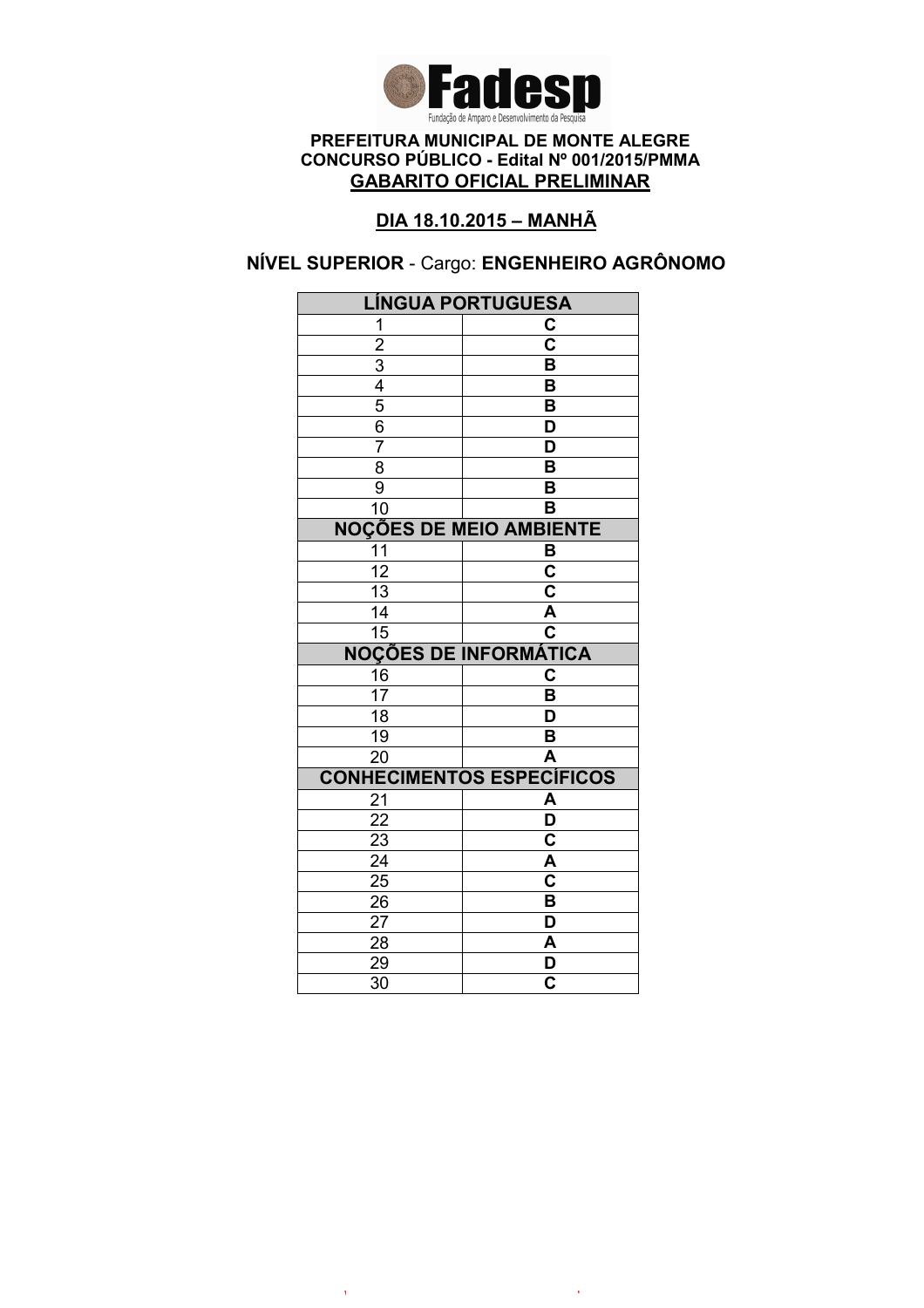

# DIA 18.10.2015 – MANHÃ

# NÍVEL SUPERIOR - Cargo: ENGENHEIRO DE PESCA

| <b>LÍNGUA PORTUGUESA</b>       |                                                    |  |
|--------------------------------|----------------------------------------------------|--|
| 1                              | C                                                  |  |
| $\overline{2}$                 | $\overline{\mathbf{c}}$                            |  |
|                                | B                                                  |  |
| $\frac{3}{4}$                  | B                                                  |  |
|                                | $\overline{\mathsf{B}}$                            |  |
| 6                              | D                                                  |  |
| $\overline{7}$                 | D                                                  |  |
| $\overline{8}$                 | $\overline{\mathsf{B}}$                            |  |
| 9                              | B                                                  |  |
| 10                             | B                                                  |  |
| <b>NOÇÕES DE MEIO AMBIENTE</b> |                                                    |  |
| 11                             | B                                                  |  |
| $\overline{12}$                | $\overline{\mathsf{c}}$                            |  |
| 13                             | $\overline{\mathsf{c}}$                            |  |
| 14                             | $\overline{\mathsf{A}}$                            |  |
| $\overline{15}$                | $\overline{\mathbf{c}}$                            |  |
|                                | <b>NOÇÕES DE INFORMÁTICA</b>                       |  |
| 16                             | $\overline{\textbf{c}}$                            |  |
| 17                             | B                                                  |  |
| $\overline{18}$                | $\overline{\mathsf{D}}$                            |  |
| 19                             | B                                                  |  |
| $\overline{20}$                | $\overline{\mathsf{A}}$                            |  |
|                                | <b>CONHECIMENTOS ESPECÍFICOS</b>                   |  |
| 21                             | $\overline{\mathbf{c}}$                            |  |
| 22                             | B                                                  |  |
| 23                             | D                                                  |  |
| $\overline{24}$                | $\overline{\mathsf{A}}$                            |  |
| 25                             | $\overline{\mathsf{B}}$                            |  |
|                                |                                                    |  |
| 26                             | D                                                  |  |
| 27                             | C                                                  |  |
| 28                             | A                                                  |  |
| 29<br>$\overline{30}$          | $\overline{\textbf{c}}$<br>$\overline{\mathsf{B}}$ |  |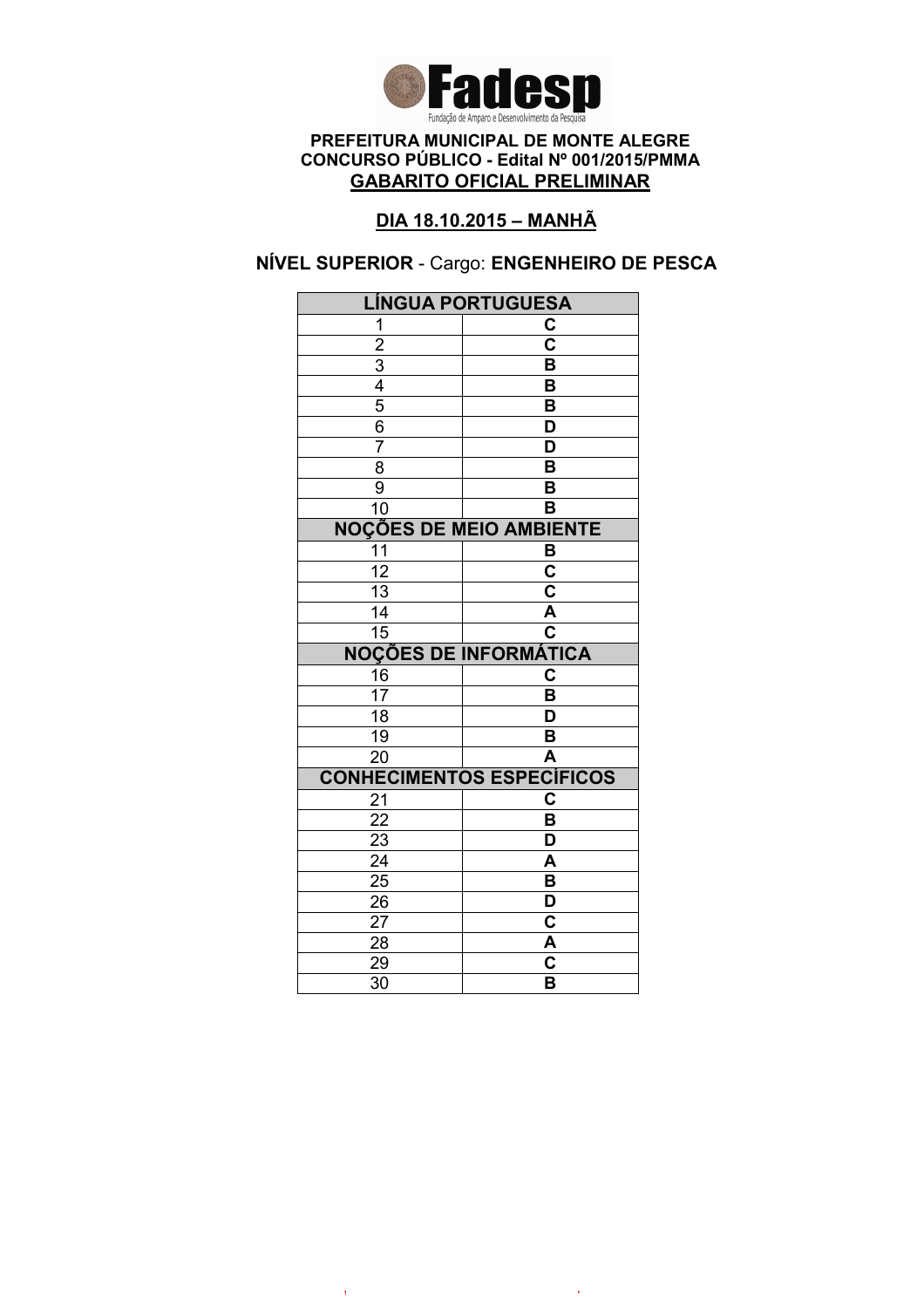

# DIA 18.10.2015 – MANHÃ

# NÍVEL SUPERIOR - Cargo: ENGENHEIRO FLORESTAL

| <b>LÍNGUA PORTUGUESA</b>       |                                  |  |
|--------------------------------|----------------------------------|--|
| 1                              | C                                |  |
| $\overline{2}$                 | $\overline{\mathbf{c}}$          |  |
|                                | B                                |  |
| $\frac{3}{4}$                  | B                                |  |
|                                | $\overline{\mathsf{B}}$          |  |
| 6                              | D                                |  |
| $\overline{7}$                 | D                                |  |
| $\overline{8}$                 | $\overline{\mathsf{B}}$          |  |
| 9                              | B                                |  |
| 10                             | B                                |  |
| <b>NOÇÕES DE MEIO AMBIENTE</b> |                                  |  |
| 11                             | B                                |  |
| $\overline{12}$                | $\overline{\mathbf{c}}$          |  |
| 13                             | $\overline{\mathsf{c}}$          |  |
| 14                             | Ā                                |  |
| $\overline{15}$                | $\overline{\textbf{c}}$          |  |
|                                | <b>NOÇÕES DE INFORMÁTICA</b>     |  |
| 16                             | $\overline{\mathbf{c}}$          |  |
| 17                             | B                                |  |
| $\overline{18}$                | D                                |  |
| 19                             |                                  |  |
|                                | B                                |  |
| $\overline{20}$                | A                                |  |
|                                | <b>CONHECIMENTOS ESPECÍFICOS</b> |  |
| 21                             | D                                |  |
| 22                             | B                                |  |
| 23                             | B                                |  |
| $\overline{24}$                | $\overline{\textbf{c}}$          |  |
| $\overline{25}$                | A                                |  |
| 26                             | $\overline{\mathbf{c}}$          |  |
| 27                             | C                                |  |
| 28                             | B                                |  |
| 29<br>$\overline{30}$          | B<br>$\overline{\mathbf{c}}$     |  |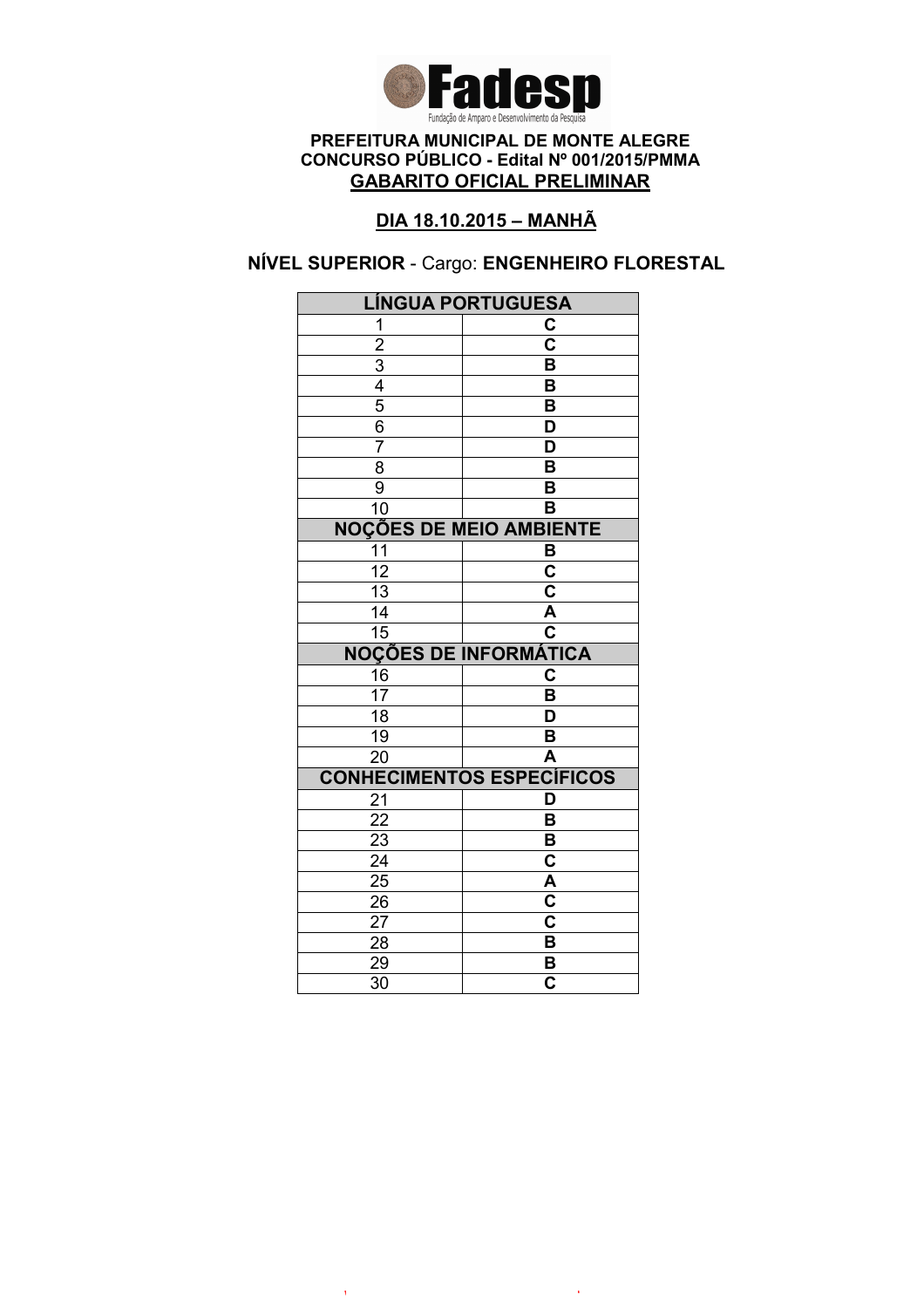

# DIA 18.10.2015 – MANHÃ

# NÍVEL SUPERIOR - Cargo: FARMACÊUTICO BIOQUÍMICO

| <b>LÍNGUA PORTUGUESA</b>       |                                  |  |
|--------------------------------|----------------------------------|--|
| 1                              | C                                |  |
| $\overline{2}$                 | $\overline{\mathbf{c}}$          |  |
|                                | B                                |  |
| $\frac{3}{4}$                  | B                                |  |
| $\overline{5}$                 | $\overline{\mathsf{B}}$          |  |
| 6                              | D                                |  |
| $\overline{7}$                 | D                                |  |
| $\overline{8}$                 | $\overline{\mathsf{B}}$          |  |
| 9                              | B                                |  |
| 10                             | B                                |  |
| <b>NOÇÕES DE MEIO AMBIENTE</b> |                                  |  |
| 11                             | B                                |  |
| $\overline{12}$                | $\overline{\mathsf{c}}$          |  |
| $\overline{13}$                | $\overline{\mathbf{c}}$          |  |
| 14                             | $\overline{\mathsf{A}}$          |  |
| $\overline{15}$                | $\overline{\textbf{c}}$          |  |
|                                | <b>NOÇÕES DE INFORMÁTICA</b>     |  |
| 16                             | $\overline{\mathbf{c}}$          |  |
| 17                             | B                                |  |
| $\overline{18}$                | D                                |  |
| 19                             | B                                |  |
| $\overline{20}$                | A                                |  |
|                                | <b>CONHECIMENTOS ESPECÍFICOS</b> |  |
| 21                             | B                                |  |
| 22                             | A                                |  |
| 23                             | $\overline{\textbf{c}}$          |  |
|                                |                                  |  |
| $\overline{24}$                | $\overline{\mathbf{c}}$          |  |
| 25                             | $\overline{\mathsf{D}}$          |  |
| 26                             | B                                |  |
| 27                             | D                                |  |
| 28                             | A                                |  |
| 29<br>$\overline{30}$          | B<br>B                           |  |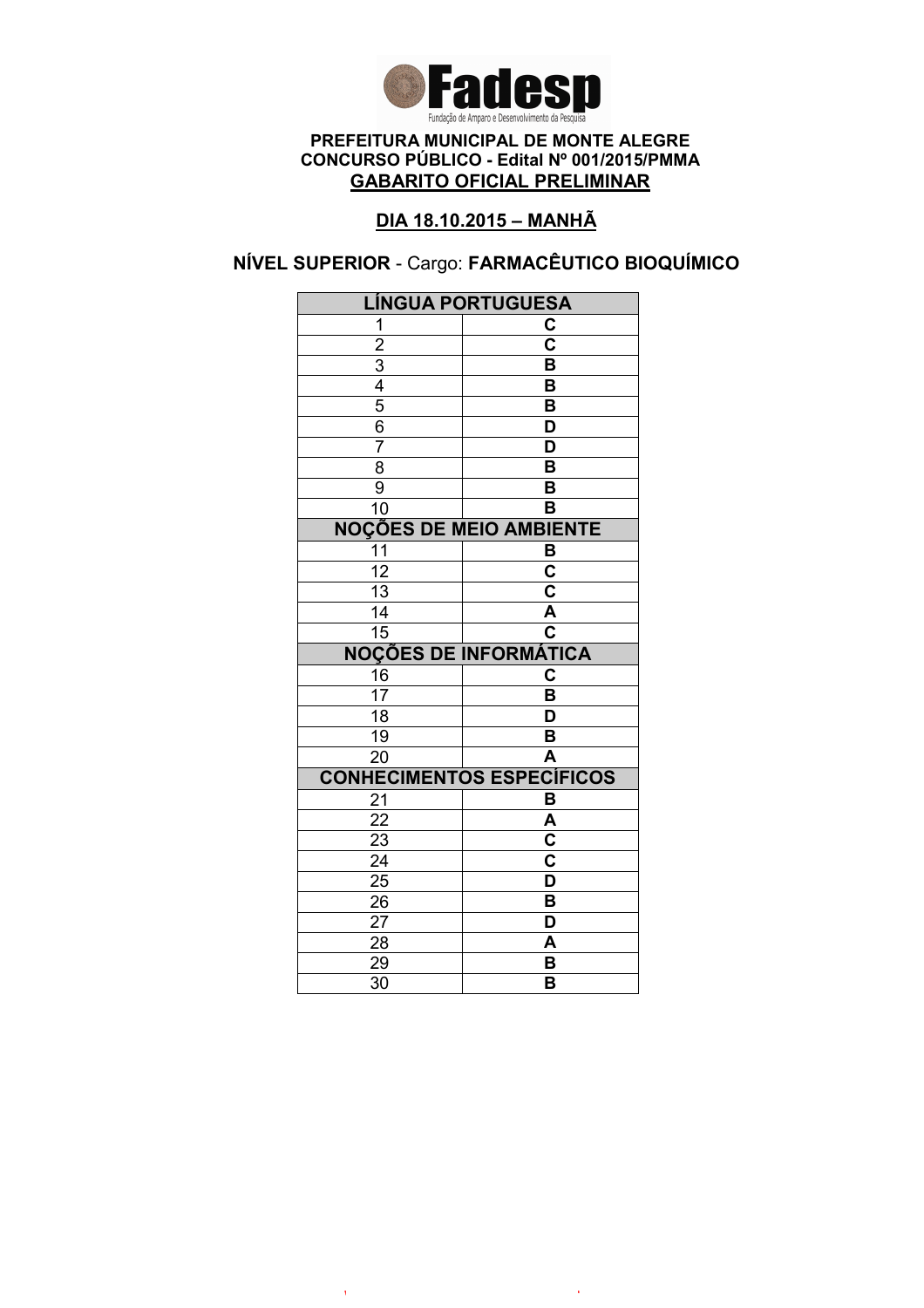

# DIA 18.10.2015 – MANHÃ

## NÍVEL SUPERIOR - Cargo: FISIOTERAPEUTA

| <b>LÍNGUA PORTUGUESA</b>       |                                                    |  |
|--------------------------------|----------------------------------------------------|--|
| 1                              | C                                                  |  |
| $\overline{2}$                 | $\overline{\overline{\textbf{c}}}$                 |  |
|                                | B                                                  |  |
| $\frac{3}{4}$                  | B                                                  |  |
|                                | B                                                  |  |
| $\overline{6}$                 | D                                                  |  |
| 7                              | $\overline{\mathsf{D}}$                            |  |
| $\overline{8}$                 | B                                                  |  |
| $\overline{9}$                 | B                                                  |  |
| $\overline{10}$                | $\overline{\mathsf{B}}$                            |  |
| <b>NOÇÕES DE MEIO AMBIENTE</b> |                                                    |  |
| $\overline{11}$                | B                                                  |  |
| 12                             | C                                                  |  |
| 13                             | C                                                  |  |
| 14                             | $\overline{\mathsf{A}}$                            |  |
| $\overline{15}$                | C                                                  |  |
|                                | <b>NOÇÕES DE INFORMÁTICA</b>                       |  |
| 16                             | C                                                  |  |
| 17                             | B                                                  |  |
| $\overline{18}$                | D                                                  |  |
| 19                             | B                                                  |  |
| $\overline{20}$                | A                                                  |  |
|                                |                                                    |  |
|                                | <b>CONHECIMENTOS ESPECÍFICOS</b>                   |  |
| 21                             | C                                                  |  |
| $\overline{22}$                | $\overline{\mathsf{B}}$                            |  |
| 23                             | D                                                  |  |
| $\overline{24}$                | $\overline{\mathsf{B}}$                            |  |
| $\overline{25}$                | A                                                  |  |
| $2\overline{6}$                | D                                                  |  |
| 27                             | B                                                  |  |
| 28                             | A                                                  |  |
| 29<br>$\overline{30}$          | $\overline{\mathbf{c}}$<br>$\overline{\mathsf{D}}$ |  |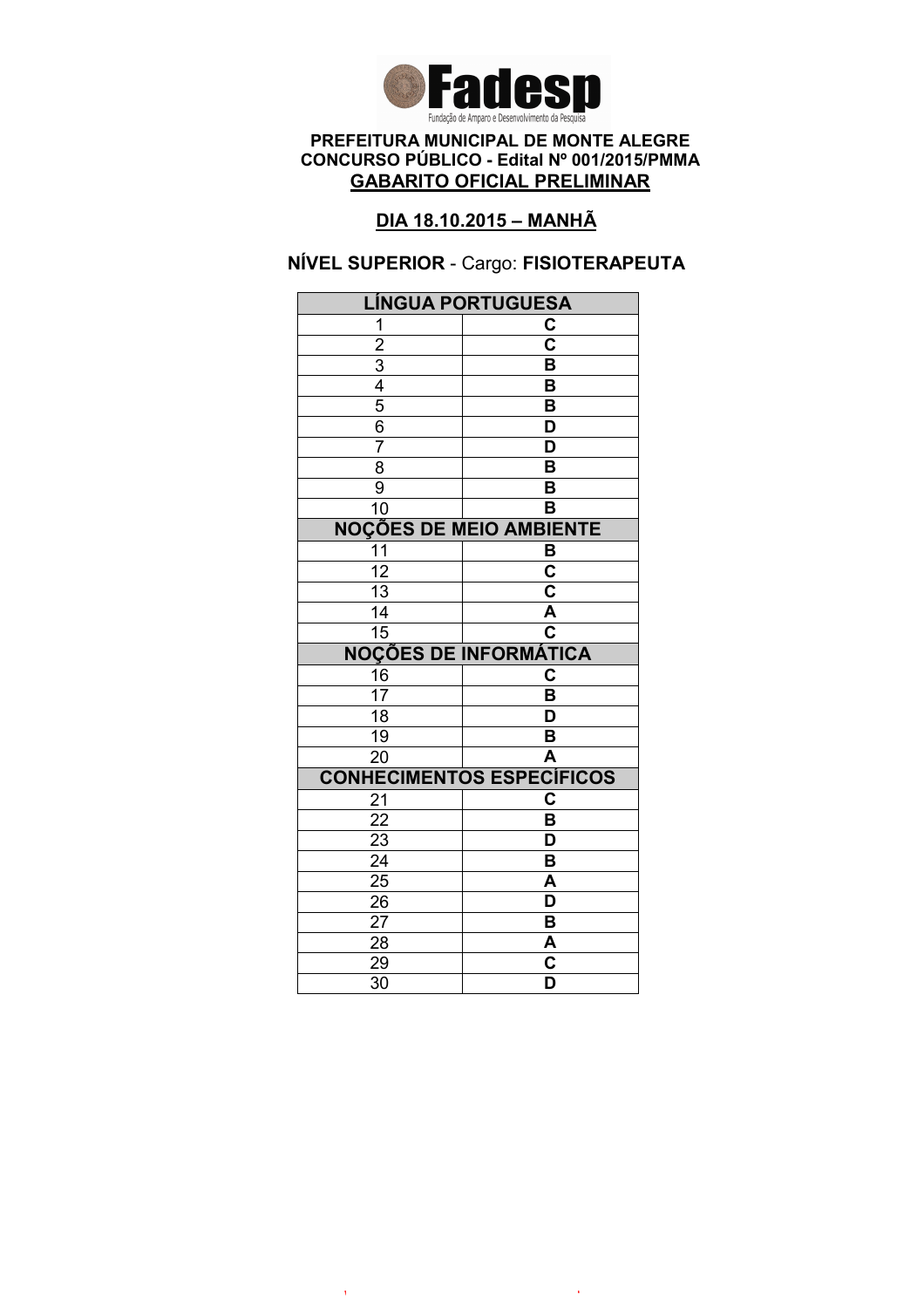

## DIA 18.10.2015 – MANHÃ

## NÍVEL SUPERIOR - Cargo: GEÓLOGO

| <b>LÍNGUA PORTUGUESA</b>       |                                  |  |
|--------------------------------|----------------------------------|--|
| 1                              | C                                |  |
| $\overline{2}$                 | $\overline{\mathbf{c}}$          |  |
| $\overline{3}$                 | B                                |  |
| $\frac{1}{4}$                  | B                                |  |
| $\overline{5}$                 | B                                |  |
| 6                              | D                                |  |
| 7                              | D                                |  |
| $\overline{8}$                 | $\overline{\mathsf{B}}$          |  |
| 9                              | B                                |  |
| 10                             | B                                |  |
| <b>NOÇÕES DE MEIO AMBIENTE</b> |                                  |  |
| 11                             | B                                |  |
| $\overline{12}$                | $\overline{\text{c}}$            |  |
| $\overline{13}$                | $\overline{\mathbf{c}}$          |  |
| 14                             | $\overline{\mathsf{A}}$          |  |
| $\overline{15}$                | $\overline{\mathbf{c}}$          |  |
|                                | <b>NOÇÕES DE INFORMÁTICA</b>     |  |
| 16                             | C                                |  |
| 17                             | B                                |  |
| $\overline{18}$                | D                                |  |
| 19                             | B                                |  |
| $\overline{20}$                | A                                |  |
|                                | <b>CONHECIMENTOS ESPECÍFICOS</b> |  |
| 21                             | B                                |  |
| 22                             | A                                |  |
| 23                             | D                                |  |
| $\overline{24}$                | A                                |  |
| 25                             | D                                |  |
| 26                             | Ć                                |  |
|                                |                                  |  |
| 27                             | B                                |  |
| 28                             | A                                |  |
| 29<br>$\overline{30}$          | D<br>A                           |  |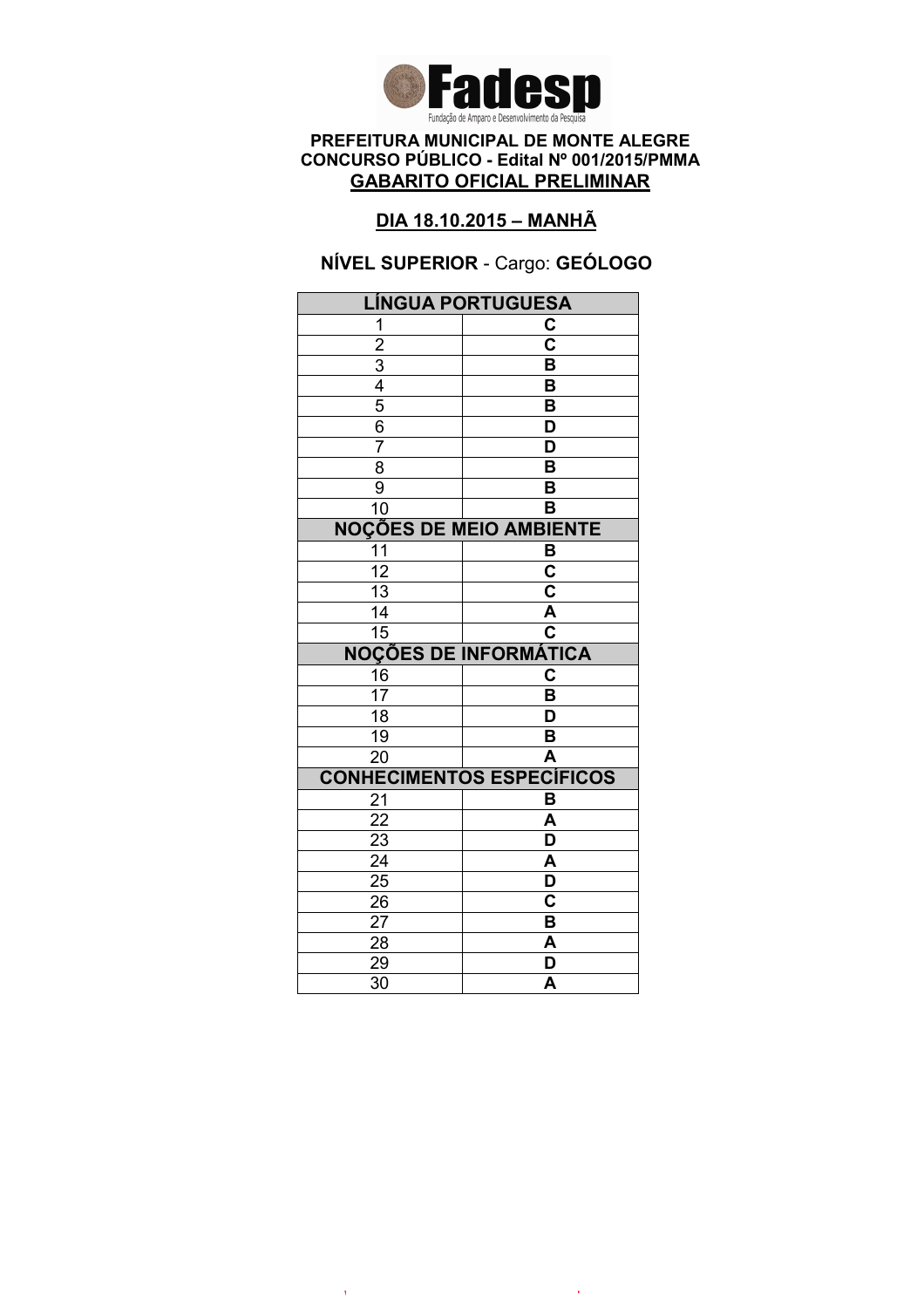

# DIA 18.10.2015 – MANHÃ

# NÍVEL SUPERIOR - Cargo: MÉDICO ANESTESIOLOGISTA

| <b>LÍNGUA PORTUGUESA</b>       |                                  |  |
|--------------------------------|----------------------------------|--|
| 1                              | C                                |  |
| $\overline{2}$                 | $\overline{\mathbf{c}}$          |  |
|                                | B                                |  |
| $\frac{3}{4}$                  | B                                |  |
| $\overline{5}$                 | $\overline{\mathsf{B}}$          |  |
| 6                              | D                                |  |
| $\overline{7}$                 | D                                |  |
| $\overline{8}$                 | $\overline{\mathsf{B}}$          |  |
| 9                              | B                                |  |
| 10                             | B                                |  |
| <b>NOÇÕES DE MEIO AMBIENTE</b> |                                  |  |
| 11                             | B                                |  |
| $\overline{12}$                | $\overline{\mathsf{c}}$          |  |
| $\overline{13}$                | $\overline{\mathbf{c}}$          |  |
| 14                             | $\overline{\mathsf{A}}$          |  |
| $\overline{15}$                | $\overline{\textbf{c}}$          |  |
|                                | <b>NOÇÕES DE INFORMÁTICA</b>     |  |
| 16                             | $\overline{\mathbf{c}}$          |  |
| 17                             | B                                |  |
| $\overline{18}$                | D                                |  |
| 19                             | B                                |  |
| $\overline{20}$                | A                                |  |
|                                | <b>CONHECIMENTOS ESPECÍFICOS</b> |  |
| 21                             | A                                |  |
|                                |                                  |  |
| 22                             | $\overline{\mathsf{D}}$          |  |
| 23                             | $\overline{\mathbf{c}}$          |  |
| $\overline{24}$                | $\overline{\mathbf{c}}$          |  |
| 25                             | A                                |  |
| 26                             | B                                |  |
| 27                             | D                                |  |
| 28                             | D                                |  |
| 29<br>$\overline{30}$          | D<br>$\overline{\mathbf{c}}$     |  |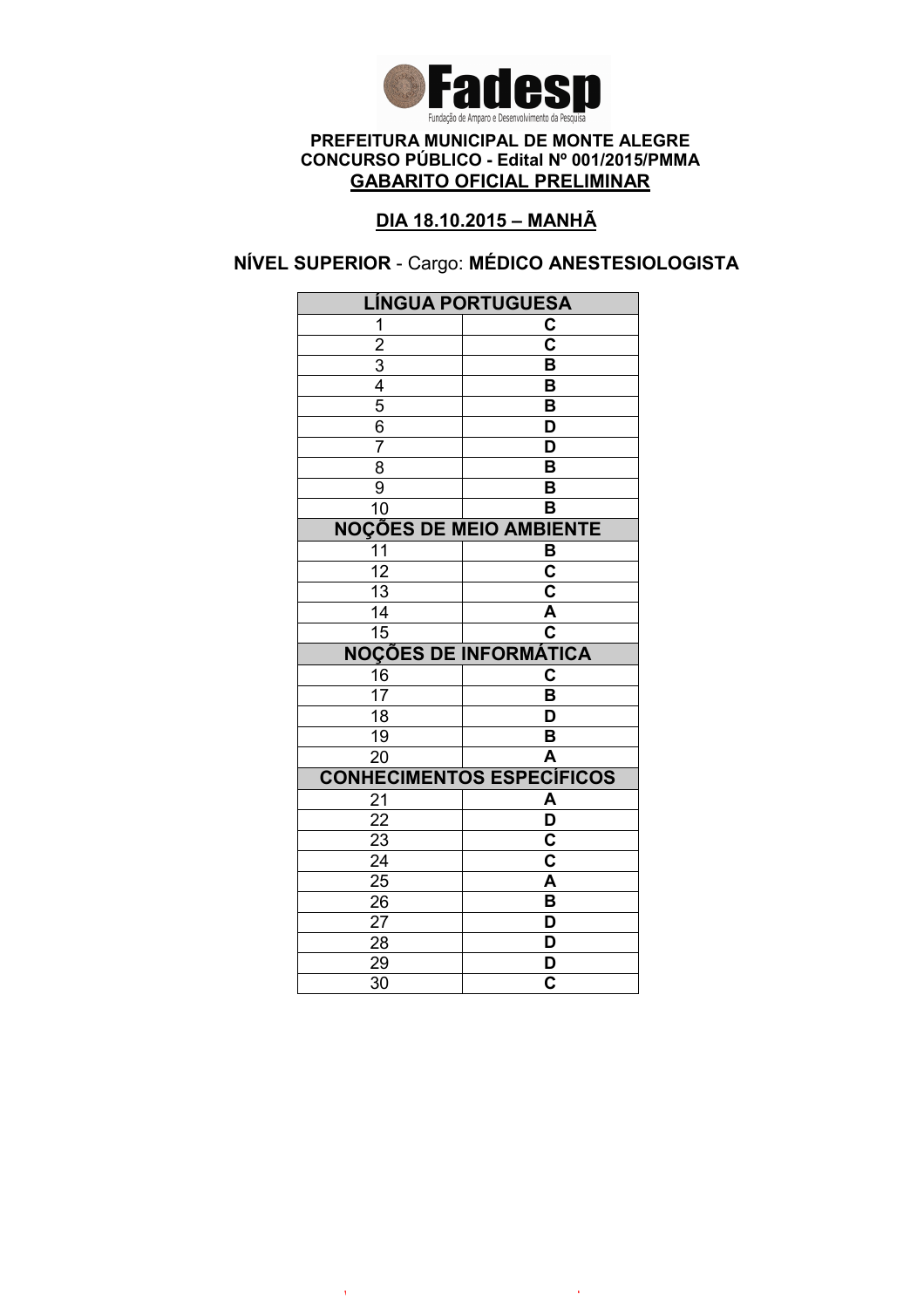

## DIA 18.10.2015 – MANHÃ

# NÍVEL SUPERIOR - Cargo: MÉDICO CIRURGIÃO GERAL

| LÍNGUA PORTUGUESA                         |                                  |  |
|-------------------------------------------|----------------------------------|--|
| 1                                         | C                                |  |
|                                           | $\overline{\mathbf{c}}$          |  |
|                                           | B                                |  |
|                                           | B                                |  |
| $\frac{2}{3}$ $\frac{4}{5}$ $\frac{6}{3}$ | $\overline{\mathsf{B}}$          |  |
|                                           | D                                |  |
| $\overline{7}$                            | $\overline{\mathsf{D}}$          |  |
| 8                                         | $\overline{\mathsf{B}}$          |  |
| $\overline{9}$                            | B                                |  |
| 10                                        | B                                |  |
| <b>NOÇÕES DE MEIO AMBIENTE</b>            |                                  |  |
| $\overline{11}$                           | B                                |  |
| $\overline{12}$                           | $\overline{\mathbf{c}}$          |  |
| $\overline{13}$                           | $\overline{\mathsf{c}}$          |  |
| 14                                        | A                                |  |
| $\overline{15}$                           | $\overline{\mathbf{c}}$          |  |
|                                           | <b>NOÇÕES DE INFORMÁTICA</b>     |  |
| 16                                        | C                                |  |
| $\overline{17}$                           | $\overline{\mathsf{B}}$          |  |
| $\overline{18}$                           | $\overline{\mathsf{D}}$          |  |
| $\overline{19}$                           | B                                |  |
| $\overline{20}$                           | $\overline{\mathsf{A}}$          |  |
|                                           | <b>CONHECIMENTOS ESPECÍFICOS</b> |  |
| 21                                        | C                                |  |
| 22                                        | $\overline{\mathbf{c}}$          |  |
| 23                                        | B                                |  |
| $\overline{24}$                           | $\overline{\textbf{c}}$          |  |
| $\overline{25}$                           | $\overline{\mathsf{A}}$          |  |
| 26                                        | $\overline{\mathsf{D}}$          |  |
|                                           |                                  |  |
| 27                                        | A                                |  |
| 28                                        | $\overline{\mathbf{c}}$          |  |
| 29<br>$\overline{30}$                     | $\frac{\overline{A}}{C}$         |  |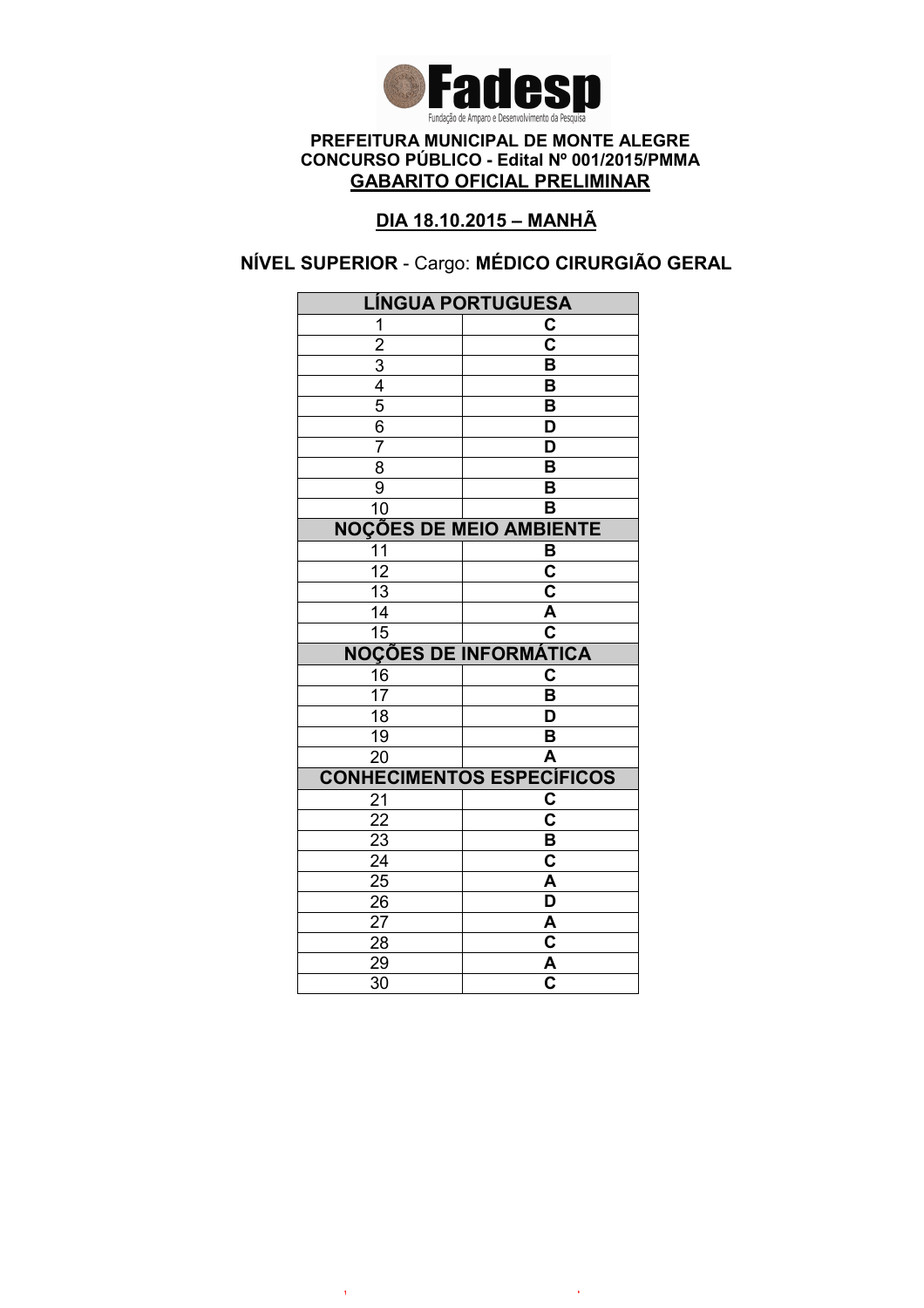

# DIA 18.10.2015 – MANHÃ

# NÍVEL SUPERIOR - Cargo: MÉDICO CLÍNICO GERAL

| <b>LÍNGUA PORTUGUESA</b>       |                                  |  |
|--------------------------------|----------------------------------|--|
| 1                              | C                                |  |
| $\overline{2}$                 | $\overline{\mathbf{c}}$          |  |
|                                | B                                |  |
| $\frac{3}{4}$                  | B                                |  |
|                                | $\overline{\mathsf{B}}$          |  |
| 6                              | D                                |  |
| $\overline{7}$                 | D                                |  |
| $\overline{8}$                 | $\overline{\mathsf{B}}$          |  |
| 9                              | B                                |  |
| 10                             | B                                |  |
| <b>NOÇÕES DE MEIO AMBIENTE</b> |                                  |  |
| 11                             | B                                |  |
| $\overline{12}$                | $\overline{\mathsf{c}}$          |  |
| 13                             | $\overline{\mathsf{c}}$          |  |
| 14                             | Ā                                |  |
| $\overline{15}$                | $\overline{\textbf{c}}$          |  |
|                                | <b>NOÇÕES DE INFORMÁTICA</b>     |  |
| 16                             | $\overline{\textbf{c}}$          |  |
| 17                             | B                                |  |
| $\overline{18}$                | $\overline{\mathsf{D}}$          |  |
| 19                             | B                                |  |
| $\overline{20}$                | $\overline{\mathsf{A}}$          |  |
|                                | <b>CONHECIMENTOS ESPECÍFICOS</b> |  |
| 21                             | D                                |  |
| 22                             | B                                |  |
| 23                             | C                                |  |
| $\overline{24}$                | $\overline{\mathbf{c}}$          |  |
| 25                             | $\overline{\mathsf{D}}$          |  |
| 26                             | B                                |  |
|                                |                                  |  |
| 27                             | A                                |  |
| 28                             | C                                |  |
| 29<br>$\overline{30}$          | A<br>$\overline{\mathsf{B}}$     |  |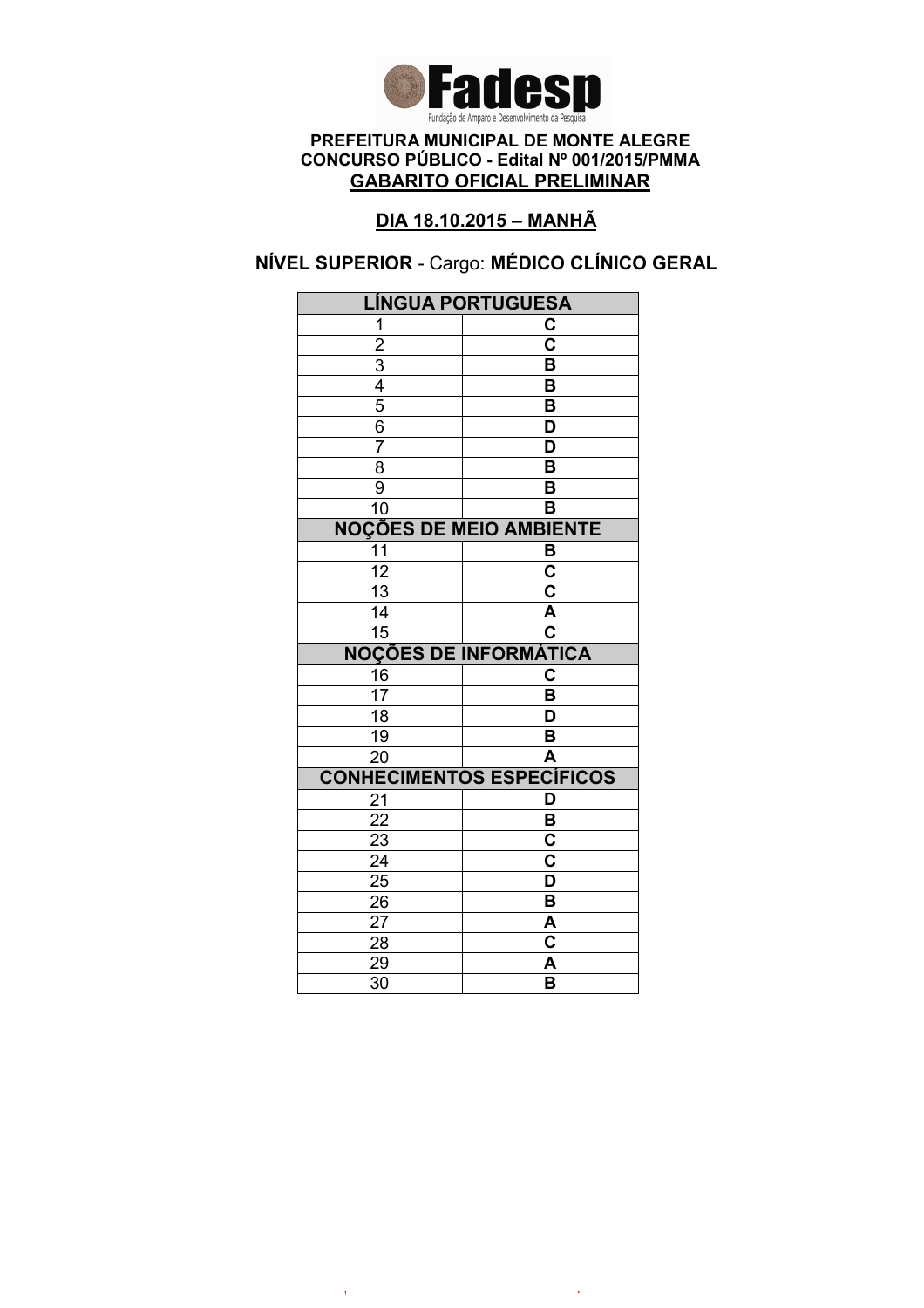

# DIA 18.10.2015 – MANHÃ

# NÍVEL SUPERIOR - Cargo: MÉDICO DA FAMÍLIA

| <b>LÍNGUA PORTUGUESA</b>       |                                  |  |
|--------------------------------|----------------------------------|--|
| 1                              | C                                |  |
| $\overline{2}$                 | $\overline{\mathbf{c}}$          |  |
|                                | B                                |  |
| $\frac{3}{4}$                  | B                                |  |
|                                | B                                |  |
| $\overline{6}$                 | D                                |  |
| 7                              | $\overline{\mathsf{D}}$          |  |
| $\overline{8}$                 | B                                |  |
| $\overline{9}$                 | B                                |  |
| $\overline{10}$                | $\overline{\mathsf{B}}$          |  |
| <b>NOÇÕES DE MEIO AMBIENTE</b> |                                  |  |
| 11                             | B                                |  |
| 12                             | $\overline{\mathbf{c}}$          |  |
| 13                             | C                                |  |
| 14                             | $\overline{\mathsf{A}}$          |  |
| $\overline{15}$                | $\mathbf c$                      |  |
|                                | <b>NOÇÕES DE INFORMÁTICA</b>     |  |
| 16                             | C                                |  |
| 17                             | B                                |  |
| $\overline{18}$                | D                                |  |
| $\overline{19}$                | B                                |  |
| $\overline{20}$                | A                                |  |
|                                | <b>CONHECIMENTOS ESPECÍFICOS</b> |  |
| 21                             | C                                |  |
| $\overline{22}$                | $\overline{\mathsf{D}}$          |  |
| 23                             |                                  |  |
|                                | A                                |  |
| $\overline{24}$                | $\overline{\mathsf{B}}$          |  |
| 25                             | B                                |  |
| 26                             | $\overline{\mathbf{c}}$          |  |
| 27                             | D                                |  |
| 28                             | C                                |  |
| 29<br>$\overline{30}$          | B<br>B                           |  |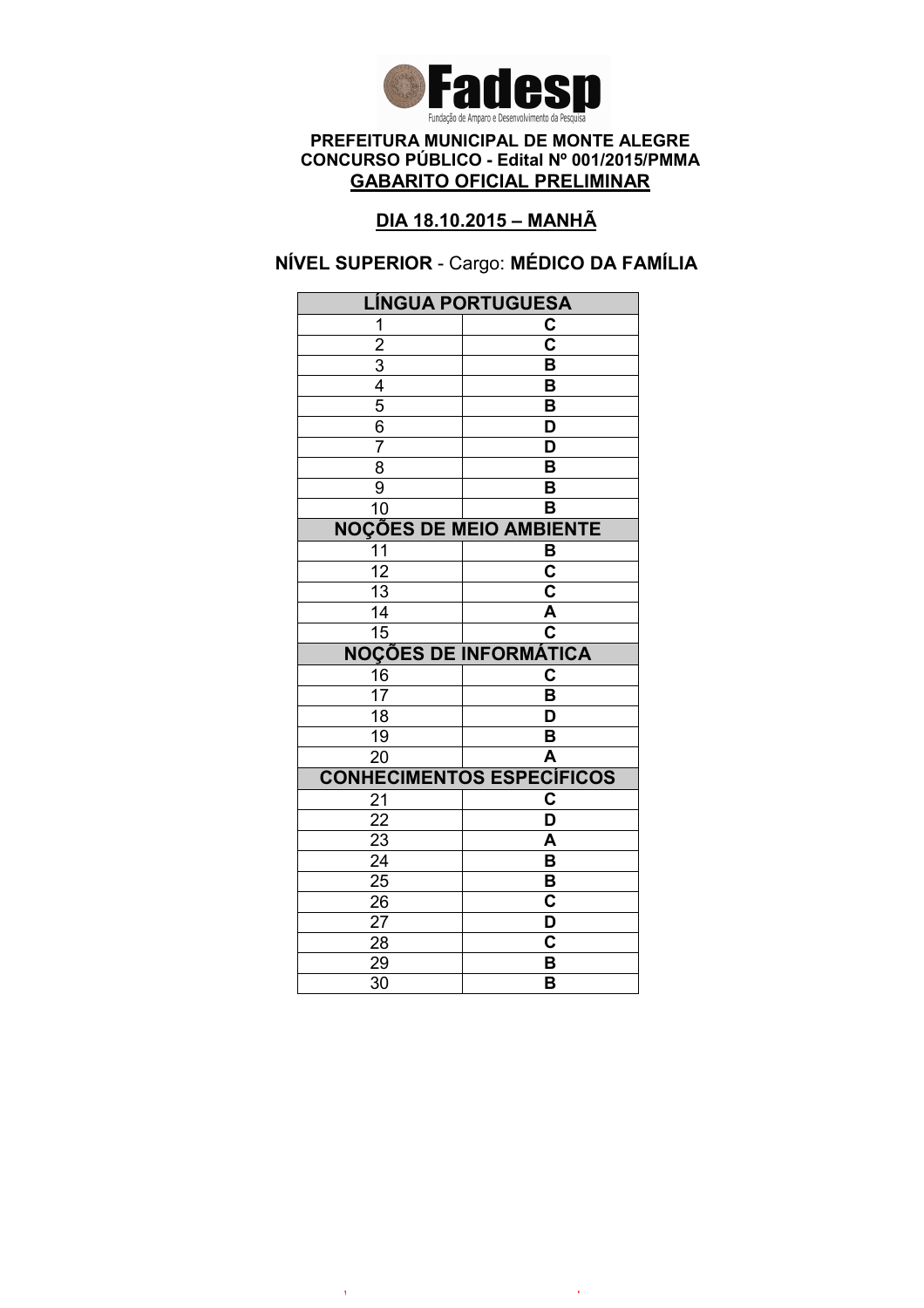

# DIA 18.10.2015 – MANHÃ

NÍVEL SUPERIOR - Cargo: MÉDICO GINECOLOGISTA OBSTETRA

| <b>LÍNGUA PORTUGUESA</b>       |                                  |  |
|--------------------------------|----------------------------------|--|
| 1                              | C                                |  |
|                                | $\overline{\text{c}}$            |  |
| $\frac{2}{3}$                  | $\overline{\mathsf{B}}$          |  |
|                                | B                                |  |
| $\overline{5}$                 | B                                |  |
| $\overline{6}$                 | D                                |  |
| $\overline{7}$                 | $\overline{\mathsf{D}}$          |  |
| 8                              | $\overline{\mathsf{B}}$          |  |
| 9                              | B                                |  |
| $\overline{10}$                | $\overline{\mathsf{B}}$          |  |
| <b>NOÇÕES DE MEIO AMBIENTE</b> |                                  |  |
| 11                             | B                                |  |
| $\overline{12}$                | $\overline{\mathbf{c}}$          |  |
| $\overline{13}$                | $\overline{\mathsf{c}}$          |  |
| $\overline{14}$                | Ā                                |  |
| $\overline{15}$                | $\overline{\mathbf{c}}$          |  |
|                                | <b>NOÇÕES DE INFORMÁTICA</b>     |  |
| 16                             | C                                |  |
| $\overline{17}$                | B                                |  |
| $\overline{18}$                | $\overline{\mathsf{D}}$          |  |
| 19                             | B                                |  |
| $\overline{20}$                | A                                |  |
|                                | <b>CONHECIMENTOS ESPECÍFICOS</b> |  |
| 21                             | C                                |  |
| $\overline{22}$                | $\overline{\textbf{c}}$          |  |
| 23                             | B                                |  |
| $\overline{24}$                | A                                |  |
| $\overline{25}$                | $\overline{\mathsf{D}}$          |  |
| 26                             | B                                |  |
| 27                             | D                                |  |
| 28                             | C                                |  |
| 29                             | D                                |  |
| $\overline{30}$                | B                                |  |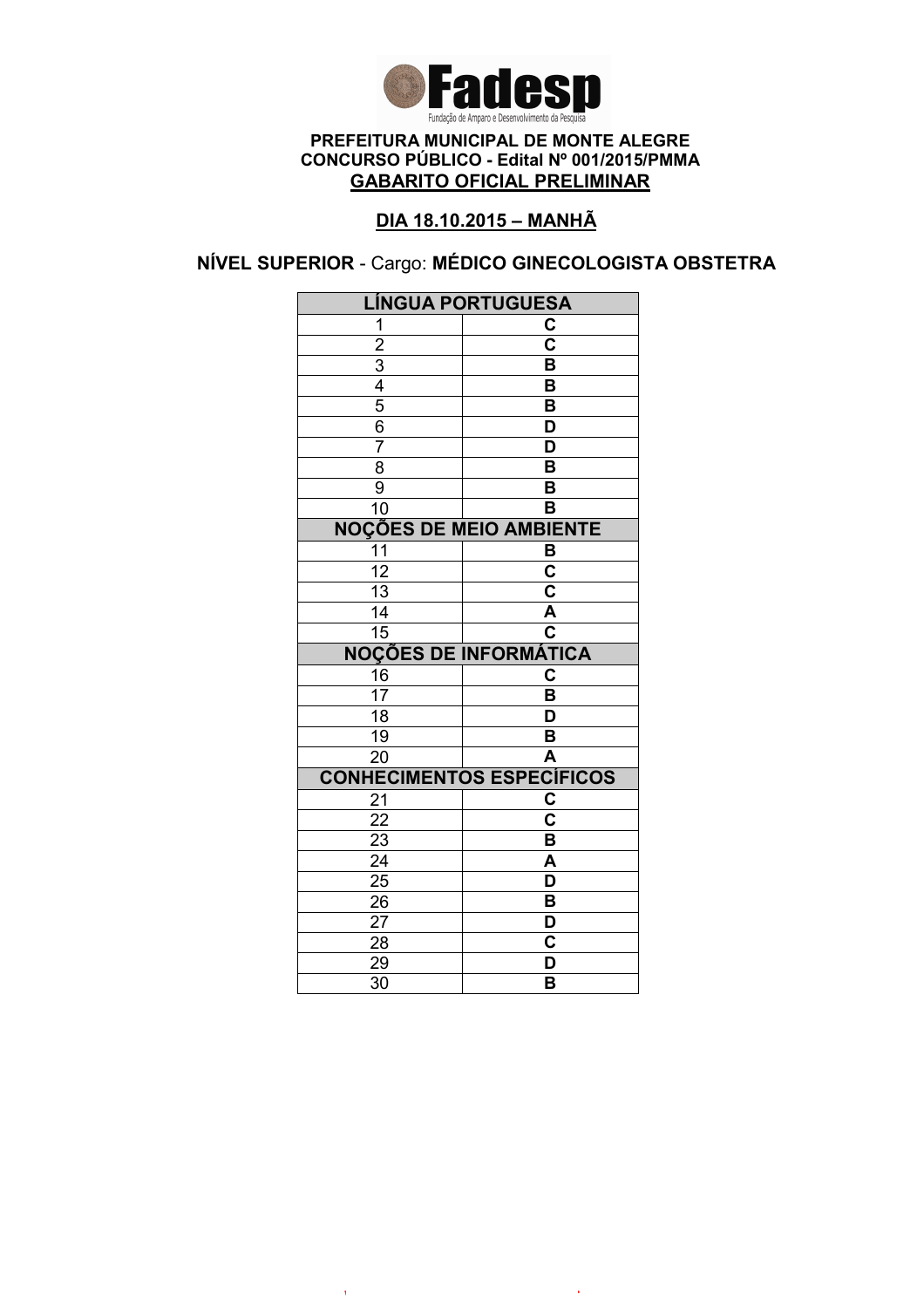

## DIA 18.10.2015 – MANHÃ

# NÍVEL SUPERIOR - Cargo: MÉDICO ORTOPEDISTA

| <b>LÍNGUA PORTUGUESA</b>       |                                    |  |
|--------------------------------|------------------------------------|--|
| 1                              | C                                  |  |
|                                | $\overline{\mathbf{c}}$            |  |
|                                | B                                  |  |
| $\frac{2}{3}$                  | B                                  |  |
| $\frac{5}{6}$                  | B                                  |  |
|                                | D                                  |  |
| $\overline{7}$                 | D                                  |  |
| $\overline{8}$                 | $\overline{\mathsf{B}}$            |  |
| $\overline{9}$                 | B                                  |  |
| 10                             | B                                  |  |
| <b>NOÇÕES DE MEIO AMBIENTE</b> |                                    |  |
| 11                             | B                                  |  |
| $\overline{12}$                | $\overline{\mathbf{c}}$            |  |
| 13                             | $\overline{\textbf{c}}$            |  |
| 14                             | $\overline{\mathsf{A}}$            |  |
| $\overline{15}$                | $\overline{\overline{\mathbf{c}}}$ |  |
|                                | <b>NOÇÕES DE INFORMÁTICA</b>       |  |
| 16                             | C                                  |  |
| $\overline{17}$                | B                                  |  |
| 18                             | D                                  |  |
| 19                             | B                                  |  |
| $\overline{20}$                | A                                  |  |
|                                | <b>CONHECIMENTOS ESPECÍFICOS</b>   |  |
| 21                             | A                                  |  |
| 22                             | $\overline{\mathsf{D}}$            |  |
| 23                             |                                    |  |
|                                | B                                  |  |
| $\overline{24}$                | $\overline{\text{c}}$              |  |
| $\overline{25}$                | A                                  |  |
| 26                             | B                                  |  |
| 27                             | C                                  |  |
| 28                             | A                                  |  |
| 29<br>$\overline{30}$          | D<br>B                             |  |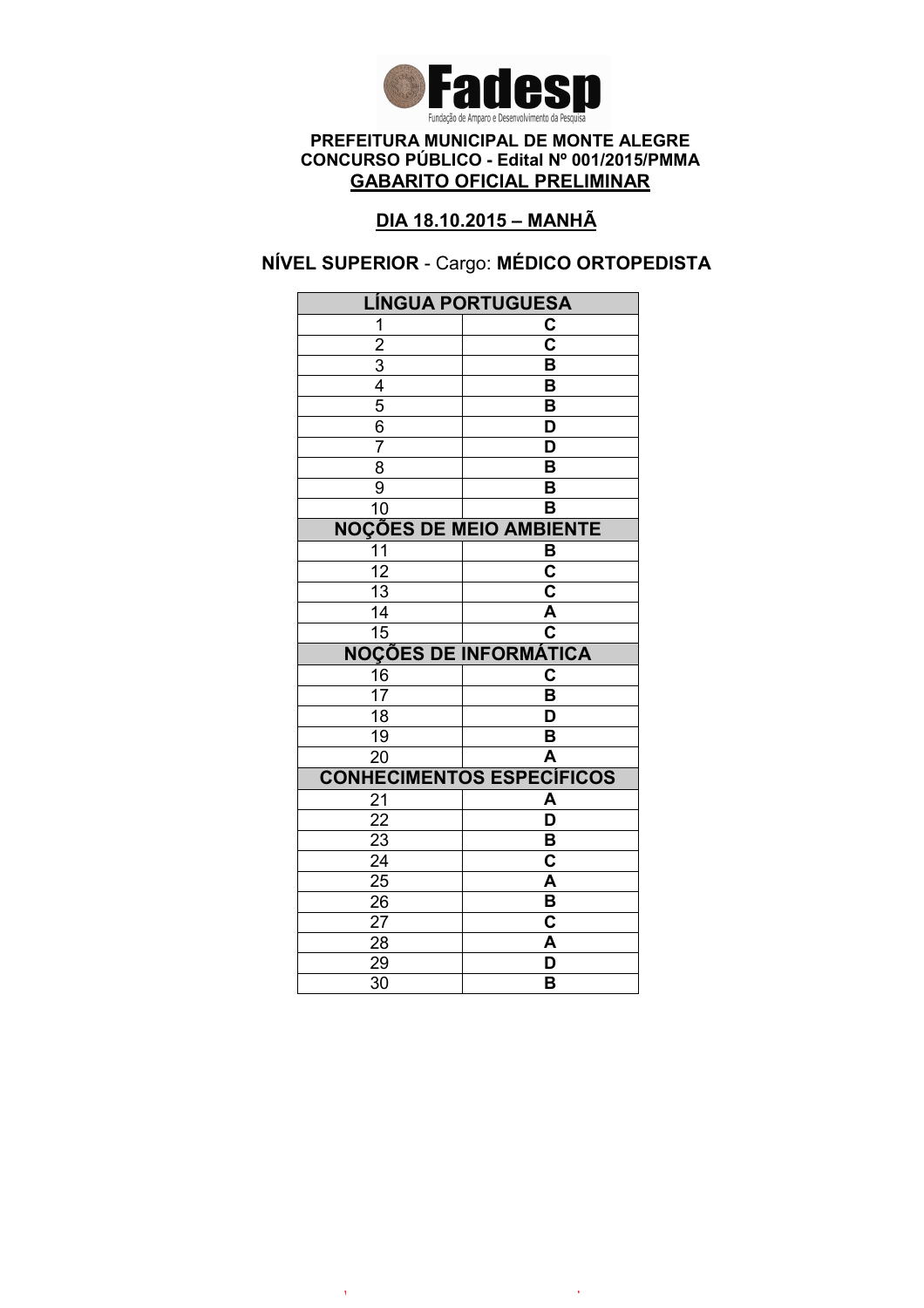

# DIA 18.10.2015 – MANHÃ

# NÍVEL SUPERIOR - Cargo: MÉDICO VETERINÁRIO

| <b>LÍNGUA PORTUGUESA</b>                  |                                    |  |
|-------------------------------------------|------------------------------------|--|
| 1                                         | С                                  |  |
|                                           | $\overline{\mathbf{c}}$            |  |
|                                           | B                                  |  |
|                                           | B                                  |  |
| $\frac{2}{3}$ $\frac{4}{5}$ $\frac{5}{6}$ | B                                  |  |
|                                           | $\overline{\mathsf{D}}$            |  |
| $\overline{7}$                            | $\overline{\mathsf{D}}$            |  |
| $\overline{8}$                            | $\overline{\mathsf{B}}$            |  |
| $\overline{9}$                            | B                                  |  |
| 10                                        | B                                  |  |
| <b>NOÇÕES DE MEIO AMBIENTE</b>            |                                    |  |
| 11                                        | B                                  |  |
| $\overline{12}$                           | $\overline{\mathbf{c}}$            |  |
| 13                                        | $\overline{\mathsf{c}}$            |  |
| 14                                        | Ā                                  |  |
| $\overline{15}$                           | $\overline{\overline{\textbf{c}}}$ |  |
|                                           | <b>NOÇÕES DE INFORMÁTICA</b>       |  |
| 16                                        | C                                  |  |
| $\overline{17}$                           | B                                  |  |
| 18                                        | D                                  |  |
| 19                                        | B                                  |  |
| $\overline{20}$                           | $\overline{\mathsf{A}}$            |  |
|                                           |                                    |  |
|                                           | <b>CONHECIMENTOS ESPECÍFICOS</b>   |  |
| 21                                        | B                                  |  |
| 22                                        | A                                  |  |
| 23                                        | B                                  |  |
| $\overline{24}$                           | $\overline{\mathsf{D}}$            |  |
| $\overline{25}$                           | $\overline{\mathbf{C}}$            |  |
| 26                                        | B                                  |  |
| 27                                        | C                                  |  |
| 28                                        | A                                  |  |
| 29<br>$\overline{30}$                     | B<br>$\overline{\mathsf{D}}$       |  |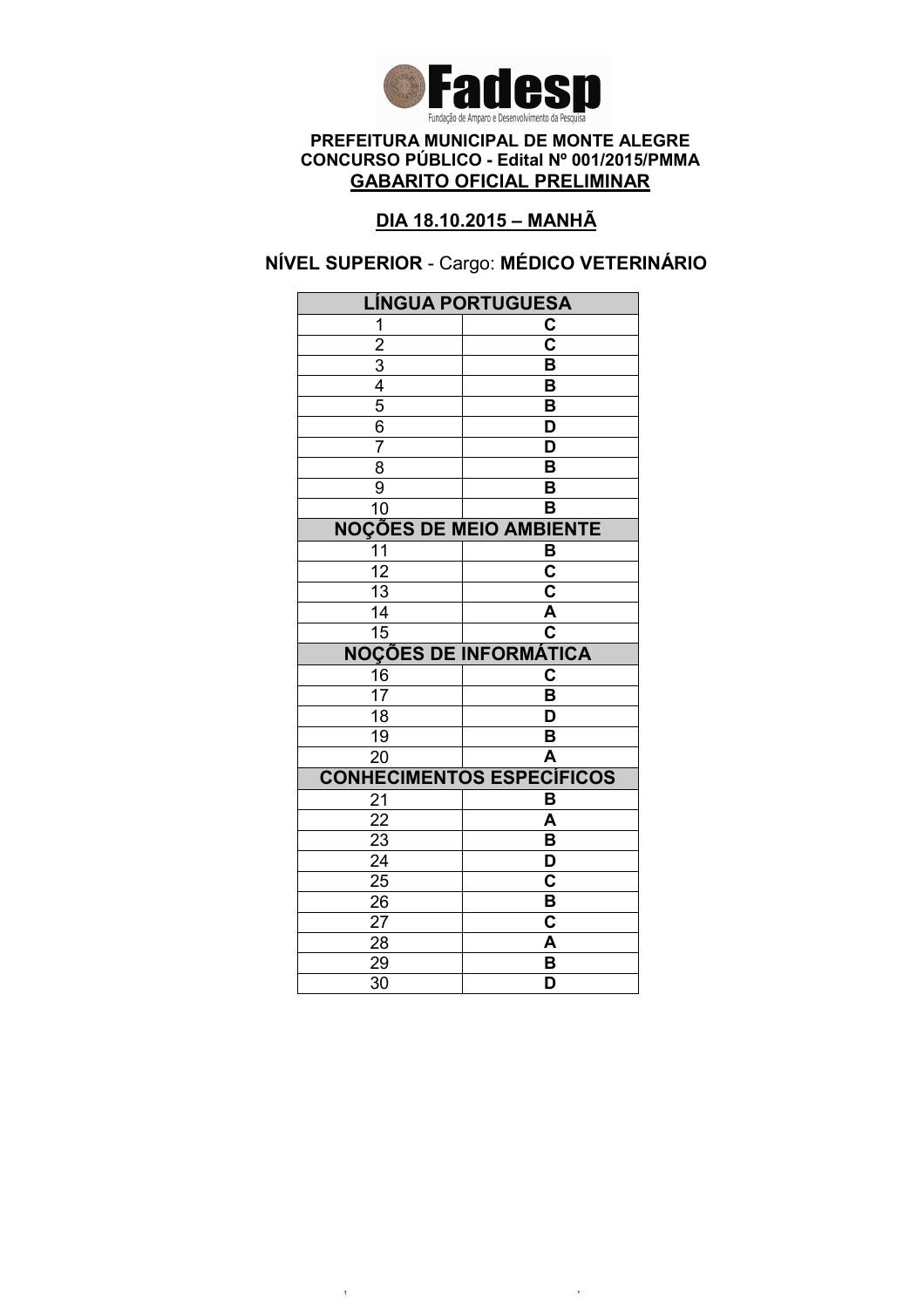

# DIA 18.10.2015 – MANHÃ

### NÍVEL SUPERIOR - Cargo: NUTRICIONISTA

| LÍNGUA PORTUGUESA              |                                  |  |
|--------------------------------|----------------------------------|--|
| 1                              | C                                |  |
|                                | $\overline{\mathsf{c}}$          |  |
| $\frac{2}{3}$ $\frac{4}{5}$    | B                                |  |
|                                | B                                |  |
|                                | B                                |  |
| $\overline{6}$                 | D                                |  |
| $\overline{7}$                 | D                                |  |
| 8                              | B                                |  |
| 9                              | B                                |  |
| 10                             | $\overline{\mathsf{B}}$          |  |
| <b>NOÇÕES DE MEIO AMBIENTE</b> |                                  |  |
| 11                             | B                                |  |
| $\overline{12}$                | $\overline{\mathbf{c}}$          |  |
| $\overline{13}$                | C                                |  |
| 14                             | $\overline{\mathsf{A}}$          |  |
| $\overline{15}$                | $\overline{\text{c}}$            |  |
|                                | <b>NOÇÕES DE INFORMÁTICA</b>     |  |
| 16                             | C                                |  |
| 17                             | B                                |  |
| $\overline{18}$                | D                                |  |
| 19                             | B                                |  |
| $\overline{20}$                | $\overline{\mathsf{A}}$          |  |
|                                | <b>CONHECIMENTOS ESPECÍFICOS</b> |  |
| 21                             | C                                |  |
| $\overline{22}$                | A                                |  |
| 23                             | D                                |  |
| 24                             | B                                |  |
| $\frac{25}{ }$                 | A                                |  |
| 26                             | B                                |  |
| 27                             |                                  |  |
|                                | D                                |  |
| 28                             | C                                |  |
| 29<br>$\overline{30}$          | A<br>$\overline{\mathsf{D}}$     |  |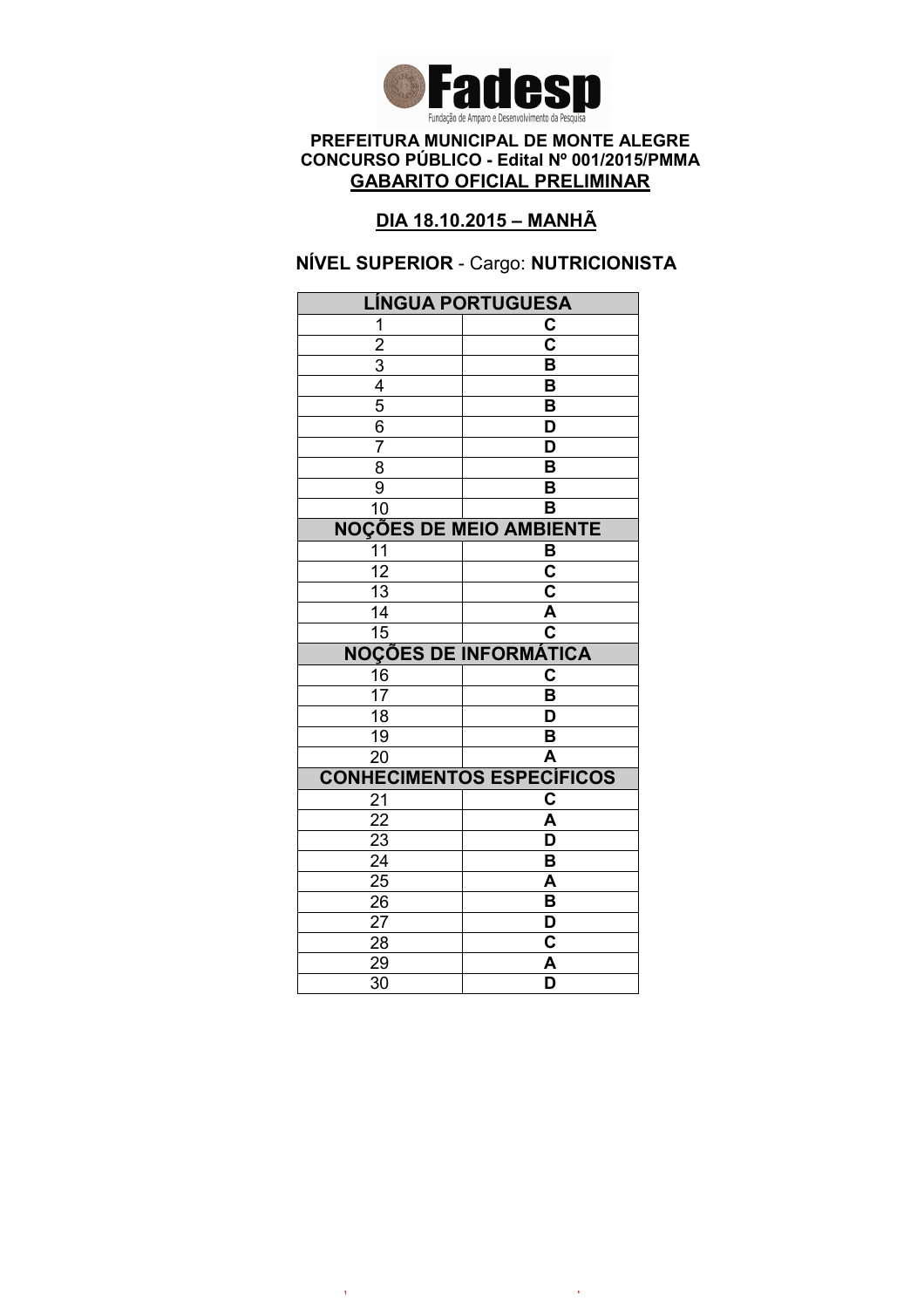

# DIA 18.10.2015 – MANHÃ

## NÍVEL SUPERIOR - Cargo: ORIENTADOR PEDAGÓGICO

| <b>LÍNGUA PORTUGUESA</b>                  |                                                  |  |
|-------------------------------------------|--------------------------------------------------|--|
| 1                                         | C                                                |  |
|                                           | $\overline{\mathbf{c}}$                          |  |
|                                           | B                                                |  |
|                                           | B                                                |  |
| $\frac{2}{3}$ $\frac{4}{5}$ $\frac{6}{3}$ | B                                                |  |
|                                           | D                                                |  |
| $\overline{7}$                            | $\overline{\mathsf{D}}$                          |  |
| 8                                         | $\overline{\mathsf{B}}$                          |  |
| $\overline{9}$                            | B                                                |  |
| 10                                        | B                                                |  |
| <b>NOÇÕES DE MEIO AMBIENTE</b>            |                                                  |  |
| 11                                        | B                                                |  |
| $\overline{12}$                           | $\overline{\mathbf{c}}$                          |  |
| $\overline{13}$                           | $\overline{\mathsf{c}}$                          |  |
| 14                                        | A                                                |  |
| $\overline{15}$                           | $\overline{\mathbf{c}}$                          |  |
|                                           | <b>NOÇÕES DE INFORMÁTICA</b>                     |  |
| $\frac{16}{17}$                           | C                                                |  |
|                                           | B                                                |  |
| $\overline{18}$                           | $\overline{\mathsf{D}}$                          |  |
| $\overline{19}$                           | B                                                |  |
| $\overline{20}$                           | $\overline{\mathsf{A}}$                          |  |
|                                           |                                                  |  |
|                                           | <b>CONHECIMENTOS ESPECÍFICOS</b>                 |  |
| 21                                        | C                                                |  |
| 22                                        | $\overline{\mathsf{D}}$                          |  |
| 23                                        | B                                                |  |
| $\overline{24}$                           | A                                                |  |
| $2\overline{5}$                           | $\overline{\mathbf{c}}$                          |  |
| 26                                        | B                                                |  |
| 27                                        | B                                                |  |
| 28                                        | A                                                |  |
| 29<br>$\overline{30}$                     | $\overline{\text{c}}$<br>$\overline{\mathsf{D}}$ |  |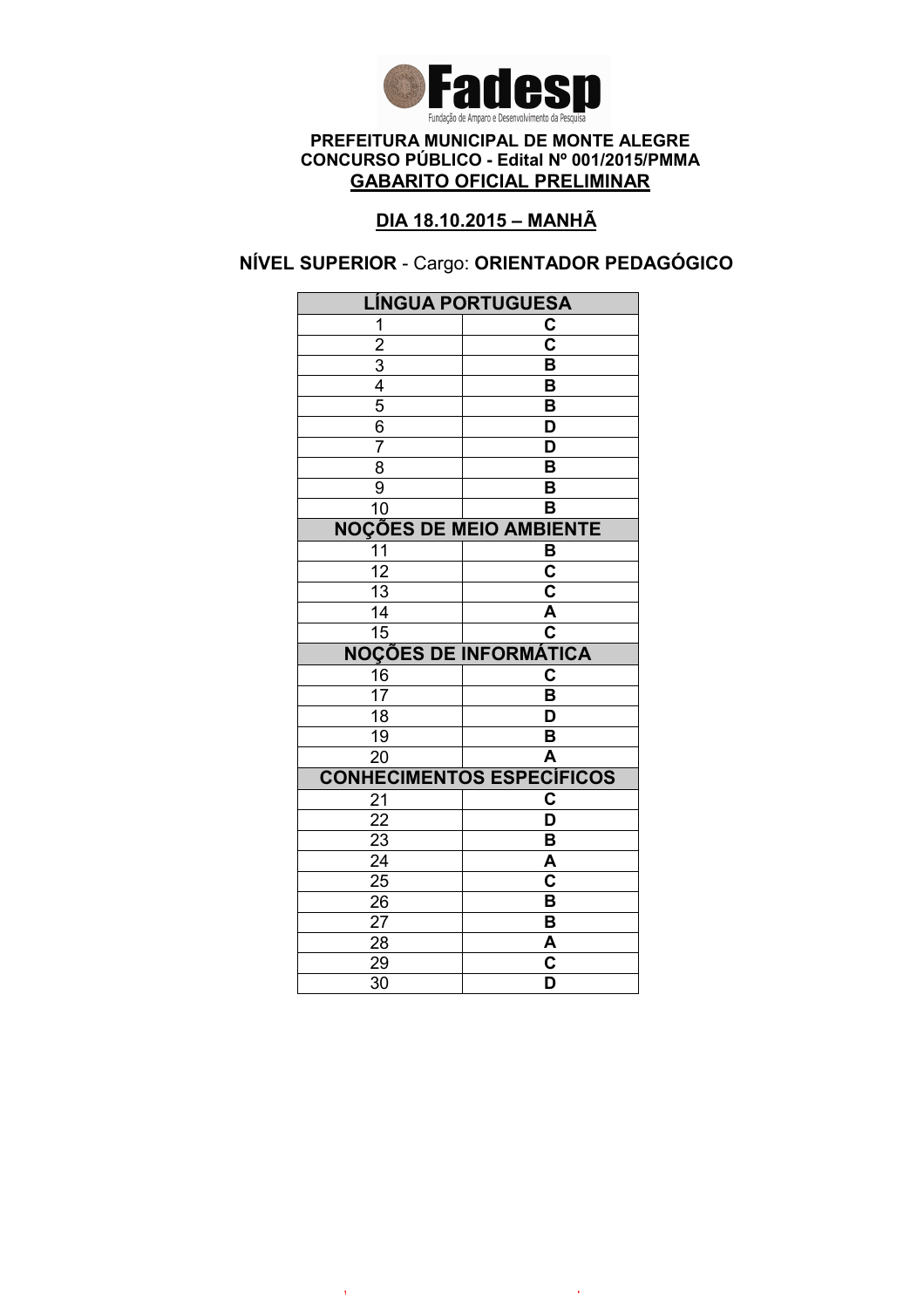

## DIA 18.10.2015 – MANHÃ

NÍVEL SUPERIOR - Cargo: PROFESSOR DE EDUCAÇÃO INFANTIL E DE 1º AO 5º ANO

| <b>LÍNGUA PORTUGUESA</b>       |                                                    |  |
|--------------------------------|----------------------------------------------------|--|
| 1                              | C                                                  |  |
| $\overline{2}$                 | $\overline{\text{c}}$                              |  |
| $\overline{3}$                 | $\overline{\mathsf{B}}$                            |  |
| 4                              | $\overline{\mathsf{B}}$                            |  |
| $\overline{5}$                 | $\overline{\mathsf{B}}$                            |  |
| 6                              | D                                                  |  |
| 7                              | D                                                  |  |
| $\overline{8}$                 | $\overline{\mathsf{B}}$                            |  |
| 9                              | $\overline{\mathsf{B}}$                            |  |
| 10                             | B                                                  |  |
| <b>NOÇÕES DE MEIO AMBIENTE</b> |                                                    |  |
| 11                             | B                                                  |  |
| $\overline{12}$                | $\overline{\textbf{c}}$                            |  |
| $\overline{13}$                | $\overline{\mathbf{c}}$                            |  |
| $\overline{14}$                | Ā                                                  |  |
| 15                             | $\overline{\mathbf{c}}$                            |  |
|                                | <b>NOÇÕES DE INFORMÁTICA</b>                       |  |
| 16                             | C                                                  |  |
| 17                             | B                                                  |  |
| 18                             | $\overline{\mathsf{D}}$                            |  |
| $\overline{19}$                | $\overline{\mathsf{B}}$                            |  |
| $\overline{20}$                | $\overline{\mathsf{A}}$                            |  |
|                                | <b>CONHECIMENTOS ESPECÍFICOS</b>                   |  |
| 21                             | D                                                  |  |
| $\overline{22}$                | B                                                  |  |
| 23                             | $\overline{\textbf{c}}$                            |  |
| $\overline{24}$                | $\overline{\mathsf{A}}$                            |  |
|                                |                                                    |  |
| $\overline{25}$                | $\overline{\mathsf{D}}$                            |  |
| 26                             | $\overline{\mathbf{c}}$                            |  |
| 27                             | D                                                  |  |
| 28                             | B                                                  |  |
| 29<br>$\overline{3}0$          | $\overline{\mathbf{c}}$<br>$\overline{\mathsf{A}}$ |  |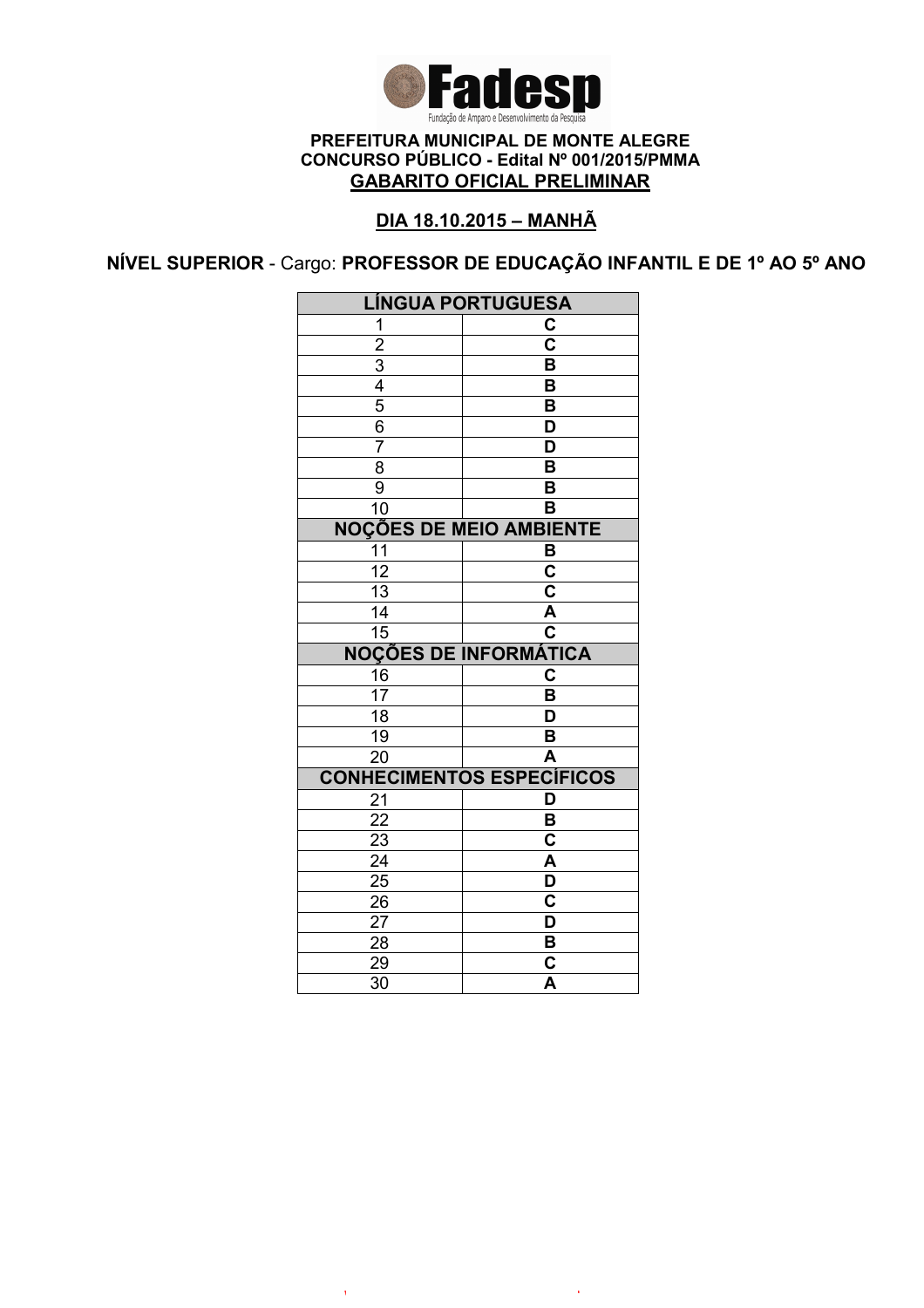

## DIA 18.10.2015 – MANHÃ

### NÍVEL SUPERIOR - Cargo: PROFESSOR COM LICENCIATURA PLENA EM CIÊNCIAS NATURAIS/BIOLÓGICA

| <b>LÍNGUA PORTUGUESA</b>                  |                                    |  |
|-------------------------------------------|------------------------------------|--|
| 1                                         | C                                  |  |
|                                           | $\overline{\mathbf{c}}$            |  |
|                                           | $\overline{\mathsf{B}}$            |  |
|                                           | B                                  |  |
| $\frac{2}{3}$ $\frac{4}{5}$ $\frac{5}{6}$ | B                                  |  |
|                                           | $\overline{\mathsf{D}}$            |  |
| $\overline{7}$                            | $\overline{\mathsf{D}}$            |  |
| $\overline{8}$                            | $\overline{\mathsf{B}}$            |  |
| $\overline{9}$                            | B                                  |  |
| 10                                        | B                                  |  |
| <b>NOÇÕES DE MEIO AMBIENTE</b>            |                                    |  |
| 11                                        | B                                  |  |
| $\overline{12}$                           | $\overline{\mathsf{c}}$            |  |
| 13                                        | $\overline{\mathsf{c}}$            |  |
| $\overline{14}$                           | A                                  |  |
| 15                                        | $\overline{\overline{\textbf{c}}}$ |  |
|                                           | <b>NOÇÕES DE INFORMÁTICA</b>       |  |
| 16                                        | C                                  |  |
| $\overline{17}$                           | B                                  |  |
| $\overline{18}$                           | D                                  |  |
| 19                                        | B                                  |  |
| 20                                        | A                                  |  |
|                                           | <b>CONHECIMENTOS ESPECÍFICOS</b>   |  |
| 21                                        | C                                  |  |
| $\overline{22}$                           | A                                  |  |
| $\overline{23}$                           | $\overline{\mathsf{B}}$            |  |
| $\overline{24}$                           | $\overline{\mathsf{D}}$            |  |
| $\overline{25}$                           | $\overline{\mathsf{B}}$            |  |
| 26                                        | $\overline{\mathsf{D}}$            |  |
| 27                                        | C                                  |  |
| 28                                        | A                                  |  |
| 29                                        | A                                  |  |
| $\overline{30}$                           | D                                  |  |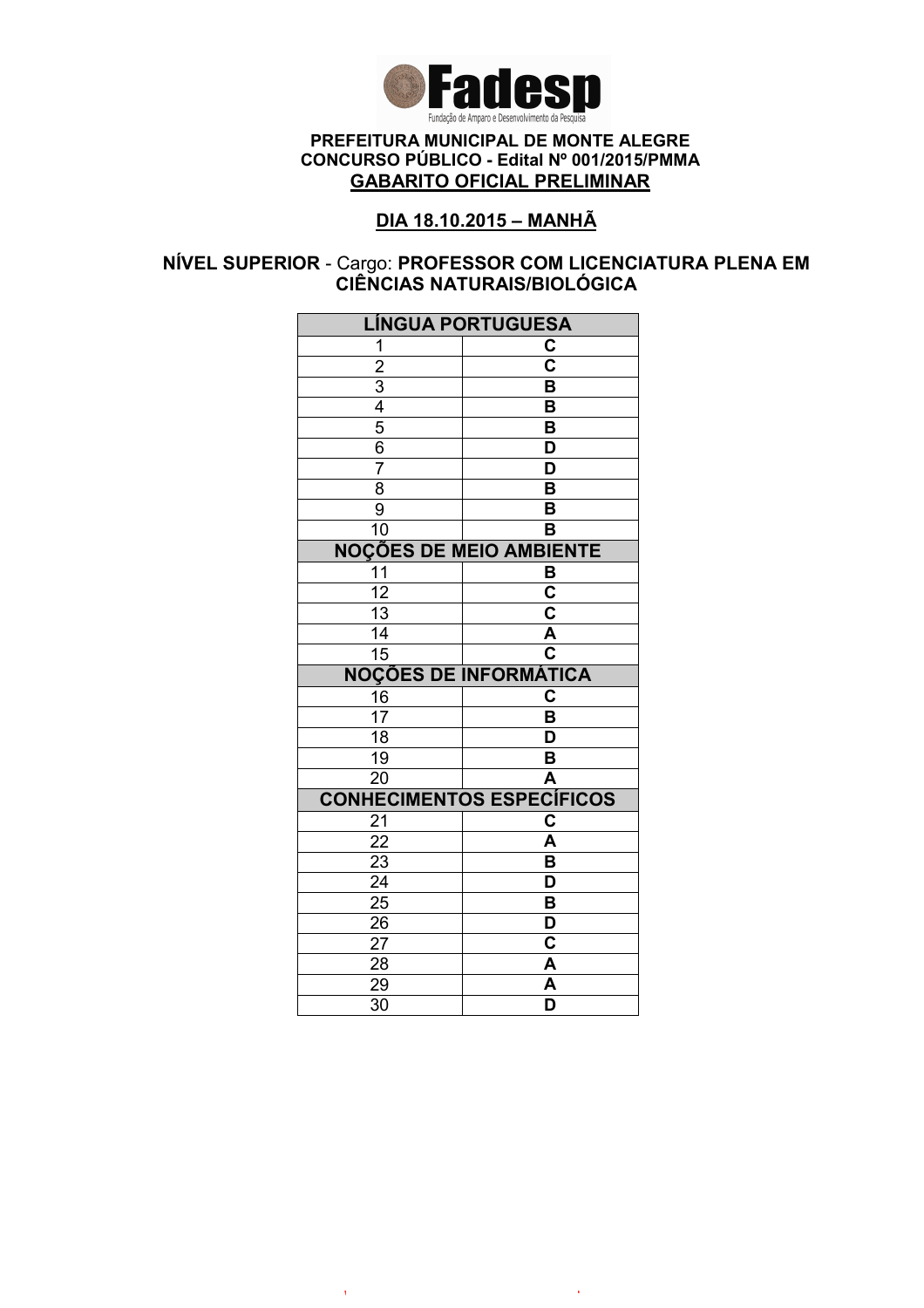

## DIA 18.10.2015 – MANHÃ

### NÍVEL SUPERIOR - Cargo: PROFESSOR COM LICENCIATURA PLENA EM EDUCAÇAO ARTISTICA

| <b>LÍNGUA PORTUGUESA</b>                  |                                                    |  |
|-------------------------------------------|----------------------------------------------------|--|
| 1                                         | C                                                  |  |
|                                           | $\overline{\textbf{c}}$                            |  |
|                                           | $\overline{\mathsf{B}}$                            |  |
|                                           | B                                                  |  |
| $\frac{2}{3}$ $\frac{4}{5}$ $\frac{5}{6}$ | B                                                  |  |
|                                           | $\overline{\mathsf{D}}$                            |  |
| $\overline{7}$                            | $\overline{\mathsf{D}}$                            |  |
| $\overline{8}$                            | $\overline{\mathsf{B}}$                            |  |
| $\overline{9}$                            | B                                                  |  |
| 10                                        | B                                                  |  |
| <b>NOÇÕES DE MEIO AMBIENTE</b>            |                                                    |  |
| 11                                        | B                                                  |  |
| $\overline{12}$                           | $\overline{\mathsf{c}}$                            |  |
| 13                                        | $\overline{\mathsf{c}}$                            |  |
| $\overline{14}$                           | A                                                  |  |
| 15                                        | $\overline{\overline{\textbf{c}}}$                 |  |
|                                           | <b>NOÇÕES DE INFORMÁTICA</b>                       |  |
| 16                                        | C                                                  |  |
| $\overline{17}$                           | B                                                  |  |
| $\overline{18}$                           | D                                                  |  |
| 19                                        | B                                                  |  |
| 20                                        | A                                                  |  |
|                                           | <b>CONHECIMENTOS ESPECÍFICOS</b>                   |  |
| 21                                        | D                                                  |  |
| $\overline{22}$                           | A                                                  |  |
| $\overline{23}$                           | $\overline{\mathsf{B}}$                            |  |
| $\overline{24}$                           | $\overline{\mathsf{B}}$                            |  |
| $\overline{25}$                           | $\overline{\mathbf{c}}$                            |  |
|                                           |                                                    |  |
| 26                                        | A                                                  |  |
| 27                                        | A                                                  |  |
| 28                                        | D                                                  |  |
| 29<br>$\overline{30}$                     | $\overline{\mathsf{c}}$<br>$\overline{\mathsf{D}}$ |  |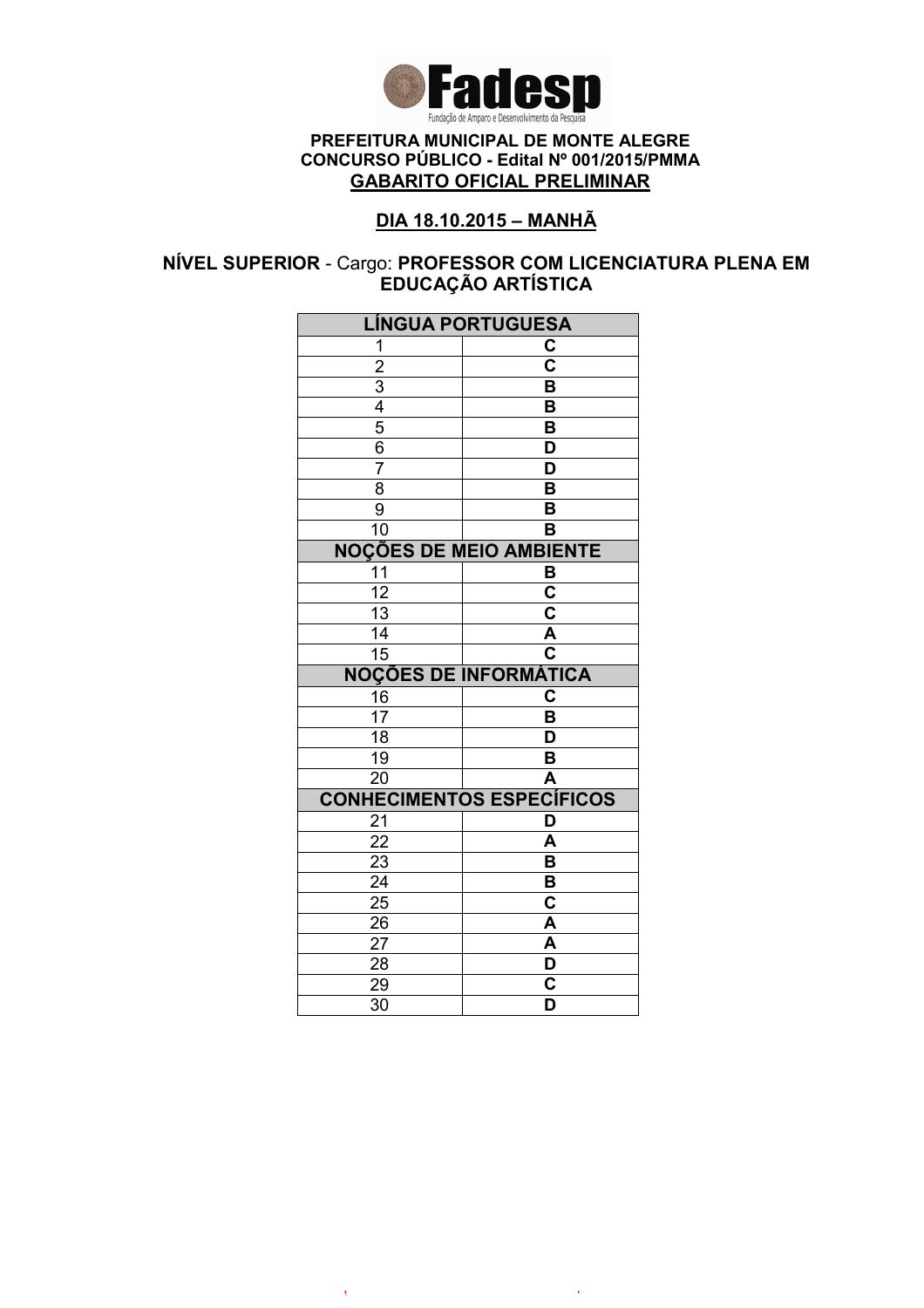

## DIA 18.10.2015 – MANHÃ

### NÍVEL SUPERIOR - Cargo: PROFESSOR COM LICENCIATURA PLENA EM EDUCAÇÃO FÍSICA

| <b>LÍNGUA PORTUGUESA</b>                  |                                    |  |
|-------------------------------------------|------------------------------------|--|
| 1                                         | C                                  |  |
|                                           | $\overline{\textbf{c}}$            |  |
|                                           | $\overline{\mathsf{B}}$            |  |
|                                           | B                                  |  |
| $\frac{2}{3}$ $\frac{4}{5}$ $\frac{5}{6}$ | B                                  |  |
|                                           | $\overline{\mathsf{D}}$            |  |
| $\overline{7}$                            | $\overline{\mathsf{D}}$            |  |
| $\overline{8}$                            | $\overline{\mathsf{B}}$            |  |
| $\overline{9}$                            | B                                  |  |
| 10                                        | B                                  |  |
| <b>NOÇÕES DE MEIO AMBIENTE</b>            |                                    |  |
| 11                                        | B                                  |  |
| $\overline{12}$                           | $\overline{\mathsf{c}}$            |  |
| $\overline{13}$                           | $\overline{\mathsf{c}}$            |  |
| $\overline{14}$                           | A                                  |  |
| 15                                        | $\overline{\overline{\textbf{c}}}$ |  |
|                                           | <b>NOÇÕES DE INFORMÁTICA</b>       |  |
| 16                                        | C                                  |  |
| $\overline{17}$                           | B                                  |  |
| $\overline{18}$                           | D                                  |  |
| 19                                        | B                                  |  |
| 20                                        | A                                  |  |
|                                           | <b>CONHECIMENTOS ESPECÍFICOS</b>   |  |
| 21                                        | B                                  |  |
| $\overline{22}$                           | $\overline{\mathsf{c}}$            |  |
|                                           |                                    |  |
| $\overline{23}$                           | $\overline{\mathsf{B}}$            |  |
| $\overline{24}$                           | $\overline{\mathsf{A}}$            |  |
| $\overline{25}$                           | D                                  |  |
| 26                                        | $\overline{\mathsf{D}}$            |  |
| 27                                        | A                                  |  |
| 28                                        | $\overline{\mathsf{c}}$            |  |
| 29<br>$\overline{30}$                     | $\frac{\overline{A}}{C}$           |  |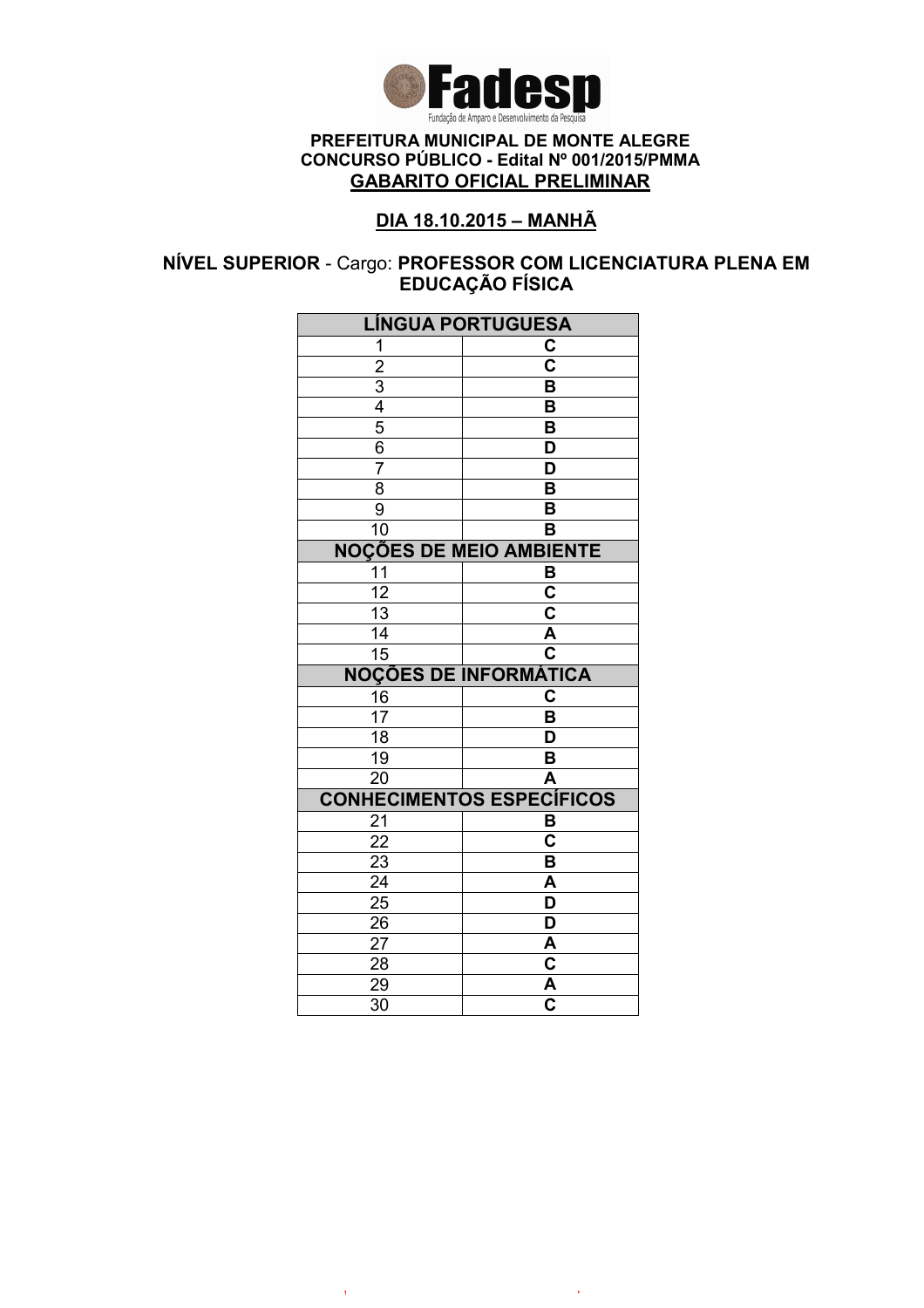

## DIA 18.10.2015 – MANHÃ

### NÍVEL SUPERIOR - Cargo: PROFESSOR COM LICENCIATURA PLENA EM EDUCAÇÃO RELIGIOSA

| <b>LÍNGUA PORTUGUESA</b>                  |                                                    |  |
|-------------------------------------------|----------------------------------------------------|--|
| 1                                         | C                                                  |  |
|                                           | $\overline{\textbf{c}}$                            |  |
|                                           | $\overline{\mathsf{B}}$                            |  |
|                                           | B                                                  |  |
| $\frac{2}{3}$ $\frac{4}{5}$ $\frac{5}{6}$ | B                                                  |  |
|                                           | $\overline{\mathsf{D}}$                            |  |
| $\overline{7}$                            | $\overline{\mathsf{D}}$                            |  |
| $\overline{8}$                            | $\overline{\mathsf{B}}$                            |  |
| $\overline{9}$                            | B                                                  |  |
| 10                                        | B                                                  |  |
| <b>NOÇÕES DE MEIO AMBIENTE</b>            |                                                    |  |
| 11                                        | В                                                  |  |
| $\overline{12}$                           | $\overline{\mathsf{c}}$                            |  |
| $\overline{13}$                           | $\overline{\mathsf{c}}$                            |  |
| $\overline{14}$                           | A                                                  |  |
| 15                                        | $\overline{\overline{\textbf{c}}}$                 |  |
|                                           | <b>NOÇÕES DE INFORMÁTICA</b>                       |  |
| 16                                        | C                                                  |  |
| $\overline{17}$                           | B                                                  |  |
| $\overline{18}$                           | D                                                  |  |
| 19                                        | B                                                  |  |
| 20                                        | A                                                  |  |
|                                           | <b>CONHECIMENTOS ESPECÍFICOS</b>                   |  |
| 21                                        | A                                                  |  |
| $\overline{22}$                           | $\overline{\textbf{c}}$                            |  |
|                                           |                                                    |  |
| $\overline{23}$                           | $\overline{\mathsf{B}}$                            |  |
| $\overline{24}$                           | $\overline{\mathsf{D}}$                            |  |
| $\overline{25}$                           | $\overline{\mathsf{B}}$                            |  |
| 26                                        | $\overline{\mathsf{D}}$                            |  |
| 27                                        | A                                                  |  |
| 28                                        | $\overline{\mathbf{c}}$                            |  |
| 29<br>$\overline{30}$                     | $\overline{\mathbf{B}}$<br>$\overline{\mathbf{c}}$ |  |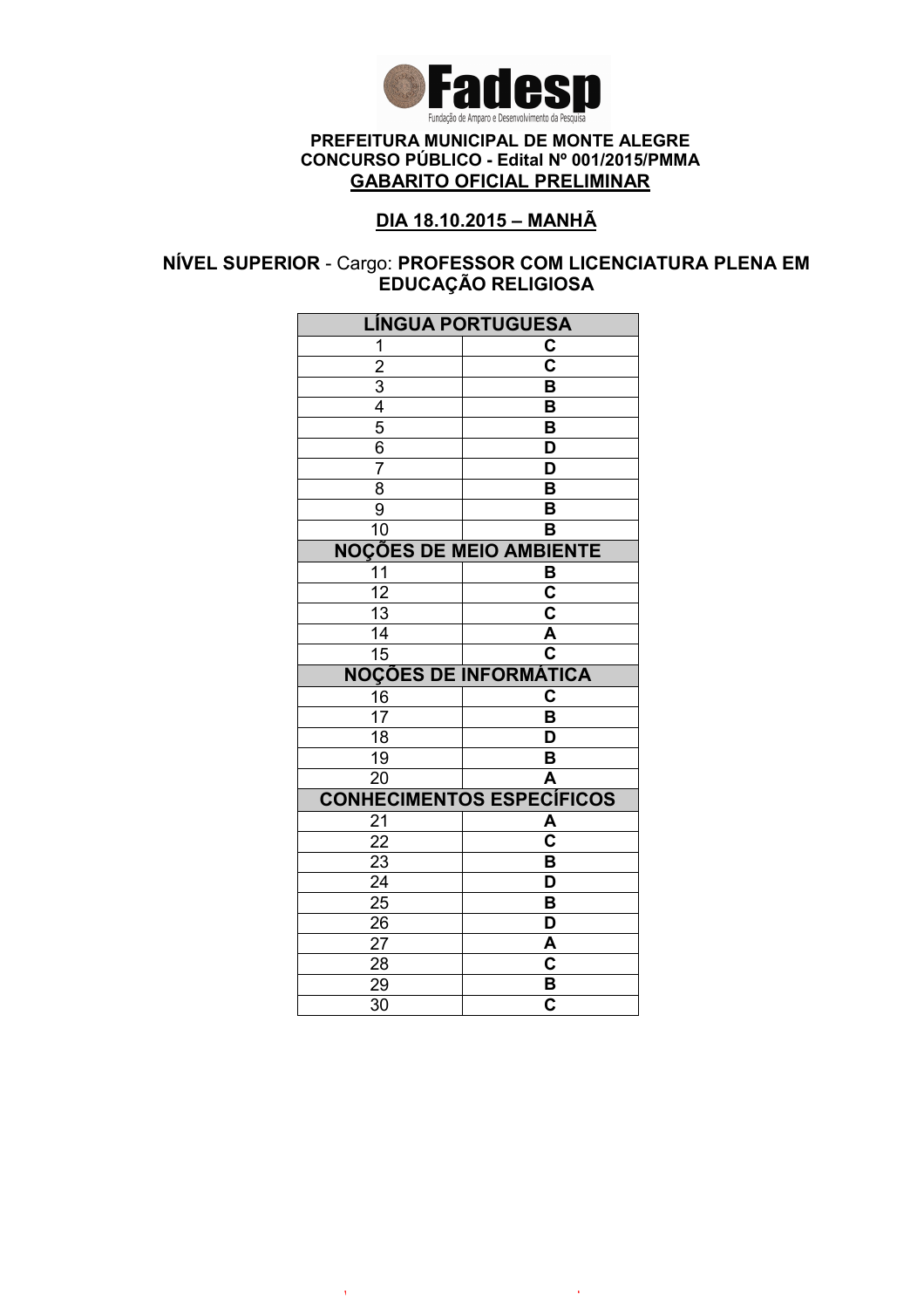

# DIA 18.10.2015 – MANHÃ

NÍVEL SUPERIOR - Cargo: PROFESSOR COM LICENCIATURA PLENA EM GEOGRAFIA

| <b>LÍNGUA PORTUGUESA</b>       |                                  |  |
|--------------------------------|----------------------------------|--|
| 1                              | C                                |  |
| $\overline{2}$                 | $\overline{\mathbf{c}}$          |  |
|                                | B                                |  |
| $\frac{3}{4}$                  | B                                |  |
| $\overline{5}$                 | $\overline{\mathsf{B}}$          |  |
| 6                              | D                                |  |
| $\overline{7}$                 | D                                |  |
| $\overline{8}$                 | $\overline{\mathsf{B}}$          |  |
| 9                              | B                                |  |
| 10                             | B                                |  |
| <b>NOÇÕES DE MEIO AMBIENTE</b> |                                  |  |
| $\overline{11}$                | B                                |  |
| $\overline{12}$                | $\overline{\mathbf{c}}$          |  |
| $\overline{13}$                | $\overline{\mathsf{c}}$          |  |
| 14                             | A                                |  |
| $\overline{15}$                | $\overline{\mathbf{c}}$          |  |
|                                | <b>NOÇÕES DE INFORMÁTICA</b>     |  |
| 16                             | $\overline{c}$                   |  |
| 17                             | B                                |  |
| 18                             | D                                |  |
| 19                             | B                                |  |
| 20                             | A                                |  |
|                                | <b>CONHECIMENTOS ESPECÍFICOS</b> |  |
| 21                             | A                                |  |
| 22                             | B                                |  |
|                                |                                  |  |
| 23                             | $\overline{\mathbf{c}}$          |  |
| $\overline{24}$                | $\overline{\mathsf{B}}$          |  |
| $\overline{25}$                | A                                |  |
| 26                             | $\overline{\text{c}}$            |  |
| 27                             | $\overline{\text{c}}$            |  |
| 28                             | A                                |  |
| 29<br>30                       | B<br>B                           |  |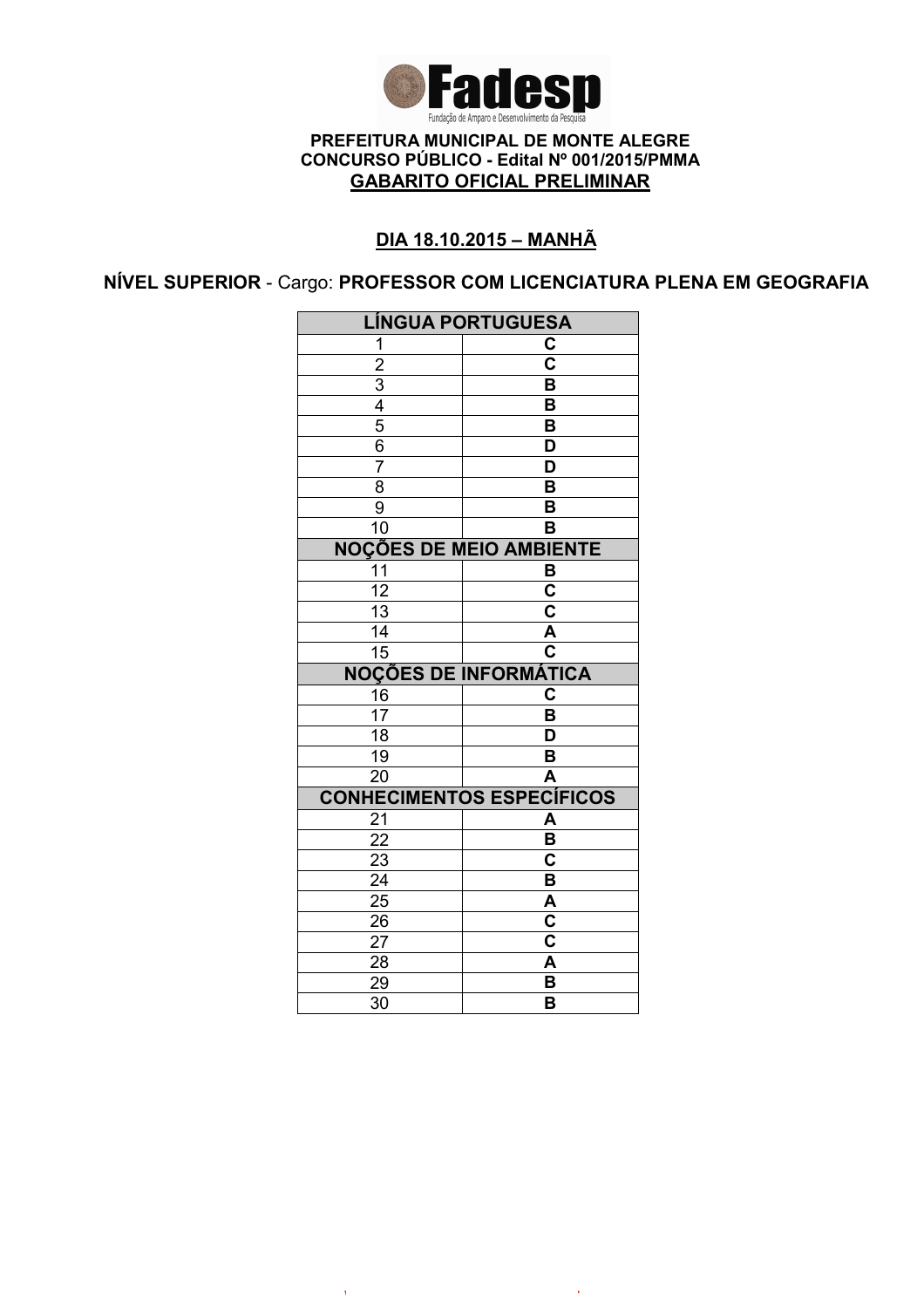

# DIA 18.10.2015 – MANHÃ

NÍVEL SUPERIOR - Cargo: PROFESSOR COM LICENCIATURA PLENA EM HISTÓRIA

| <b>LINGUA PORTUGUESA</b>       |                                    |  |
|--------------------------------|------------------------------------|--|
| 1                              | C                                  |  |
|                                | $\overline{\text{c}}$              |  |
| $\frac{2}{3}$                  | $\overline{\mathsf{B}}$            |  |
|                                | B                                  |  |
| $\overline{5}$                 | B                                  |  |
| 6                              | $\overline{\mathsf{D}}$            |  |
| $\overline{7}$                 | D                                  |  |
| $\overline{8}$                 | $\overline{\mathsf{B}}$            |  |
| $\overline{9}$                 | $\overline{\mathsf{B}}$            |  |
| $\overline{10}$                | $\overline{\mathsf{B}}$            |  |
| <b>NOÇÕES DE MEIO AMBIENTE</b> |                                    |  |
| 11                             | B                                  |  |
| $\overline{12}$                | $\overline{\textbf{c}}$            |  |
| $\overline{13}$                | $\overline{\mathsf{c}}$            |  |
| $\overline{14}$                | A                                  |  |
| $\overline{15}$                | $\overline{\overline{\mathbf{c}}}$ |  |
|                                | <b>NOÇÕES DE INFORMÁTICA</b>       |  |
| 16                             | C                                  |  |
| $\overline{17}$                | B                                  |  |
| $\overline{18}$                | D                                  |  |
| $\overline{19}$                | B                                  |  |
| $\overline{20}$                | $\overline{\mathsf{A}}$            |  |
|                                | <b>CONHECIMENTOS ESPECÍFICOS</b>   |  |
| 21                             | A                                  |  |
| $\overline{22}$                | B                                  |  |
| $\frac{2}{3}$                  | B                                  |  |
| $\overline{24}$                | $\overline{\mathsf{D}}$            |  |
| 25                             | D                                  |  |
| 26                             | $\overline{\mathbf{c}}$            |  |
| $2\overline{7}$                | A                                  |  |
| 28                             | $\overline{\mathsf{A}}$            |  |
| 29                             | C                                  |  |
| $\overline{30}$                | $\overline{\mathsf{A}}$            |  |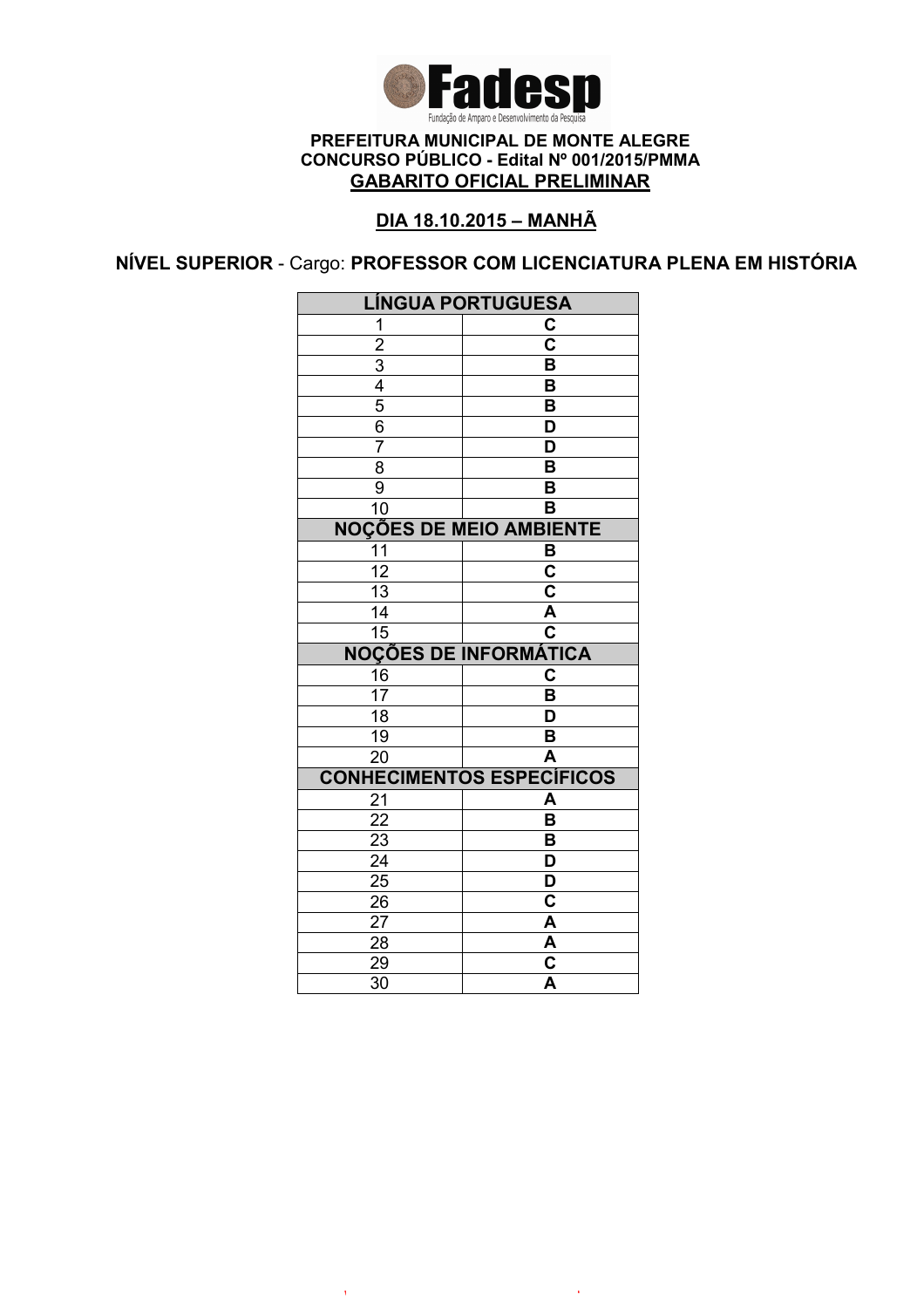

## DIA 18.10.2015 – MANHÃ

NÍVEL SUPERIOR - Cargo: PROFESSOR COM LICENCIATURA PLENA EM INGLÊS

| <b>LÍNGUA PORTUGUESA</b>       |                                  |  |
|--------------------------------|----------------------------------|--|
| 1                              | C                                |  |
|                                | $\overline{\text{c}}$            |  |
|                                | $\overline{\mathsf{B}}$          |  |
| $\frac{2}{3}$                  | B                                |  |
| $\overline{5}$                 | B                                |  |
| $\overline{6}$                 | D                                |  |
| $\overline{7}$                 | D                                |  |
| 8                              | $\overline{\mathsf{B}}$          |  |
| 9                              | B                                |  |
| 10                             | B                                |  |
| <b>NOÇÕES DE MEIO AMBIENTE</b> |                                  |  |
| 11                             | B                                |  |
| $\overline{12}$                | $\overline{\mathbf{c}}$          |  |
| $\overline{13}$                | $\overline{\mathsf{c}}$          |  |
| $\overline{14}$                | $\overline{\mathsf{A}}$          |  |
| $\overline{15}$                | $\overline{\mathbf{c}}$          |  |
|                                | <b>NOÇÕES DE INFORMÁTICA</b>     |  |
| 16                             | C                                |  |
| $\overline{17}$                | B                                |  |
| $\overline{18}$                | $\overline{\mathsf{D}}$          |  |
| 19                             | B                                |  |
| $\overline{20}$                | A                                |  |
|                                | <b>CONHECIMENTOS ESPECÍFICOS</b> |  |
| 21                             | B                                |  |
| $\overline{22}$                | $\overline{\mathsf{A}}$          |  |
| 23                             | D                                |  |
| $\overline{24}$                | $\overline{\textbf{c}}$          |  |
| $\overline{25}$                | $\overline{\mathsf{A}}$          |  |
| 26                             | B                                |  |
| 27                             | C                                |  |
| 28                             | A                                |  |
| 29                             |                                  |  |
| $\overline{30}$                | D<br>B                           |  |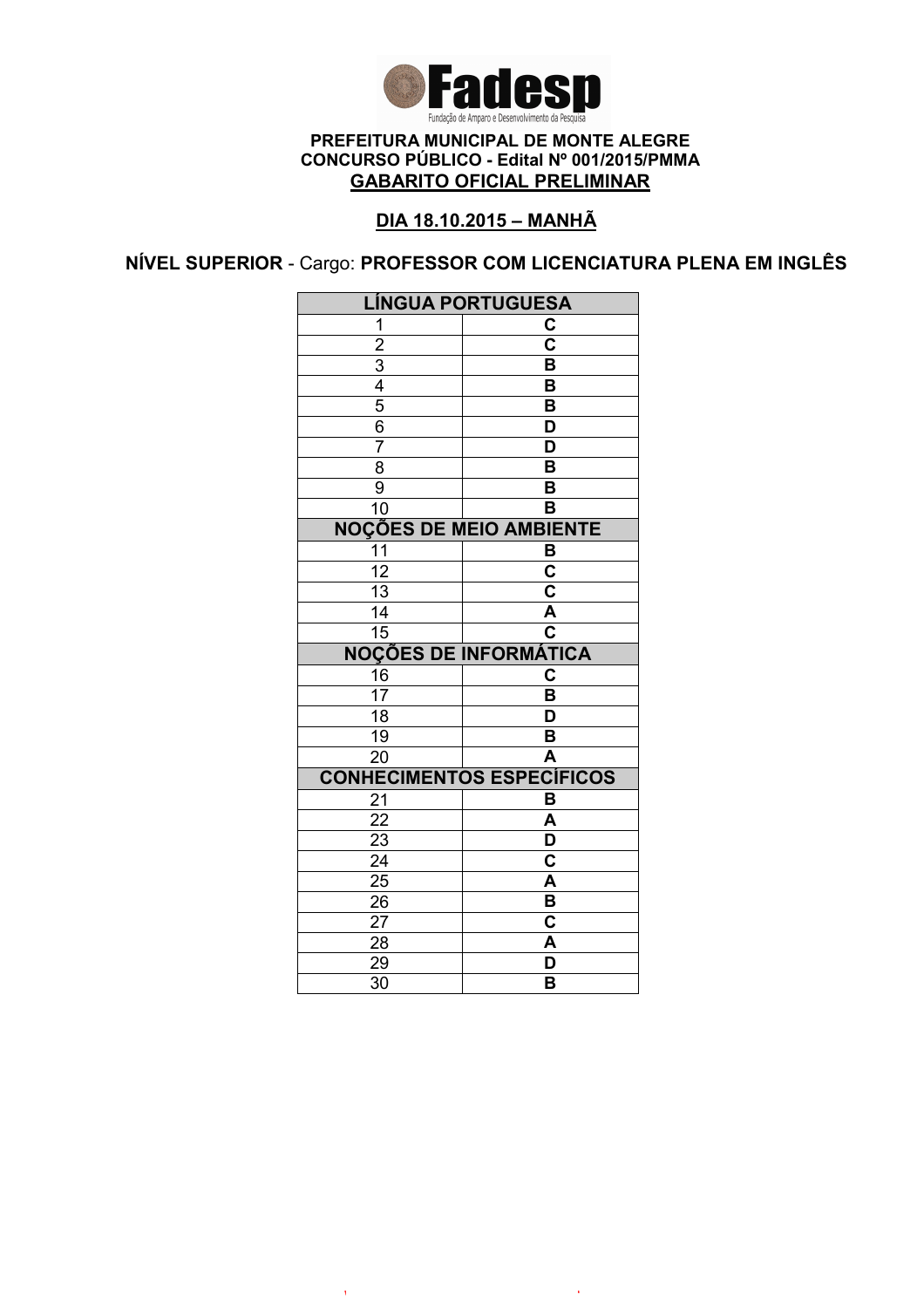

## DIA 18.10.2015 – MANHÃ

### NÍVEL SUPERIOR - Cargo: PROFESSOR COM LICENCIATURA PLENA EM LÍNGUA PORTUGUESA

| <b>LÍNGUA PORTUGUESA</b>                  |                                                    |  |
|-------------------------------------------|----------------------------------------------------|--|
| 1                                         | C                                                  |  |
|                                           | $\overline{\textbf{c}}$                            |  |
|                                           | $\overline{\mathsf{B}}$                            |  |
|                                           | B                                                  |  |
| $\frac{2}{3}$ $\frac{4}{5}$ $\frac{5}{6}$ | B                                                  |  |
|                                           | $\overline{\mathsf{D}}$                            |  |
| $\overline{7}$                            | $\overline{\mathsf{D}}$                            |  |
| $\overline{8}$                            | $\overline{\mathsf{B}}$                            |  |
| $\overline{9}$                            | B                                                  |  |
| 10                                        | B                                                  |  |
| <b>NOÇÕES DE MEIO AMBIENTE</b>            |                                                    |  |
| 11                                        | B                                                  |  |
| $\overline{12}$                           | $\overline{\mathsf{c}}$                            |  |
| $\overline{13}$                           | $\overline{\mathsf{c}}$                            |  |
| $\overline{14}$                           | A                                                  |  |
| 15                                        | $\overline{\overline{\textbf{c}}}$                 |  |
|                                           | <b>NOÇÕES DE INFORMÁTICA</b>                       |  |
| 16                                        | C                                                  |  |
| $\overline{17}$                           | B                                                  |  |
| $\overline{18}$                           | D                                                  |  |
| 19                                        | B                                                  |  |
| 20                                        | A                                                  |  |
|                                           | <b>CONHECIMENTOS ESPECÍFICOS</b>                   |  |
| 21                                        | D                                                  |  |
| $\overline{22}$                           | A                                                  |  |
| $\overline{23}$                           | $\overline{\mathsf{B}}$                            |  |
|                                           |                                                    |  |
| $\overline{24}$                           | $\overline{\mathbf{c}}$                            |  |
| $\overline{25}$                           | $\overline{\mathsf{B}}$                            |  |
| 26                                        | $\overline{\mathsf{B}}$                            |  |
| 27                                        | A                                                  |  |
| 28                                        | $\overline{\mathbf{c}}$                            |  |
| 29<br>$\overline{30}$                     | $\overline{\mathsf{D}}$<br>$\overline{\mathsf{D}}$ |  |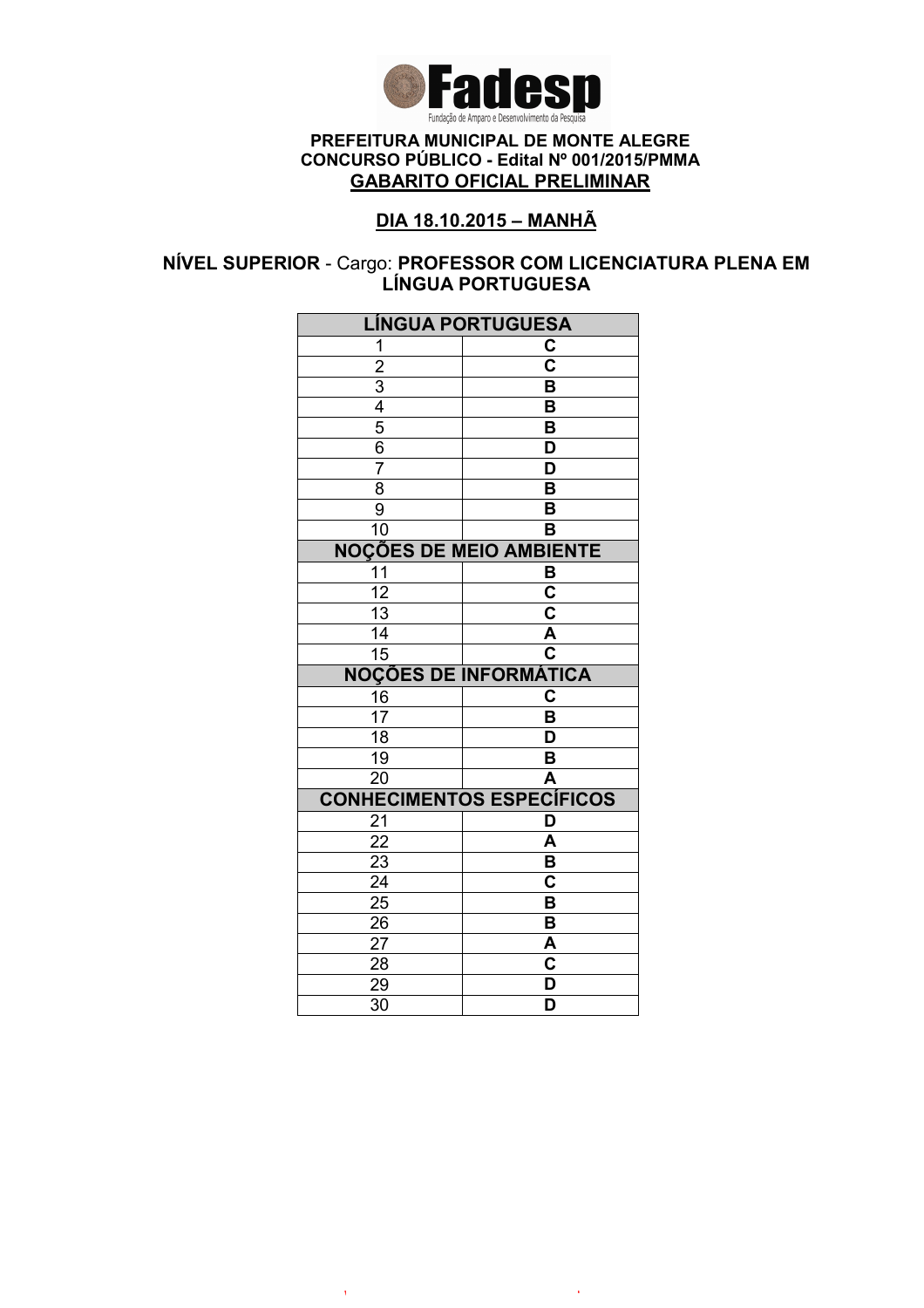

# DIA 18.10.2015 – MANHÃ

NÍVEL SUPERIOR - Cargo: PROFESSOR COM LICENCIATURA PLENA EM MATEMÁTICA

| <b>LÍNGUA PORTUGUESA</b>                  |                                                    |  |
|-------------------------------------------|----------------------------------------------------|--|
| 1                                         | C                                                  |  |
| $\overline{2}$                            | $\overline{\mathsf{c}}$                            |  |
|                                           | $\overline{\mathsf{B}}$                            |  |
|                                           | $\overline{\mathsf{B}}$                            |  |
|                                           | B                                                  |  |
| $\frac{3}{4}$ $\frac{4}{5}$ $\frac{6}{7}$ | $\overline{\mathsf{D}}$                            |  |
|                                           | $\overline{\mathsf{D}}$                            |  |
| $\overline{8}$                            | $\overline{\mathsf{B}}$                            |  |
| 9                                         | $\overline{\mathsf{B}}$                            |  |
| 10                                        | $\overline{\mathsf{B}}$                            |  |
| <b>NOÇÕES DE MEIO AMBIENTE</b>            |                                                    |  |
| 11                                        | B                                                  |  |
| $\overline{12}$                           | $\overline{\mathsf{c}}$                            |  |
| $\overline{13}$                           | $\overline{\mathbf{c}}$                            |  |
| $\overline{14}$                           | $\frac{\overline{A}}{C}$                           |  |
| $\overline{15}$                           |                                                    |  |
|                                           |                                                    |  |
|                                           | <b>NOÇÕES DE INFORMÁTICA</b>                       |  |
| 16                                        | $\overline{\mathbf{C}}$                            |  |
| $\overline{17}$                           | B                                                  |  |
| $\overline{18}$                           | $\overline{\mathsf{D}}$                            |  |
| $\overline{19}$                           | B                                                  |  |
| $\overline{20}$                           | $\overline{\mathsf{A}}$                            |  |
|                                           | <b>CONHECIMENTOS ESPECÍFICOS</b>                   |  |
| 21                                        | B                                                  |  |
| 22                                        | $\overline{\mathsf{D}}$                            |  |
| $\overline{23}$                           | A                                                  |  |
| $\overline{24}$                           | $\overline{\mathsf{D}}$                            |  |
| $\overline{25}$                           | $\overline{\mathsf{C}}$                            |  |
| 26                                        | $\overline{\mathsf{D}}$                            |  |
| 27                                        |                                                    |  |
| 28                                        | $rac{A}{C}$                                        |  |
| 29<br>30                                  | $\overline{\mathsf{D}}$<br>$\overline{\mathsf{A}}$ |  |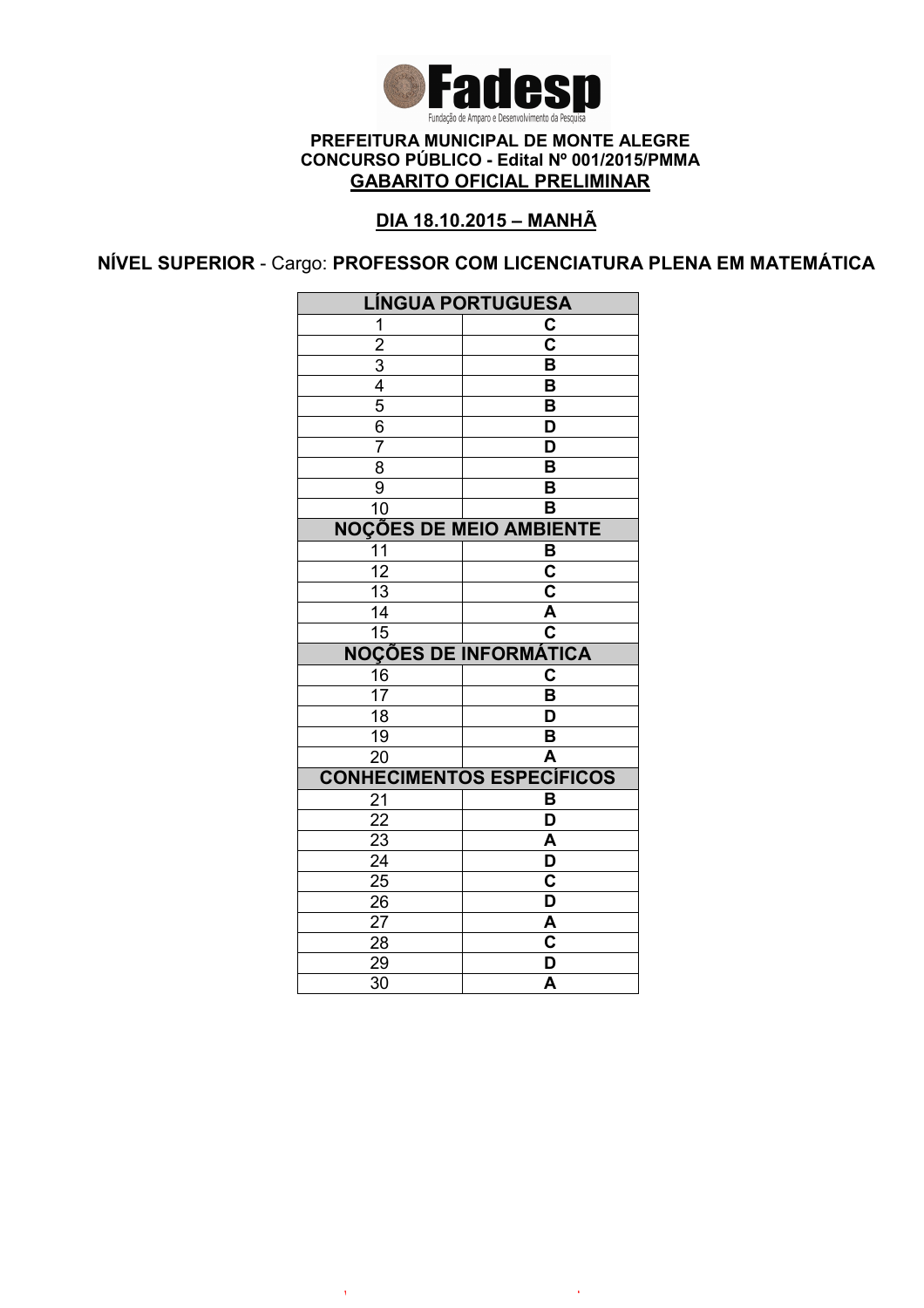

## DIA 18.10.2015 – MANHÃ

NÍVEL SUPERIOR - Cargo: PROFESSOR COM LICENCIATURA PLENA EM PEDAGOGIA

| <b>LÍNGUA PORTUGUESA</b>       |                                                    |  |
|--------------------------------|----------------------------------------------------|--|
| 1                              | $\overline{c}$                                     |  |
| $\overline{2}$                 | $\overline{\mathsf{c}}$                            |  |
| $\overline{3}$                 | $\overline{\mathsf{B}}$                            |  |
| $\frac{4}{5}$                  | B                                                  |  |
|                                | $\overline{\mathsf{B}}$                            |  |
| 6                              | D                                                  |  |
| $\overline{7}$                 | D                                                  |  |
| $\overline{8}$                 | $\overline{\mathsf{B}}$                            |  |
| 9                              | B                                                  |  |
| 10                             | B                                                  |  |
| <b>NOÇÕES DE MEIO AMBIENTE</b> |                                                    |  |
| 11                             | B                                                  |  |
| $\overline{12}$                | $\overline{\mathbf{c}}$                            |  |
| $\overline{13}$                | $\overline{\mathbf{c}}$                            |  |
| $\overline{14}$                | $\overline{\mathsf{A}}$                            |  |
| $\overline{15}$                | $\overline{\mathsf{c}}$                            |  |
|                                |                                                    |  |
|                                | <b>NOÇÕES DE INFORMÁTICA</b>                       |  |
| 16                             | С                                                  |  |
| 17                             | B                                                  |  |
| $\overline{18}$                | $\overline{\mathsf{D}}$                            |  |
| 19                             | B                                                  |  |
| 20                             | A                                                  |  |
|                                | <b>CONHECIMENTOS ESPECÍFICOS</b>                   |  |
| 21                             | D                                                  |  |
| 22                             | B                                                  |  |
| 23                             | C                                                  |  |
| $\overline{24}$                | $\overline{\mathsf{B}}$                            |  |
| 25                             | $\overline{\mathsf{A}}$                            |  |
| $\overline{26}$                | B                                                  |  |
| 27                             | $\overline{\mathbf{c}}$                            |  |
| 28                             | B                                                  |  |
| 29<br>$\overline{3}0$          | $\overline{\mathbf{c}}$<br>$\overline{\mathsf{A}}$ |  |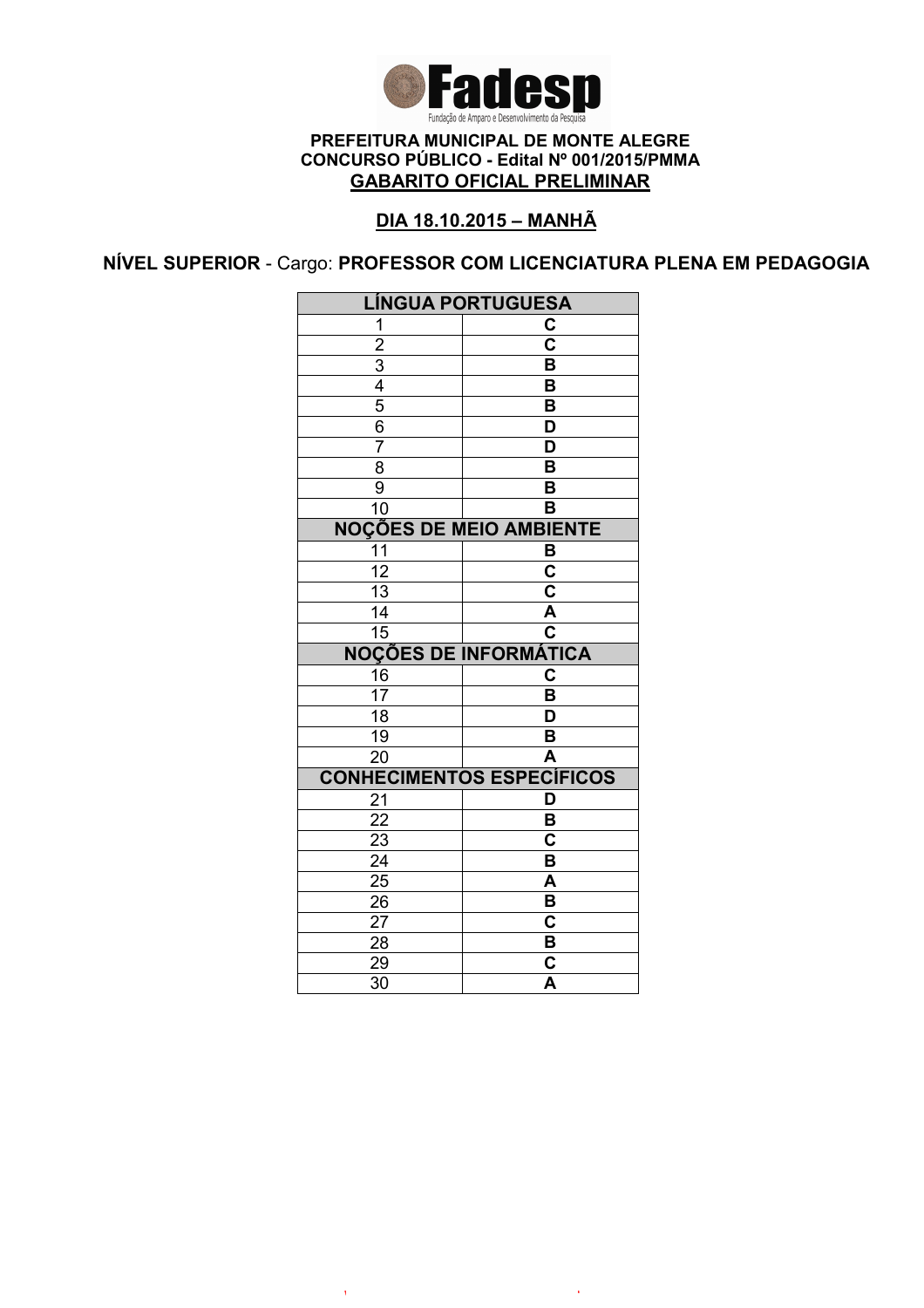

## DIA 18.10.2015 – MANHÃ

### NÍVEL SUPERIOR - Cargo: PROFESSOR COM LICENCIATURA PLENA EM PEDAGOGIA – EDUCAÇÃO ESPECIAL

| <b>LÍNGUA PORTUGUESA</b>                  |                                    |  |
|-------------------------------------------|------------------------------------|--|
| 1                                         | C                                  |  |
|                                           | $\overline{\textbf{c}}$            |  |
|                                           | $\overline{\mathsf{B}}$            |  |
|                                           | B                                  |  |
| $\frac{2}{3}$ $\frac{4}{5}$ $\frac{5}{6}$ | B                                  |  |
|                                           | $\overline{\mathsf{D}}$            |  |
| $\overline{7}$                            | $\overline{\mathsf{D}}$            |  |
| $\overline{8}$                            | $\overline{\mathsf{B}}$            |  |
| $\overline{9}$                            | B                                  |  |
| 10                                        | B                                  |  |
| <b>NOÇÕES DE MEIO AMBIENTE</b>            |                                    |  |
| 11                                        | B                                  |  |
| $\overline{12}$                           | $\overline{\mathsf{c}}$            |  |
| 13                                        | $\overline{\mathsf{c}}$            |  |
| $\overline{14}$                           | A                                  |  |
| 15                                        | $\overline{\overline{\textbf{c}}}$ |  |
| <b>NOÇÕES DE INFORMÁTICA</b>              |                                    |  |
| 16                                        | C                                  |  |
| $\overline{17}$                           | B                                  |  |
| $\overline{18}$                           | D                                  |  |
| 19                                        | B                                  |  |
| 20                                        | A                                  |  |
|                                           | <b>CONHECIMENTOS ESPECÍFICOS</b>   |  |
| 21                                        | C                                  |  |
| $\overline{22}$                           | $\overline{\mathbf{C}}$            |  |
| $\overline{23}$                           | $\overline{\mathsf{B}}$            |  |
| $\overline{24}$                           | $\overline{\mathsf{D}}$            |  |
| $\overline{25}$                           | $\overline{\mathsf{A}}$            |  |
| 26                                        | B                                  |  |
| 27                                        | C                                  |  |
| 28                                        | A                                  |  |
| 29                                        | B                                  |  |
| $\overline{30}$                           | D                                  |  |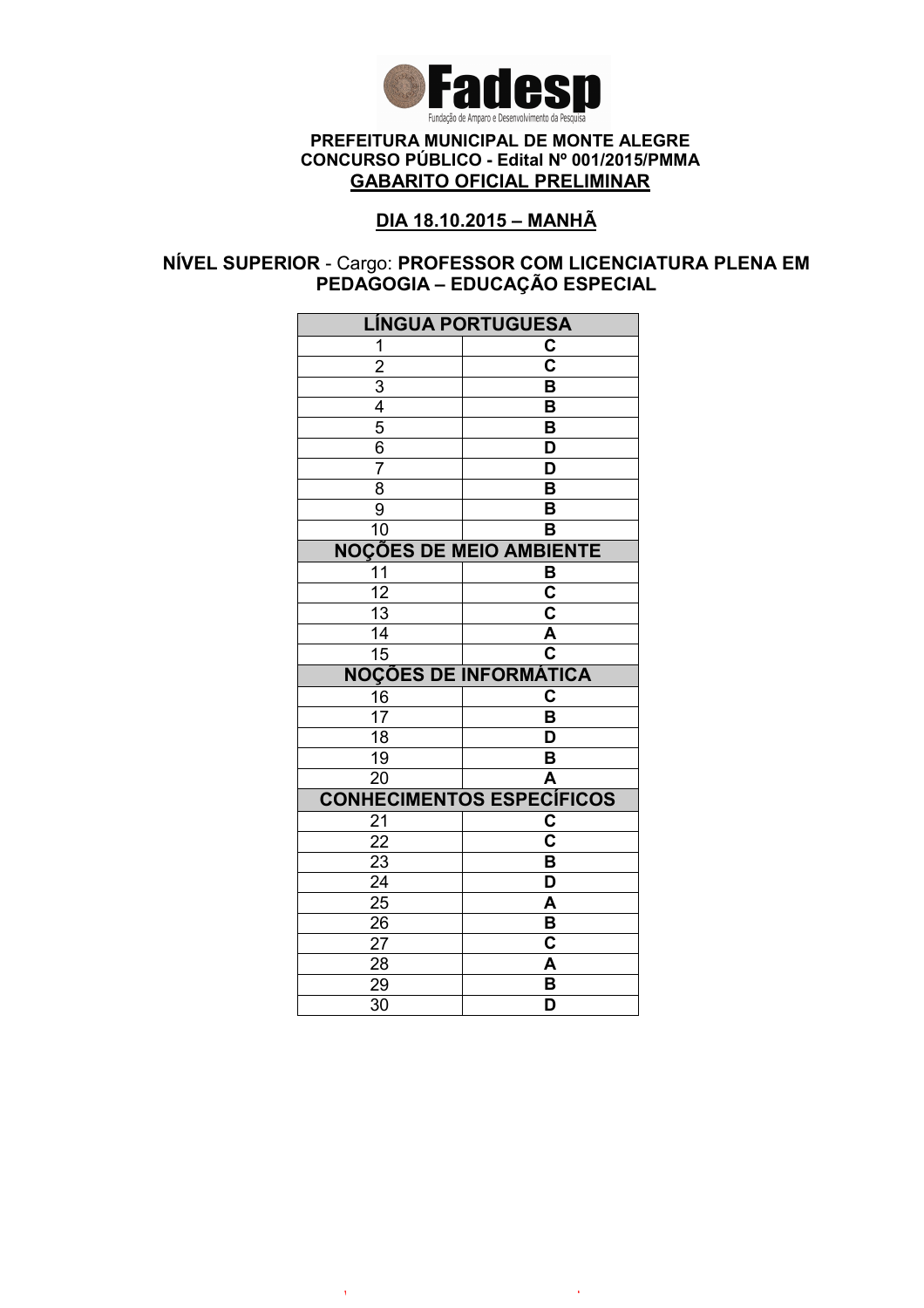

## DIA 18.10.2015 – MANHÃ

# NÍVEL SUPERIOR - Cargo: PSICÓLOGO

| <b>LÍNGUA PORTUGUESA</b>       |                                  |  |
|--------------------------------|----------------------------------|--|
| 1                              | C                                |  |
| $\overline{2}$                 | $\overline{\mathbf{c}}$          |  |
| $\overline{3}$                 | B                                |  |
| $\frac{1}{4}$                  | B                                |  |
| $\overline{5}$                 | B                                |  |
| 6                              | D                                |  |
| 7                              | D                                |  |
| $\overline{8}$                 | $\overline{\mathsf{B}}$          |  |
| 9                              | B                                |  |
| 10                             | в                                |  |
| <b>NOÇÕES DE MEIO AMBIENTE</b> |                                  |  |
| 11                             | B                                |  |
| $\overline{12}$                | $\overline{\mathbf{c}}$          |  |
| $\overline{13}$                | $\overline{\textbf{c}}$          |  |
| 14                             | $\overline{\mathsf{A}}$          |  |
| $\overline{15}$                | $\overline{\mathbf{c}}$          |  |
| <b>NOÇÕES DE INFORMÁTICA</b>   |                                  |  |
| 16                             | C                                |  |
| 17                             | B                                |  |
| $\overline{18}$                | D                                |  |
| 19                             | B                                |  |
| $\overline{20}$                | A                                |  |
|                                | <b>CONHECIMENTOS ESPECÍFICOS</b> |  |
|                                |                                  |  |
| 21                             | C                                |  |
| 22                             | B                                |  |
| 23                             | A                                |  |
| $\overline{24}$                | $\overline{\mathsf{D}}$          |  |
| 25                             | B                                |  |
| 26                             | C                                |  |
| 27                             | A                                |  |
| 28                             | D                                |  |
| 29<br>$\overline{30}$          | A<br>$\overline{\mathsf{B}}$     |  |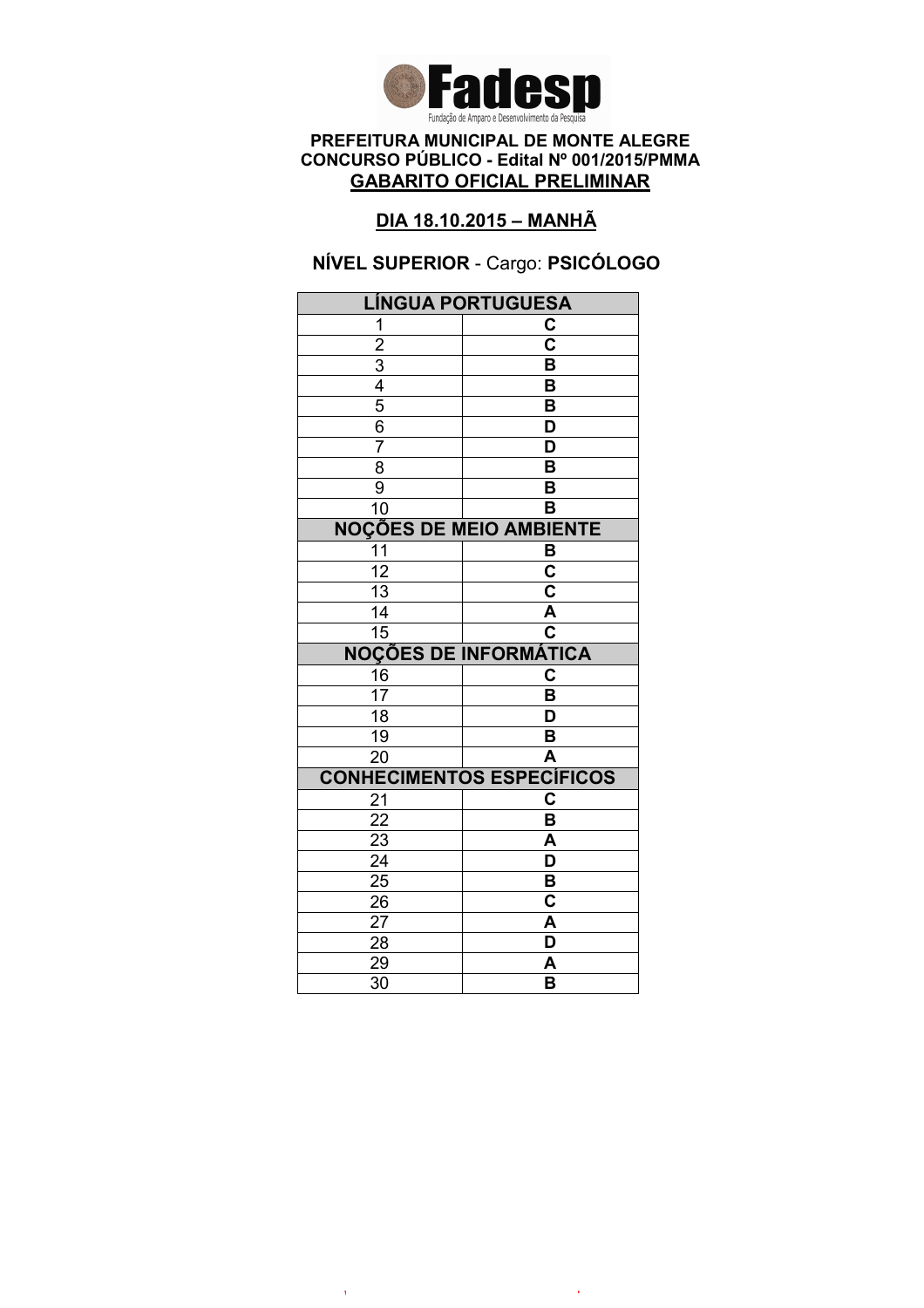

# DIA 18.10.2015 – MANHÃ

NÍVEL SUPERIOR - Cargo: TECNÓLOGO EM GESTÃO AMBIENTAL

| <b>LÍNGUA PORTUGUESA</b>                                |                                  |  |
|---------------------------------------------------------|----------------------------------|--|
| 1                                                       | C                                |  |
|                                                         | $\overline{\text{c}}$            |  |
|                                                         | B                                |  |
|                                                         | B                                |  |
| $\frac{2}{3}$ $\frac{3}{4}$ $\frac{4}{5}$ $\frac{6}{6}$ | $\overline{\mathsf{B}}$          |  |
|                                                         | D                                |  |
| $\overline{7}$                                          | $\overline{\mathsf{D}}$          |  |
| $\overline{8}$                                          | $\overline{\mathsf{B}}$          |  |
| $\overline{9}$                                          | B                                |  |
| 10                                                      | B                                |  |
| <b>NOÇÕES DE MEIO AMBIENTE</b>                          |                                  |  |
| 11                                                      | B                                |  |
| $\overline{12}$                                         | $\overline{\mathbf{c}}$          |  |
| $\overline{13}$                                         | $\overline{\mathsf{c}}$          |  |
| 14                                                      | A                                |  |
| $\overline{15}$                                         | $\overline{\mathbf{c}}$          |  |
| <b>NOÇÕES DE INFORMÁTICA</b>                            |                                  |  |
| $\frac{16}{17}$                                         | C                                |  |
|                                                         | B                                |  |
| $\overline{18}$                                         | $\overline{\mathsf{D}}$          |  |
| 19                                                      | B                                |  |
| $\overline{20}$                                         | $\overline{\mathsf{A}}$          |  |
|                                                         | <b>CONHECIMENTOS ESPECÍFICOS</b> |  |
| 21                                                      | A                                |  |
|                                                         |                                  |  |
| 22                                                      | $\overline{\textbf{c}}$          |  |
| 23                                                      | $\overline{\mathbf{c}}$          |  |
| $\overline{24}$                                         | $\overline{\mathsf{B}}$          |  |
| $\overline{25}$                                         | $\overline{\mathsf{D}}$          |  |
| 26                                                      | B                                |  |
| 27                                                      | A                                |  |
| 28                                                      | A                                |  |
| 29<br>$\overline{30}$                                   | D<br>$\overline{\mathbf{c}}$     |  |